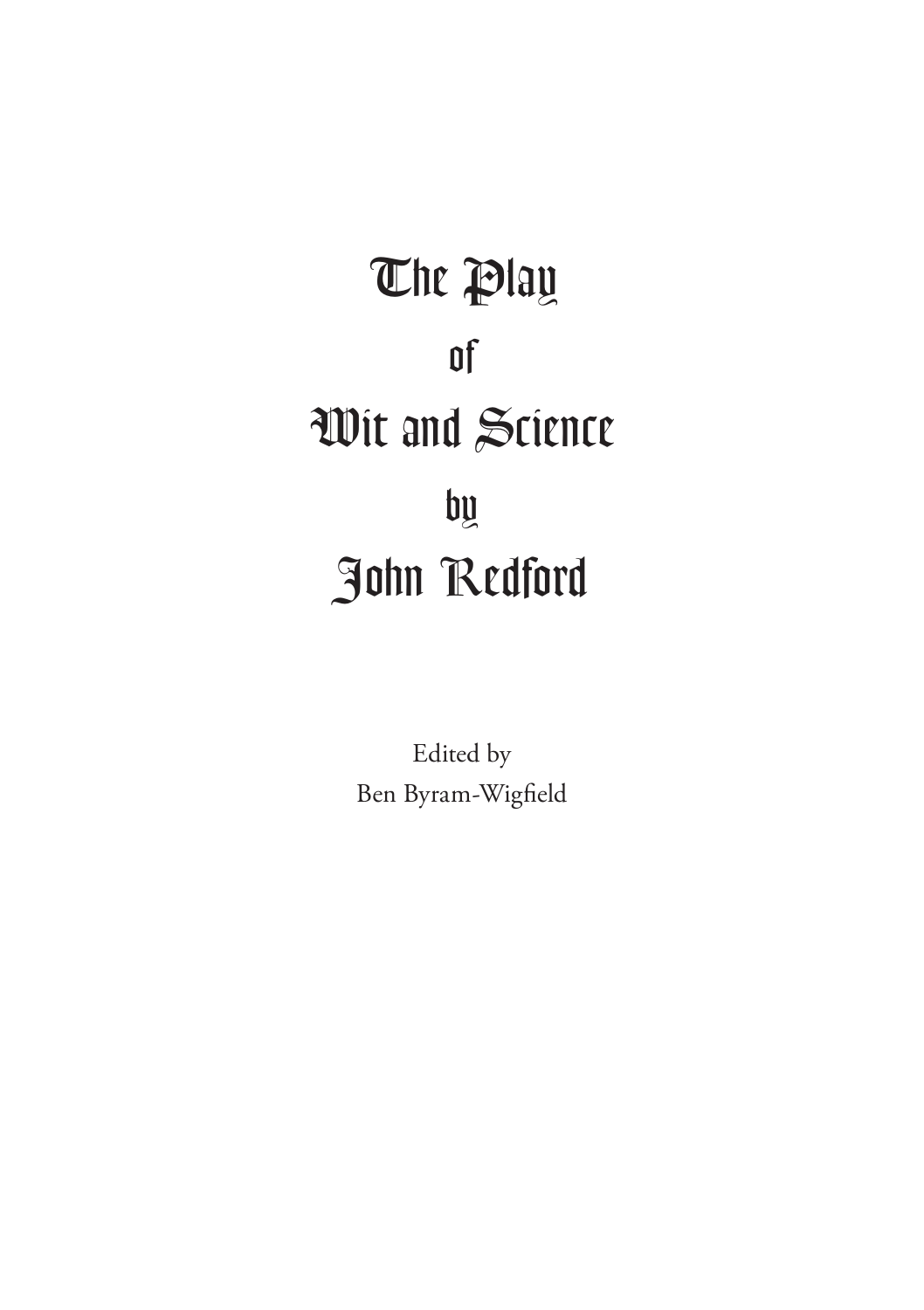This book is issued by the publisher as an electronic book, to be freely distributed across computer networks and viewed on screen. The contents may be printed for greater legibility and ease of reading, subject to the condition that such printed matter shall not, by way of trade or otherwise, be lent, resold, hired out or otherwise circulated without the publisher's consent. This electronic document may only be distributed in its entirety, without alteration, emendation or deletion of the content. No part of the content may be used in any other publication (excepting fair-dealing) without the express permission of the publisher.

#### *Printed and bound copies are available from the publisher on request.*

First published in the United Kingdom by Ben Byram-Wigfield in 2004.

© Ben Byram-Wigfield 2004. All rights reserved. Edited, typeset and designed by Ben Byram-Wigfield.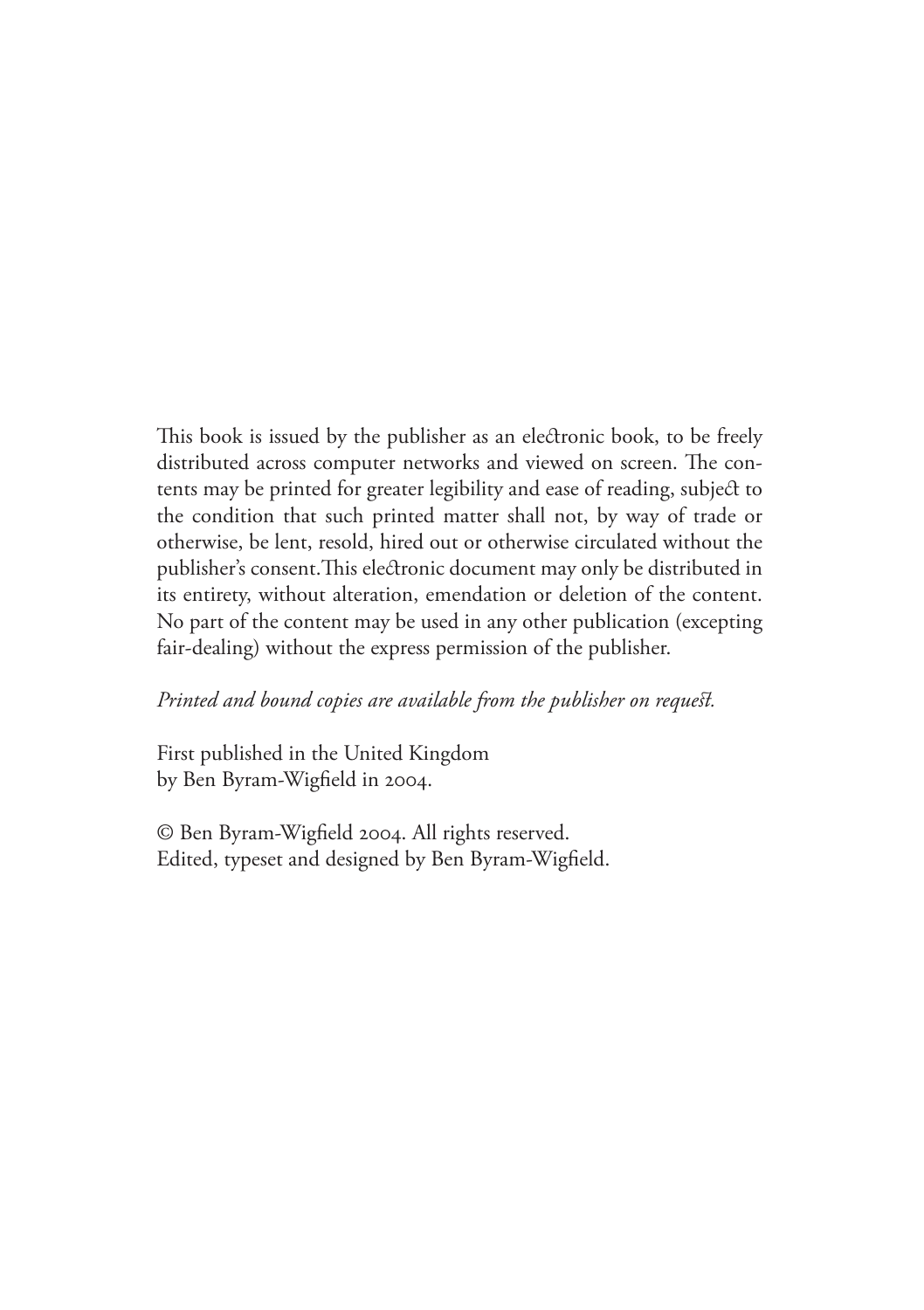## **Preface**

OHN Redford is most noted as a composer of early English keyboard music,<br>but there are very few surviving details of his life. He was already a vicar-<br>choral at St. Paul's Cathedral in 1534, when he signed Henry's VIII's A but there are very few surviving details of his life. He was already a vicarchoral at St. Paul's Cathedral in 1534, when he signed Henry's VIII's Act of Supremacy. He died in 1547.

The Play of Wit and Science survives, barely, in a manuscript in the British Library, Additional 15233. The book, bound along the short edge, starts with pages of organ music, before being turned on its side to accommodate text in the style of a policeman's notebook. The play is, unfortunately, missing the beginning part; and while a synopsis of the opening can be gleaned from the remainder, it cannot be certain how great a portion has been lost.

It is deeply lamentable that, as well as the beginning of the play, none of the music for the songs survives, and the text of the final song is also missing. That having been said, we are fortunate for having what remains. The Play of Wit and Science is a morality play, with each of the characters being a personification of human characteristics. As with many other allegorical dramas of the era, the story takes the form of a journey, which is only completed after the lead character has undergone a transformation, having grown in experience and understanding along the way.

The drama was written for the choristers of St. Paul's Cathedral to perform at court. The tradition of choristers from St. Paul's (and also the Chapel Royal at Windsor) performing dramatically as well as musically had been established some twenty years earlier and was to continue into the seventeenth century. As the Almoner and Master of the Choristers, Redford was in overall charge of the choristers' education.

This play is a highly important work on two counts: firstly, as a fragmentary morality play of the mid-sixteenth century, to be performed by children. Secondly, it offers a rare example of the literary skill of a musician (there is no record of Redford's having attended University.) The manuscript also contains verse by Redford, including a chorister's lament at the beatings dealt out by, presumably, Redford himself; and the macaronic poem, *Nolo mortem peccatoris*, later set to music by Thomas Morley, Organist at St. Paul's some fifty years later.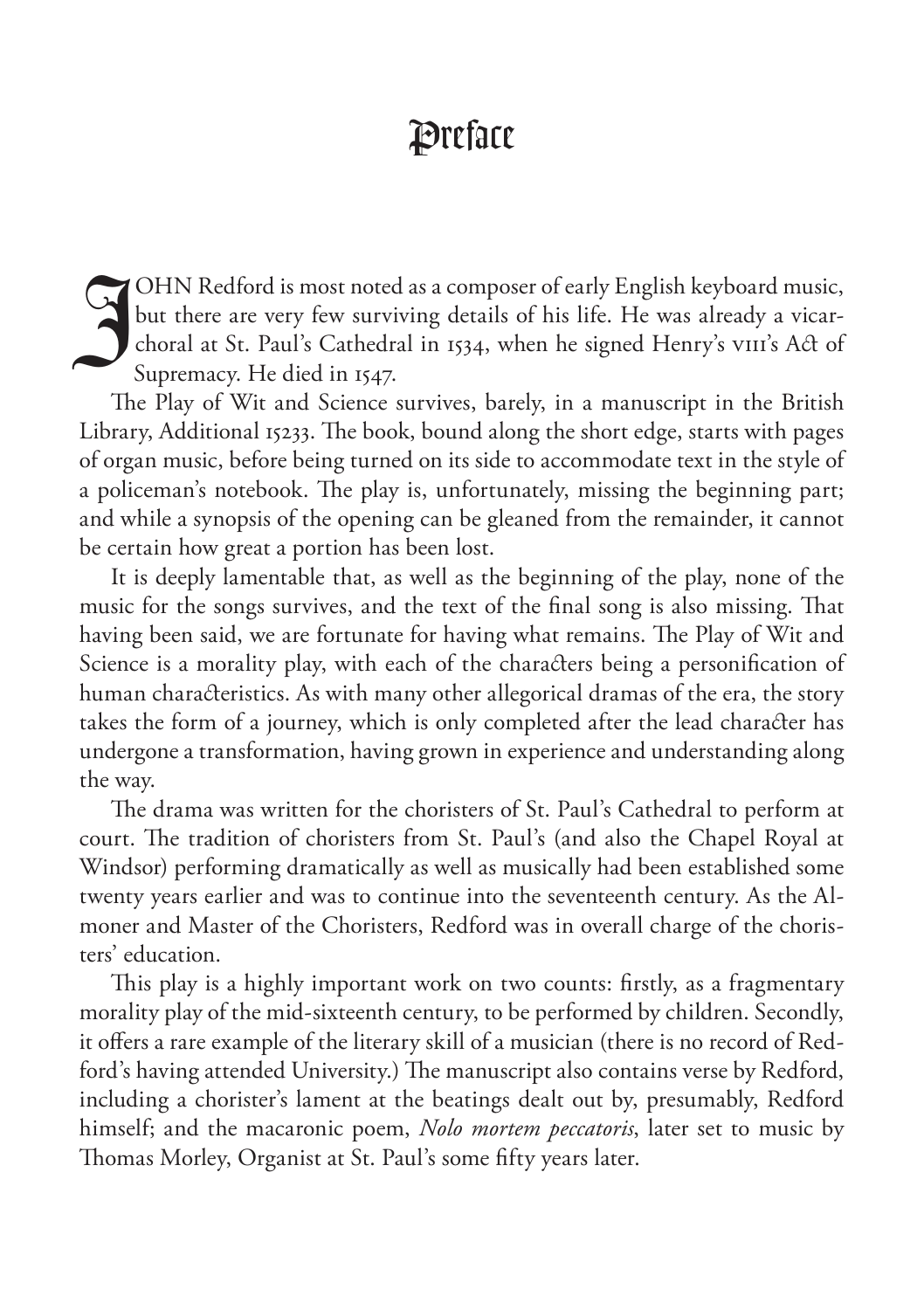#### Editorial Treatment

There is almost no punctuation in the original, save for a handful of oblique strokes, which do not adequately represent a coherent punctuation scheme. The spelling is arbitrary, and varies even amongst repetitions of the same word. The handwriting is not the clearest, with many superscript abbreviations, and it uses an alphabet that omits j and u, and also includes an extra symbol for the possessive s, derived from a Latin shorthand. There is a good deal of subsequent insertion and deletion, some of which would suggest that the text was copied from another written source. Many of the stage directions appear to have been written as an afterthought to the text.

Ambiguity is therefore easily incurred in interpreting the dialogue, and different eyes many find alternatives that are equally plausible — or indeed more so than those presented here. All the punctuation, including sentence division, is therefore editorial. Spelling has been standardized. Those stage directions which are either necessary or desirable, but absent, have been added, enclosed by square brackets. The definitions of archaic words have been compiled in a glossary.

#### **Sunopsis**

The missing portion has been summarised as follows:

Wit, the son of Reason and Nature, expresses to his mother his affection for Science, the daughter of Reason and Experience. Nature provides him with a servant, Confidence, to help him win the lady. Through this go-between, Science sends Wit a coat, as a token of her affection, and Wit gives Confidence a portrait of himself to send to Science. Wit then presents his case to Reason, and is told that he must first vanquish the monster Tediousness, Science's greatest enemy. To help him in his task, Reason appoints Instruction, Diligence and Study as his guides.

The surviving text continues the story.

Reason further assists Wit with the gift of a mirror, and arranges for Honest Recreation to provide additional assistance. Wit, with Diligence, Study and Instruction, heads off on his journey. Instruction warns Wit not to approach Tediousness without the sword of Comfort, from Science. Wit ignores the advice and continues with the others towards Tediousness. The monster kills Wit, and his companions flee. However, he is soon revived by Honest Recreation, with Comfort, Quickness and Strength, by the singing of a song. Wit then falls into the arms of Idleness, who lulls him to sleep and blackens his face. Honest Recreation de-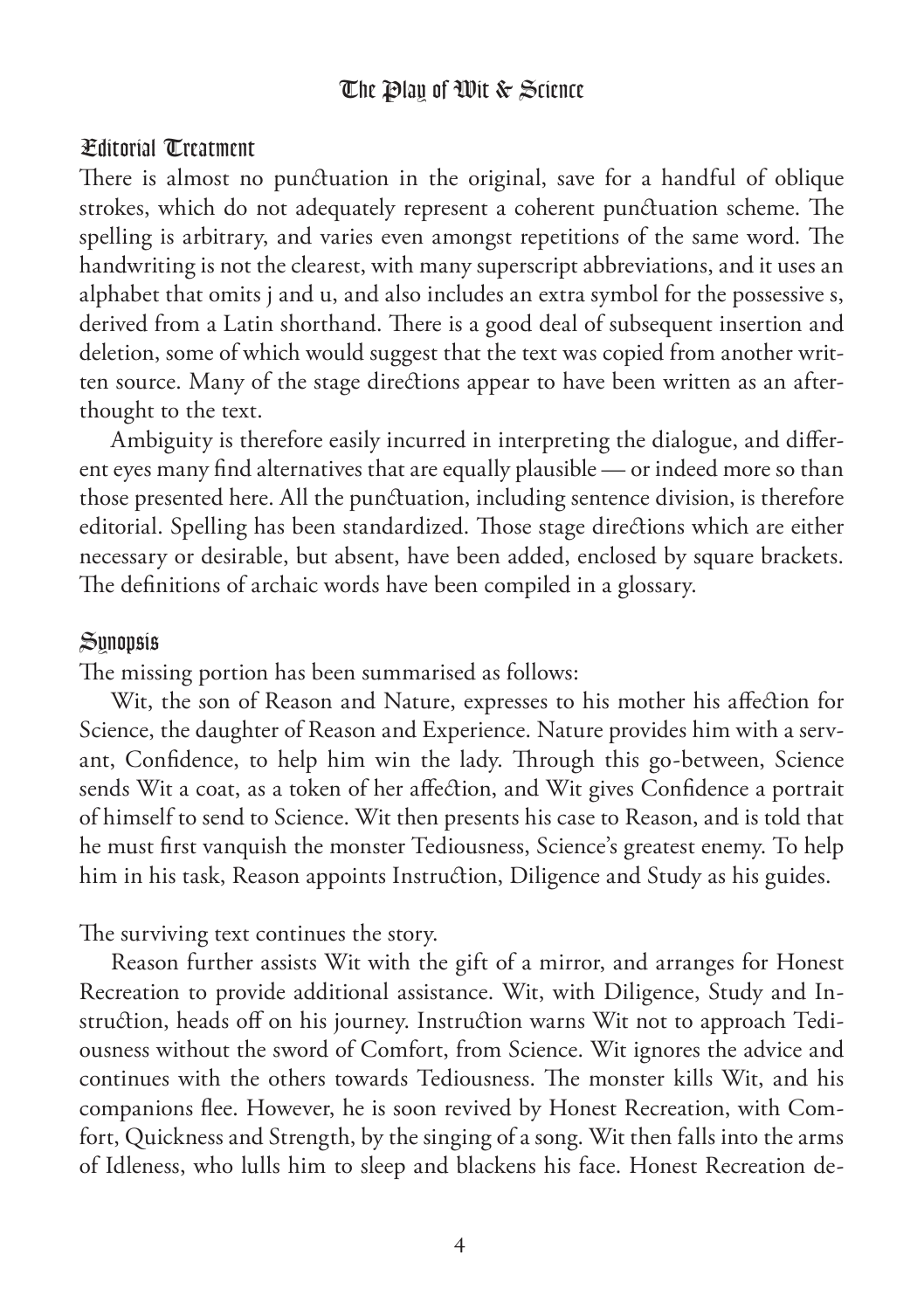parts, leaving the stage for a comic routine in which Idleness tries to school Ignorance, using a contrived aide memoire by which he is taught his own name. Idleness then swaps Wit's coat for that of Ignorance.

Meanwhile, Confidence searches for Wit, whilst Fame, Riches, Favour and Worship sing a song, heralding the arrival of Experience and Science. Wit accosts them, but they do not recognise him, despite having his portrait, because he has on Ignorance's coat and has a face marked by Idleness. He flies into a rage, swearing and insulting the ladies, who leave. He cannot understand their behaviour, until he looks into the mirror of Reason. Reason then appears, with Shame, who whips Wit into contrition. Reason forgives Wit, and return to him his companions, including Instruction. Confidence then gives Wit the sword of Comfort, and takes a heart of gold from him to give to Science. Wit and his companions set off to do battle with Tediousness. This time, they overcome the monster using tactics and teamwork. Wit is given a gown of knowledge in celebration.

Science witnesses the battle from a distance, and rushes to meet Wit. All agree to the marriage, a song is sung, and then Science issues a warning to Wit that he should not mistreat her. In return, he promises that he could not bear to misuse Science, and calls upon Experience and Reason to help him keep this promise. Joy and long life is wished for King Henry and his Queen, and for all people. A song is sung.

#### Critical Notes

It has been suggested by Dr. Hillary Nunn that Redford's play contains a thinly disguised re-telling of Henry's rejection of Anne of Cleves. This would date it between 1540 and Redford's death in 1547. If it had been staged at court, the final lines of the play might suggest that it was performed at a celebration for one of Henry's later wives.

There are two major elements of debate: firstly, whether Wit is on stage at the start of the extant text; and secondly, whether the portrait of Wit is a true likeness or not. Most readings conclude that Wit is on stage, and that the portrait does not resemble him. In this light, the play is not only a morality play detailing the corre way to an education, but is also a lesson in the distinction between appearance and inner qualities. At the start, Reason states that Wit's inner graces make him a suitable match for his daughter, almost in spite his outward appearance. Confidence then shows the audience a portrait of Wit, and his speech has much comic value if the portraiture is inaccurate.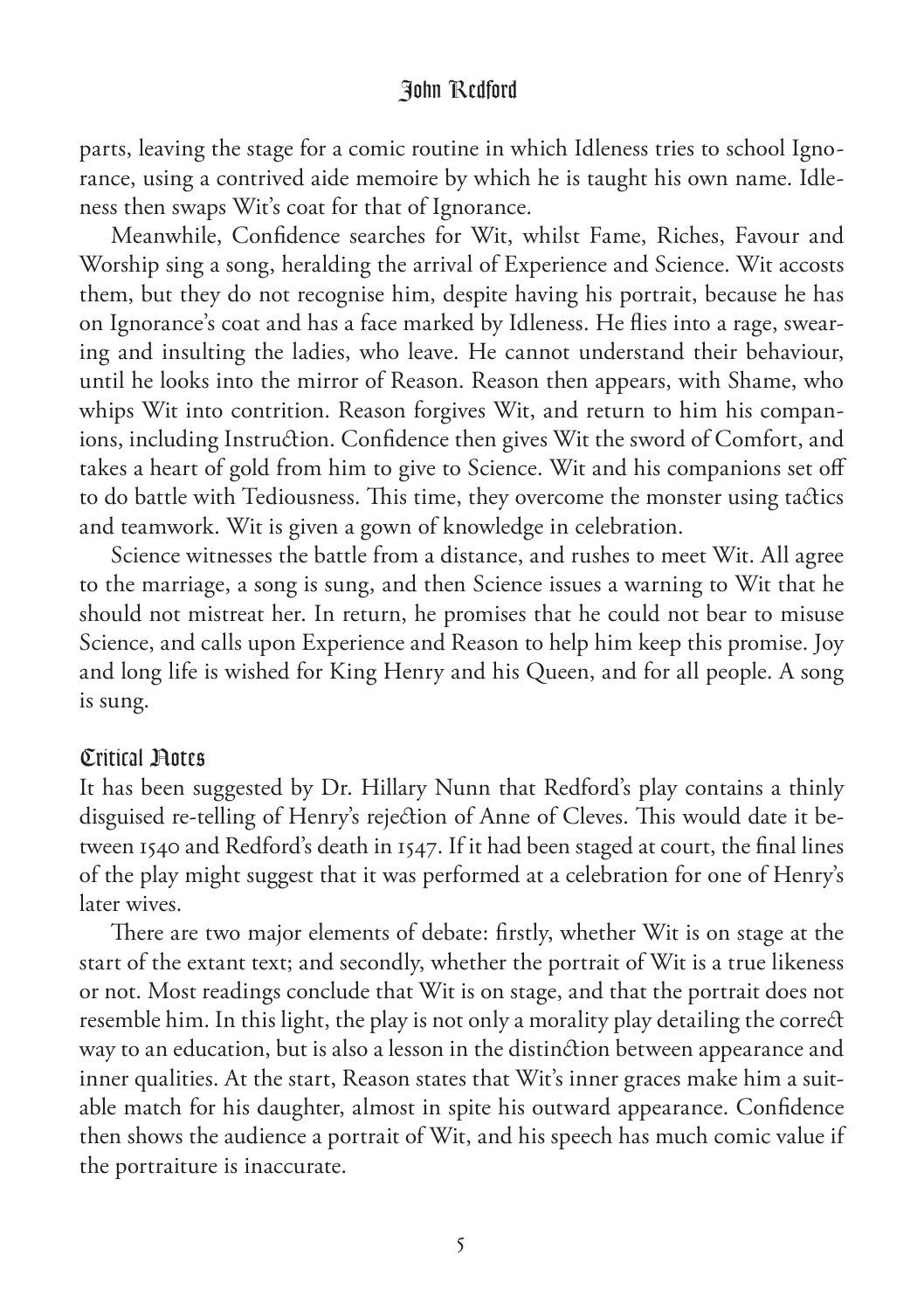Dr. Nunn has shown that this would have an extra resonance for a courtly audience, as they would have been involved in the furore over Holbein's portrait of Anne of Cleves. Henry, having seen the portrait and being assured by his courtiers of its accuracy, consented to marry her; however, he was less than impressed with the reality. By showing the courtiers another false portrait, and asking them for their opinion, Redford is embarrassing his audience for a second time. Alternatively, if the portrait is accurate, then it draws attention to the missing inner qualities of an individual that a painting cannot represent.

Wit's journey of transformation continues, as he ignores Instruction and is killed by Tediousness. Upon his revival, Reason comments on how Wit's personality has changed, and Wit then allows himself to be distracted, firstly by Honest Recreation, and then by Idleness, who transforms Wit by blackening his face and changing his clothes. Next, the comic exchange between Idleness and her pupil, Ignorance, presents a satire upon lazy educators who teach their charges mechanically.

Wit remains sleeping on the stage while Confidence searches for him; Experience and Science are unable to recognise him, even by comparing him to his portrait. This is the first time that the audience can compare the portrait and the subject at one time. Science and Experience both deny any comparison, as Wit is both outwardly different, and also inwardly changed with his constant swearing and foolish behaviour. Science then gives an accurate assessment of Wit's appearance and character, which astounds Wit.

Wit checks himself in Reason's mirror, which he condemns as faulty until he turns it on the audience, and sees them as "fair and clear". Only then does he realise what he has become. But Wit's comments on the audience's reflection can also be seen in the context of outward appearance and true nature: Redford is again asking the audience to make a judgment, but this time it is self-judgment.

Wit, now duly contrite and once more transformed by a coat of knowledge, kills Tediousness, and celebrates his union with Science. He has now become the idealised Wit whose qualities have been spoken about by Reason, Confidence and Science throughout the play. At the very end of the celebration, Science gives a dark warning to Wit against her ill-treatment. This is a strange and risky comment to make if the play was indeed performed in front of Henry VIII; however, if it was at a wedding celebration, then perhaps the voice of Experience reassures the bride that her husband has learned from past errors.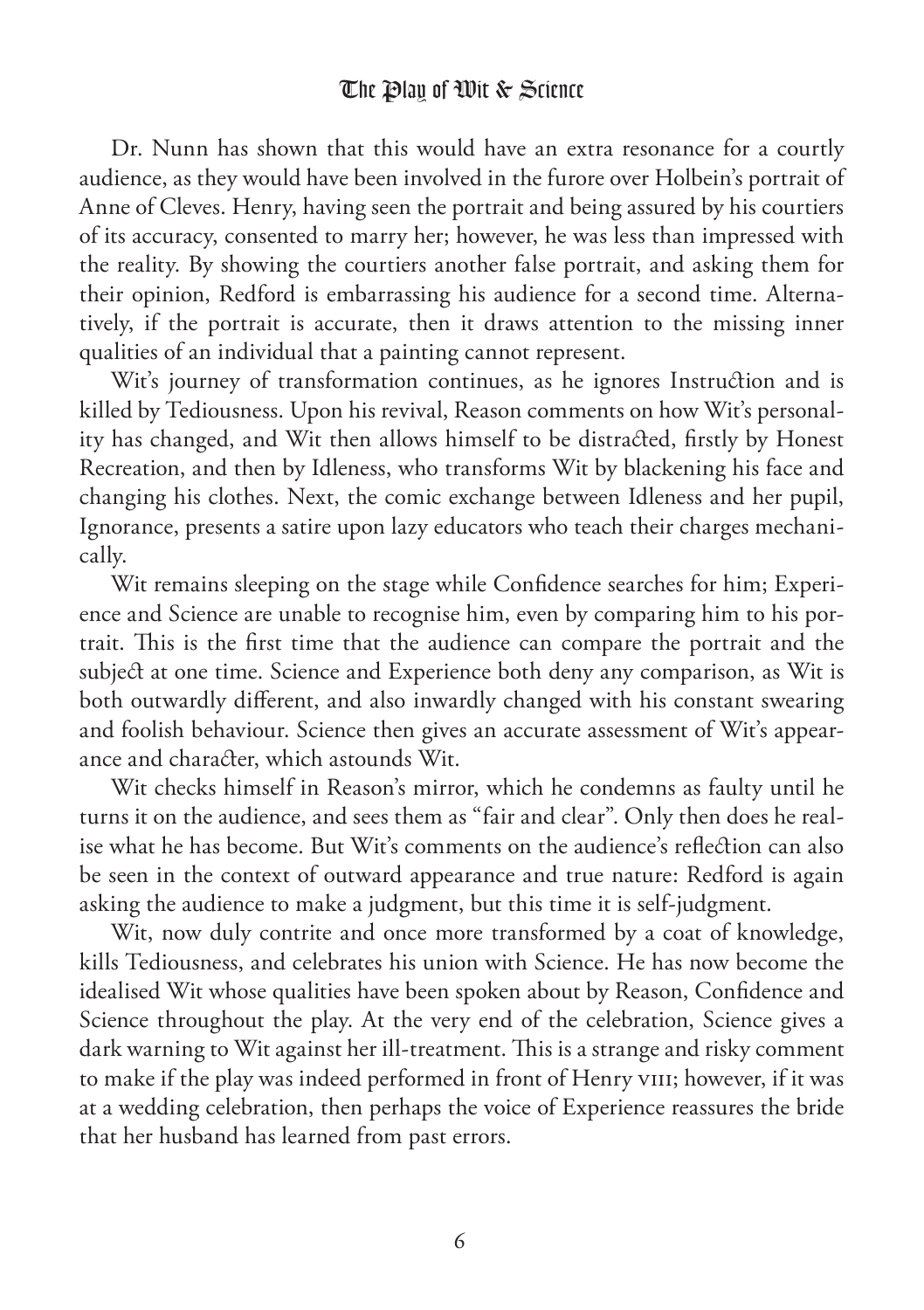#### Notes for Performance

The play requires a cast of twenty, though eight of the minor rôles could be doubled-up, reducing the number to only sixteen. Originally, boys would have performed all the parts, but four of the rôles are female, nine are male, and seven are of unspecified gender, though in classical mythology, Fame, Riches, Favour and Worship are represented as female. (The rôle of Nature, if it existed, has been lost.)

#### Prop List

The following items are necessary, being mentioned in the text.

 hand mirror of Reason portrait of Wit sword of Comfort sword mall (hammer) of Tediousness garment of Science gown of knowledge fool's coat heart of gold helmet / monster's head whistle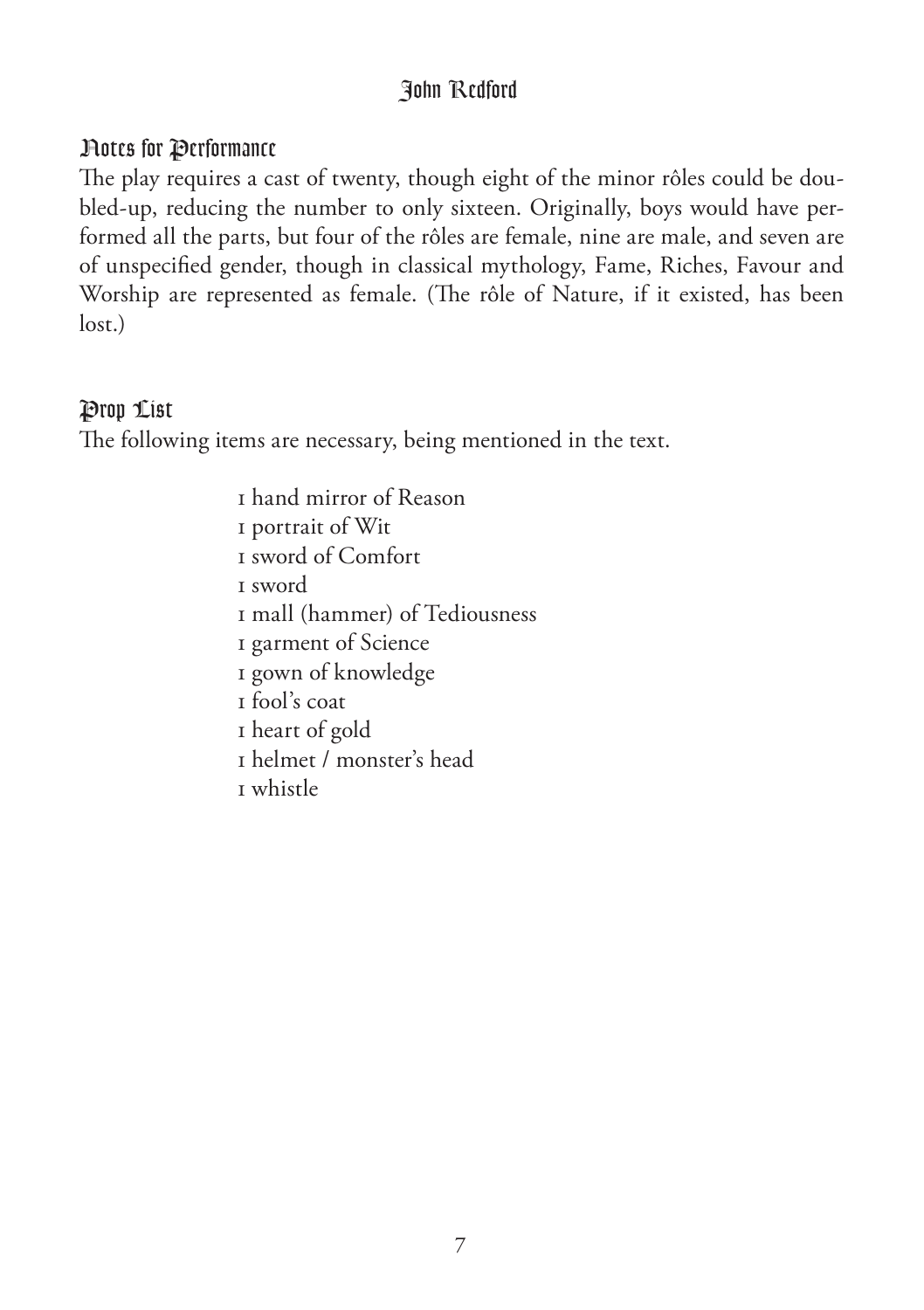#### Dramatis Personae

*in order of appearance*

 Reason Instruction Confidence Wit Diligence Study Tediousness Honest Recreation Comfort Quickness Strength Idleness Ignorance Fame Favour Riches Fame Experience Science Shame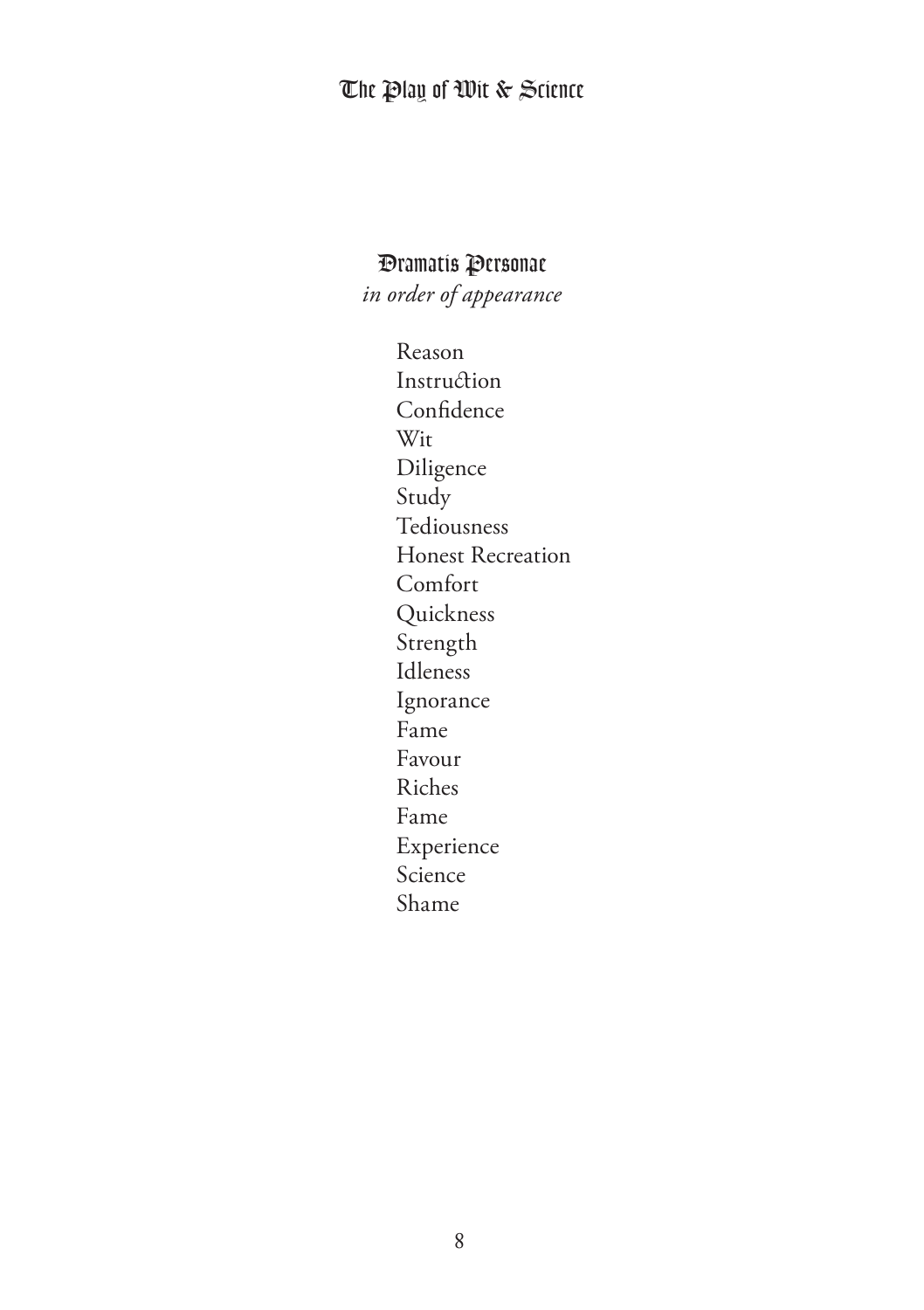## The Play of Wit and Science by John Redford

Edited by Ben Byram-Wigfield

[Wit, Reason, Instruction, Diligence and Study are already on stage.]

| REASON.      | Then, in remembrance of Reason, hold ye        |    |
|--------------|------------------------------------------------|----|
|              | A glass of Reason, wherein behold ye           |    |
|              | Yourself to yourself. Namely, when ye          |    |
|              | Come near my daughter, Science, then see       |    |
|              | That all things be clean and trick about ye;   | 5  |
|              | Lest of some sluggishness she might doubt ye.  |    |
|              | This glass of Reason shall show ye all;        |    |
|              | While ye have that, ye have me, and shall.     |    |
|              | Get ye forth now. Instruction, farewell!       |    |
| INSTRUCTION. | Sir, God keep ye.                              | IO |
|              | (Here all go out save Reason.)                 |    |
| REASON.      | And ye from all peril.                         |    |
|              | If any man now marvel that I                   |    |
|              | Would bestow my daughter thus basely,          |    |
|              | Of truth, I, Reason, am of this mind:          |    |
|              | Where parties together be inclined             |    |
|              | By gifts of graces to love each other,         | 15 |
|              | There let them join, the one with the other.   |    |
|              | This Wit such gifts of graces hath in him      |    |
|              | That maketh my daughter to wish to win him:    |    |
|              | Young, painful, tractable, and capax —         |    |
|              | These be Wit's gifts which Science doth ax.    | 20 |
|              | And, as for her, as soon as Wit sees her,      |    |
|              | For all the world he would not then leese her; |    |
|              | Wherefore, since they both be so meet matches  |    |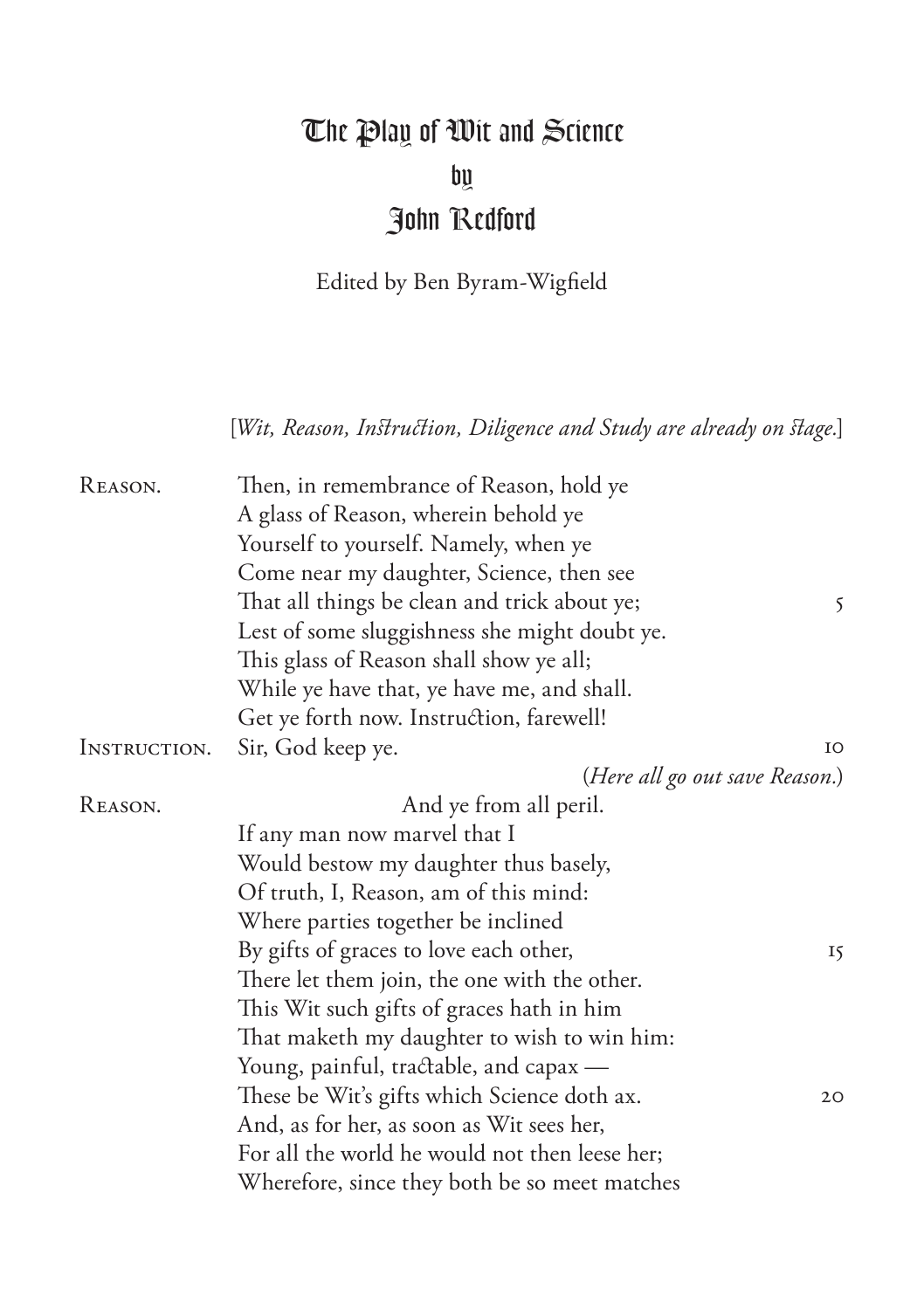|             | To love each other — straw for the patches            |    |
|-------------|-------------------------------------------------------|----|
|             | Of worldly muck! Science hath enow                    | 25 |
|             | For them both to live. If Wit be through              |    |
|             | Stricken in love, as he signs hath showed,            |    |
|             | I doubt not my daughter well bestowed.                |    |
|             | The end of his journey will prove all:                |    |
|             | If Wit hold out, no more proof can fall;              | 30 |
|             | And, that the better hold out ye may,                 |    |
|             | To refresh my son <sup>1</sup> , Wit, now by the way, |    |
|             | some solace for him I will provide:                   |    |
|             | An honest woman dwelleth here beside,                 |    |
|             | whose name is Honest Recreation.                      | 35 |
|             | As men report, for Wit's consolation                  |    |
|             | She hath no peer - if Wit were half dead              |    |
|             | She could revive him, thus it is said.                |    |
|             | Wherefore, if money or love can hire her,             |    |
|             | To hie after Wit I will desire her.<br>[Exit.]        | 40 |
|             | (Confidence comes in, with a picture of Wit.)         |    |
| CONFIDENCE. | Ah, Sir! What time of day is't? Who can tell?         |    |
|             | The day is not far past, I wot well.                  |    |
|             | For I have gone fast, and yet I see                   |    |
|             | I am far from where as I would be.                    |    |
|             | Well! I have day enough yet, I spy.                   | 45 |
|             | Wherefore, e'er <sup>2</sup> I pass hence, now must I |    |
|             | See this same token here - a plain case-              |    |
|             | What Wit hath sent to my good lady's grace.           |    |
|             | Now, will ye see a goodly picture                     |    |
|             | Of Wit himself? His own image sure:                   | 50 |
|             | Face, body, arms, legs, both limb and joint           |    |
|             | As like him as can be, in every point.                |    |
|             | It lacketh but life; well I can him thank:            |    |
|             | This token indeed shall make some crank!              |    |
|             | For what with this picture, so well favour'd,         | 55 |
|             | And what with those sweet words, so well savour'd,    |    |
|             | Distilling from the mouth of Confidence,              |    |
|             | Shall not this appease the heart of Science?          |    |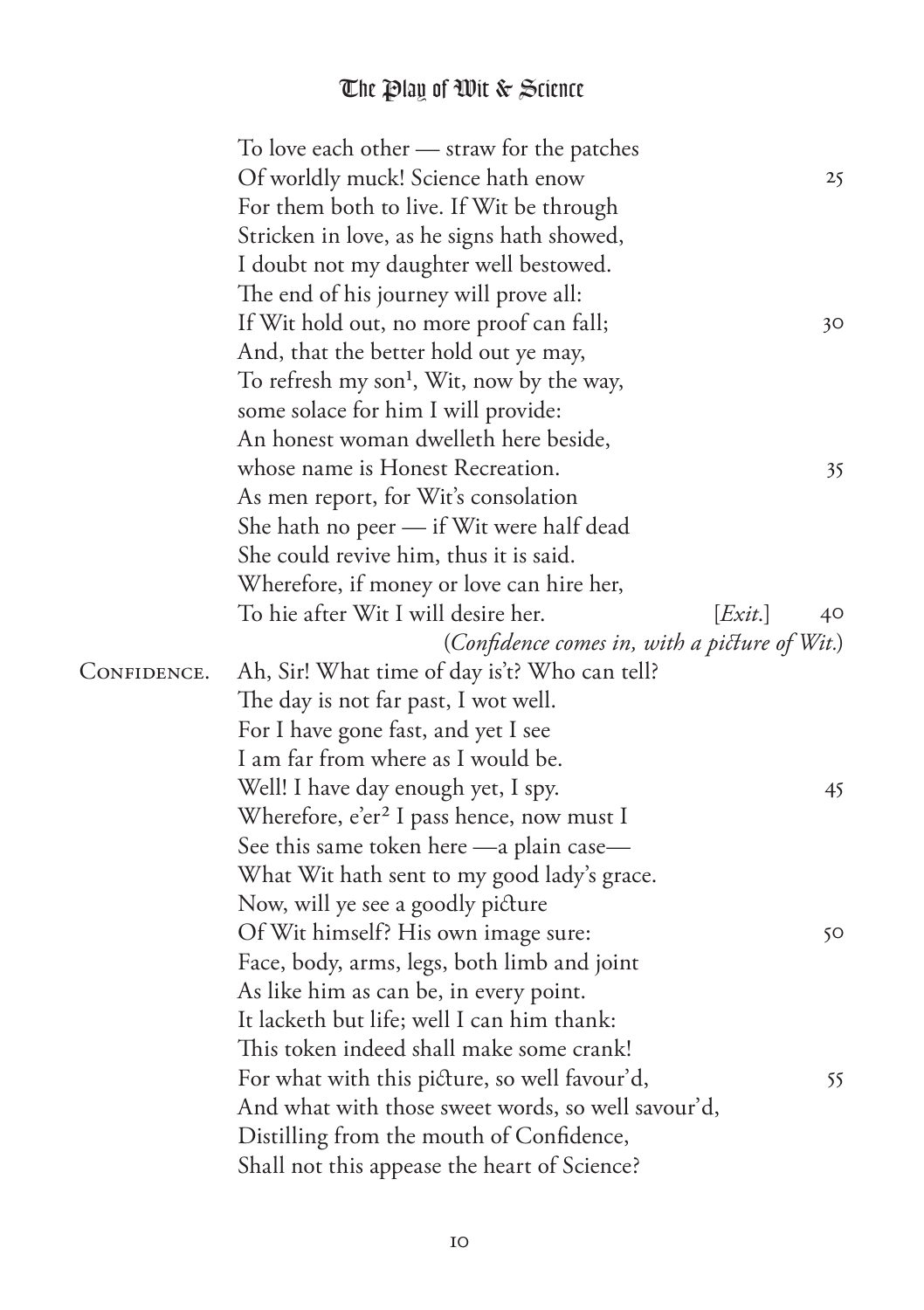|              | Yes, I thank God I am of that nature,                          |                    |
|--------------|----------------------------------------------------------------|--------------------|
|              | Able to compass this matter sure,                              | 60                 |
|              | As ye shall see now, who list to mark it,                      |                    |
|              | How neatly and featly I shall work it.                         |                    |
|              |                                                                | [Exit Confidence.] |
|              | (Wit cometh in without Instruction, with Study and Diligence.) |                    |
| WIT.         | Now, sirs, come on! Which is the way now?                      |                    |
|              | This way or that way? Study, how say you?                      |                    |
|              | Speak, Diligence, while he hath bethought him.                 | 65                 |
| DILIGENCE.   | That way, belike, most usage hath wrought him.                 |                    |
| STUDY.       | Ye hold your peace! Best we here now stay                      |                    |
|              | For Instruction: I like not that way.                          |                    |
| WIT.         | Instruction? Study, I ween we have lost him.                   |                    |
|              | (Instruction cometh in.)                                       |                    |
| INSTRUCTION. | Indeed, full gently about ye have tossed him!                  | 70                 |
|              | What mean you, Wit, still to delight                           |                    |
|              | Running before, thus still out of sight;                       |                    |
|              | And thereby out of your way now quite?                         |                    |
|              | What do ye here except ye would fight?                         |                    |
|              | Come back again, Wit! For I must choose ye                     | 75                 |
|              | An easier way than this, or else lose ye.                      |                    |
| WIT.         | What aileth this way? Peril here is none.                      |                    |
| INSTRUCTION. | But as much as your life standeth upon;                        |                    |
|              | Your enemy, man, lieth here before ye:                         |                    |
|              | Tediousness, to brain or to gore ye.                           | 8 <sub>O</sub>     |
| WIT.         | Tediousness? Doth that tyrant rest                             |                    |
|              | In my way now? Lord, how am I blest,                           |                    |
|              | That occasion so near me stirs,                                |                    |
|              | For my dear heart's sake to win my spurs?                      |                    |
|              | Sir, would ye fear me with that foul thief                     | 85                 |
|              | With whom to meet my desire is chief?                          |                    |
| INSTRUCTION. | And what would ye do, you having nought                        |                    |
|              | For your defence? For though ye have caught                    |                    |
|              | Garments of Science upon your back                             |                    |
|              | Yet weapons of Science ye do lack.                             | 90                 |
| WIT.         | What weapons of Science should I have?                         |                    |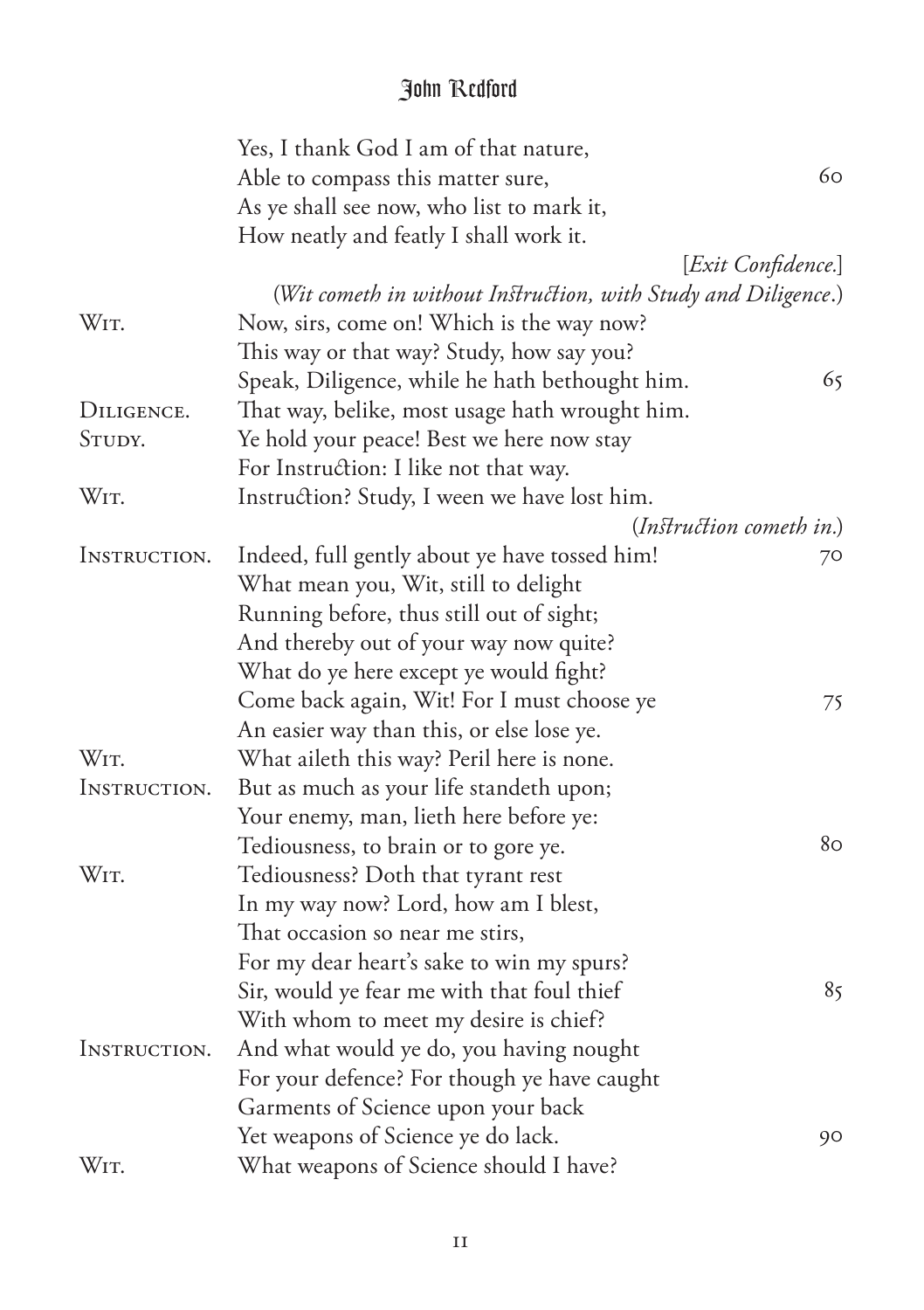| INSTRUCTION. | Such as all lovers of their loves crave:         |            |
|--------------|--------------------------------------------------|------------|
|              | A token from Lady Science, whereby               |            |
|              | Hope of her favour may spring, and thereby       |            |
|              | Comfort, which is the weapon doubtless           | 95         |
|              | That must serve you against Tediousness.         |            |
| WIT.         | If hope or comfort may be my weapon,             |            |
|              | Then never with Tediousness me threaten:         |            |
|              | For as for hope of my dear heart's favour        |            |
|              | -and thereby comfort- enough I gather.           | IOO        |
| INSTRUCTION. | Wit, hear me! Till I see Confidence              |            |
|              | Have brought some token from Lady Science,       |            |
|              | That I may feel that she fav'reth you,           |            |
|              | Ye pass not this way, I tell you true.           |            |
| WIT.         | Which way then?                                  |            |
| INSTRUCTION. | A plainer way, I told ye;                        | IO5        |
|              | Out of danger from your foe to hold ye.          |            |
| WIT.         | Instruction, hear me! Or my sweetheart           |            |
|              | Shall hear that Wit from that wretch shall start |            |
|              | One foot, this body and all shall crack!         |            |
|              | Forth I will, sure, whatever I lack.             | IIO        |
| DILIGENCE.   | If ye lack weapon, sir, here is one.             |            |
| WIT.         | Well said, Diligence - thou art alone!           |            |
|              | How say ye, sir, is not here a weapon?           |            |
| INSTRUCTION. | With that weapon your enemy never threaten:      |            |
|              | For without the return of Confidence,            | II5        |
|              | Ye may be slain, sure, for all Diligence.        |            |
| DILIGENCE.   | Good sir! And Diligence, I tell you plain,       |            |
|              | Will play the man or my master be slain.         |            |
| INSTRUCTION. | Yea, but what saith Study? No word to this?      |            |
| WIT.         | No sir! Ye know Study's office is                | <b>I2O</b> |
|              | Meet for the chamber, not for the field.         |            |
|              | But tell me, Study, wilt thou now yield?         |            |
| STUDY.       | My head acheth sore; I would we returned.        |            |
| WIT.         | Thy head ache now? I would it were burned!       |            |
|              | Come on, walking may hap to ease thee.           | 125        |
| Instruction. | And will ye be gone then - without me?           |            |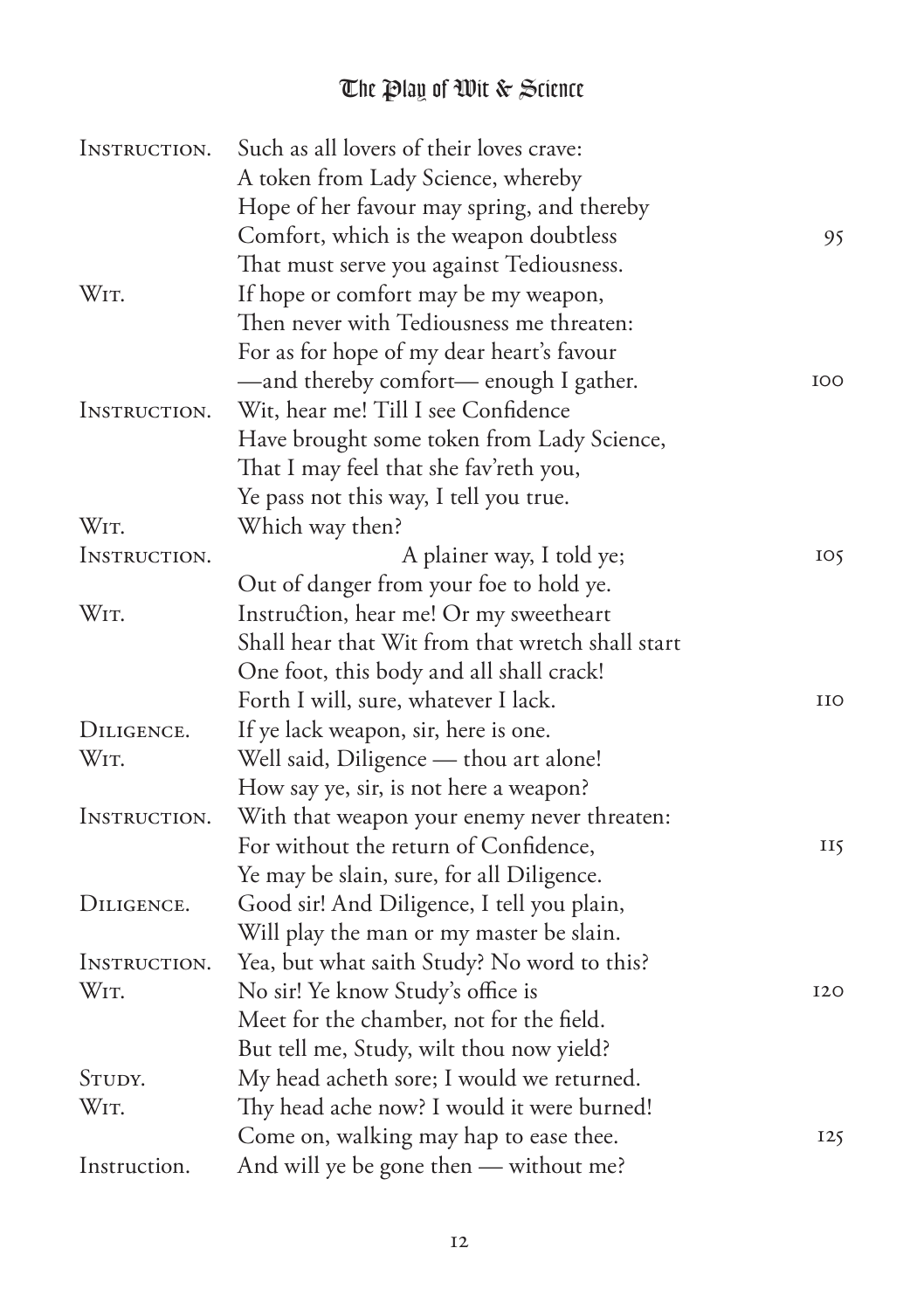| WIT.         | Yea, by my faith, except ye hie after,                                 |     |
|--------------|------------------------------------------------------------------------|-----|
|              | Reason shall know ye are but an hafter.                                |     |
|              | (Exeunt Wit, Study and Diligence.)                                     |     |
| INSTRUCTION. | Well, go your way! When you father, Reason,                            |     |
|              | Heareth how ye obey me at this season,                                 | 130 |
|              | I think he will think his daughter now                                 |     |
|              | May marry another man for you.                                         |     |
|              | When wits stand so in their own conceit,                               |     |
|              | Best lest them go; till pride, at his height,                          |     |
|              | Turn and cast them down headlong again;                                | 135 |
|              | As ye shall see proved by this Wit plain.                              |     |
|              | If Reason hap not to come, the rather                                  |     |
|              | His own destruction he will sure gather.                               |     |
|              | Wherefore to Reason will I now get me,                                 |     |
|              | Leaving that charge whereabout he set me.                              | 140 |
|              | (Exit Instruction. Tediousness cometh in, with a visor over his head.) |     |
| TEDIOUSNESS. | O, the body of me!                                                     |     |
|              | What catiffs be those                                                  |     |
|              | That will not once flee                                                |     |
|              | From Tediousness' nose;                                                |     |
|              | But thus disease me                                                    | 145 |
|              | Out of my nest,                                                        |     |
|              | When I should ease me,                                                 |     |
|              | This body to rest?                                                     |     |
|              | That Wit, that villain,                                                |     |
|              | That wretch - a shame take him!                                        | 150 |
|              | It is he plain                                                         |     |
|              | That thus bold doth make him                                           |     |
|              | Without my licence                                                     |     |
|              | To stalk by my door,                                                   |     |
|              | To that drab, Science,                                                 | 155 |
|              | To wed that whore!                                                     |     |
|              | But I defy her                                                         |     |
|              | And for that drab's sake,                                              |     |
|              | E'er Wit come nigh her,                                                |     |
|              | The knave's head shall ache!                                           | 160 |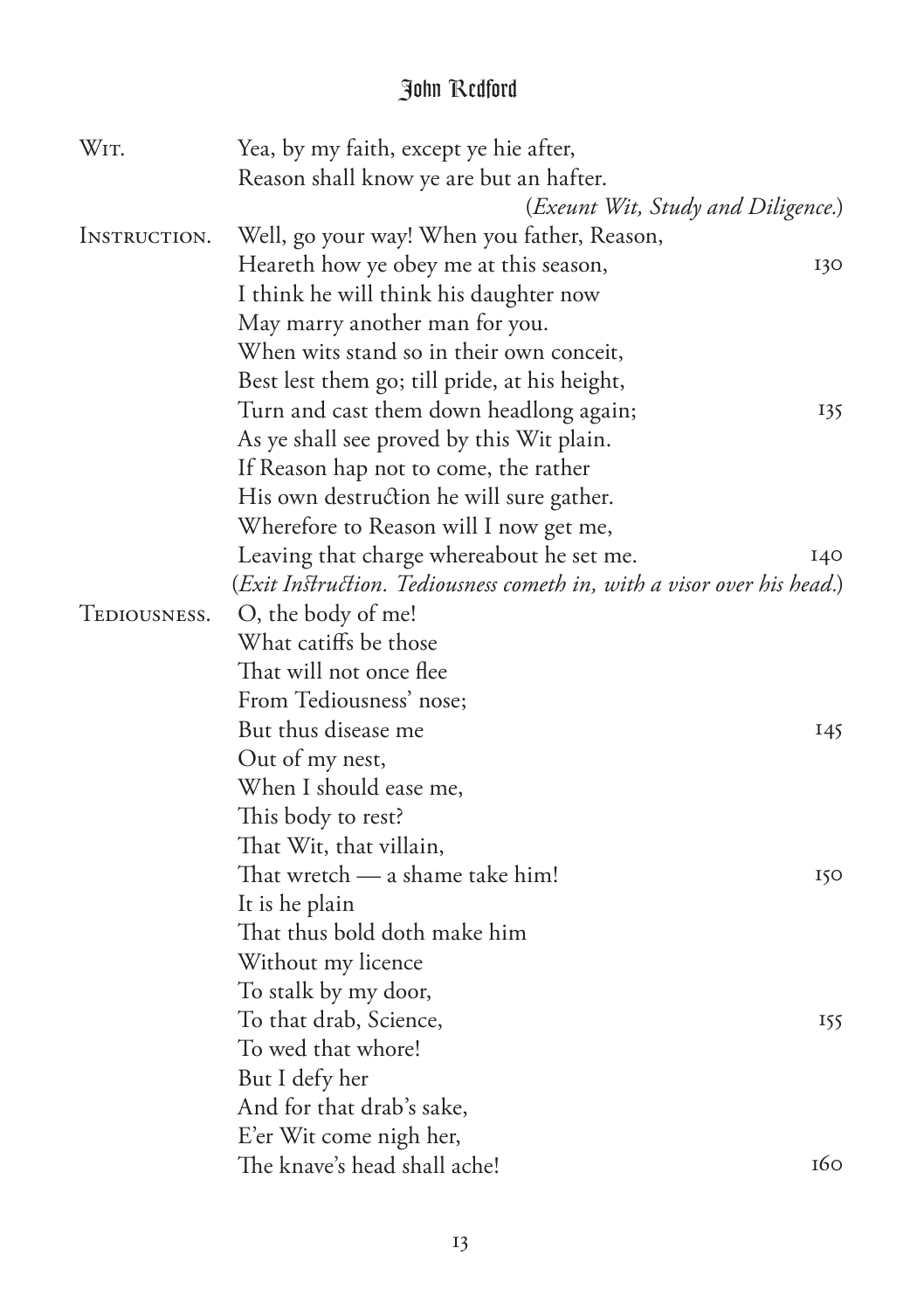| These bones, this mall         |                             |
|--------------------------------|-----------------------------|
| Shall beat him to dust,        |                             |
| E'er that drab shall           |                             |
| Once quench that knave's lust. |                             |
| But hah! Methinks              | 165                         |
| I am not half lusty;           |                             |
| These joints, these links      |                             |
| Be rough and half rusty;       |                             |
| I must go shake them,          |                             |
| Supple to make them.           | 170                         |
| Stand back, ye wretches!       |                             |
| Beware the fetches             |                             |
| Of Tediousness,                |                             |
| These caitiffs to bless.       |                             |
| Make room! I say,              | 175                         |
| Round every way:               |                             |
| This way! That way!            |                             |
| What care I what way?          |                             |
| Before me, behind me,          |                             |
| Round about wind me!           | 180                         |
| Now I begin                    |                             |
| To sweat in my skin;           |                             |
| Now I am nimble                |                             |
| To make them tremble.          |                             |
| Pash head, pash brain,         | 185                         |
| The knaves are slain.          |                             |
| All that I hit!                |                             |
| Where are thou, Wit?           |                             |
| Thou are but dead:             |                             |
| Off goeth thy head             | 190                         |
| At the first blow!             |                             |
| Ho! Ho! Ho! Ho!                |                             |
|                                | (Wit speaketh at the door.) |
| Study?                         |                             |
| Here off!                      |                             |
| How doth thy head ache?        |                             |

W<sub>IT</sub>.

STUDY.<br>Wit.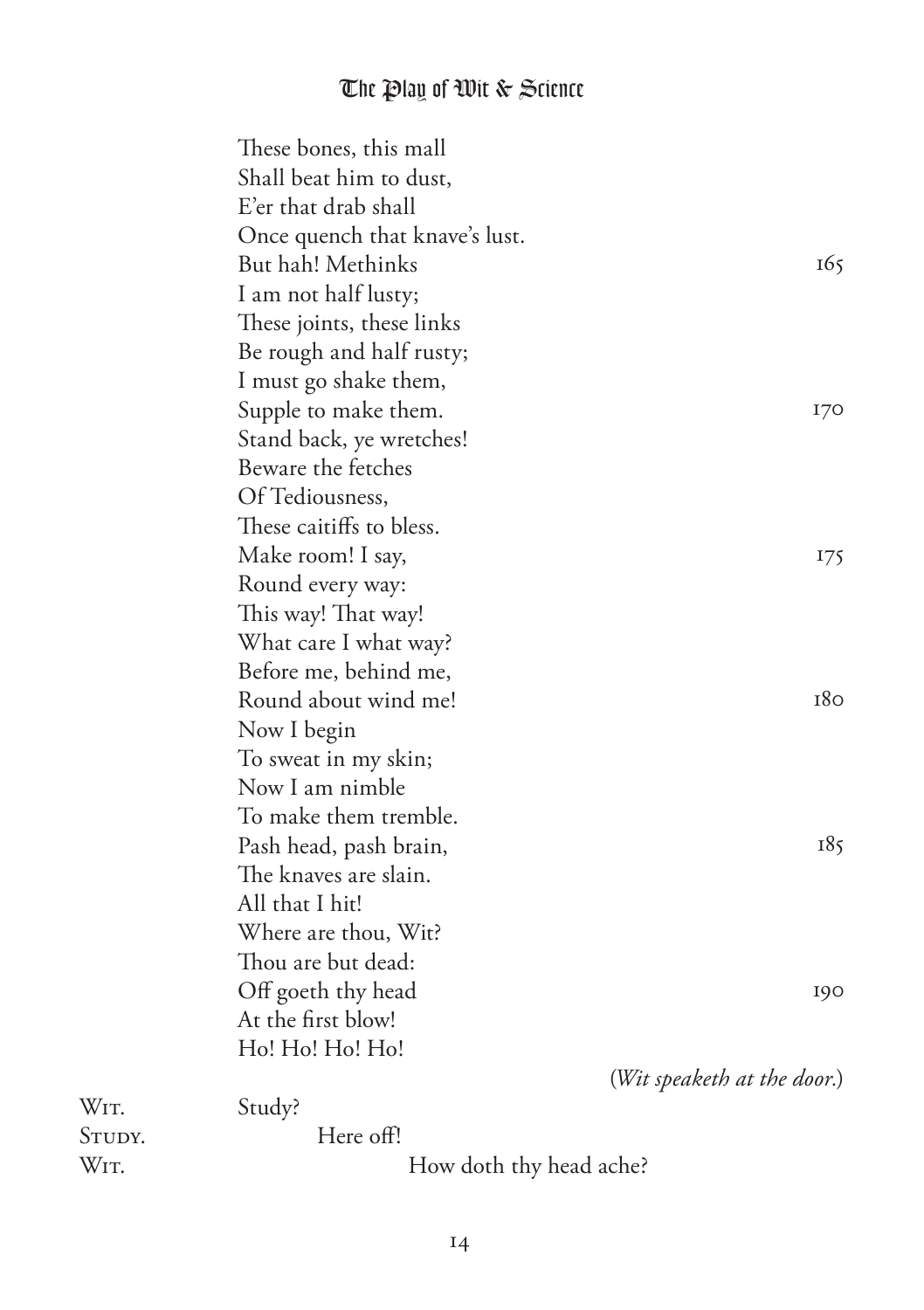| STUDY.       | Yea, God wot, sir — much pain do I take.            |     |
|--------------|-----------------------------------------------------|-----|
| WIT.         | Diligence?                                          |     |
| DILIGENCE.   | Here, sir, here!                                    |     |
| WIT.         | How dost thou?                                      | 195 |
|              | Doth thy stomach serve thee to fight now?           |     |
| DILIGENCE.   | Yea, sir, with yonder wretch — a vengeance on him   |     |
|              | that threat'neth you thus. Set even upon him!       |     |
| STUDY.       | Upon him, Diligence? Better nay.                    |     |
| DILIGENCE.   | Better nay, Study? Why should we fray?              | 200 |
| STUDY.       | For I am weary; my head acheth sore.                |     |
| DILIGENCE.   | Why, foolish Study, thou shalt do no more           |     |
|              | But aid my master with thy presence.                |     |
| WIT.         | No more shalt thou neither, Diligence,              |     |
|              | Aid me with your presence, both you twain;          | 205 |
|              | And for my love myself shall take pain.             |     |
| STUDY.       | Sir, we be ready to aid you so.                     |     |
| WIT.         | I ask no more, Study. Come then, go!                |     |
|              | (Tediousness riseth up.)                            |     |
| TEDIOUSNESS. | Why art thou come?                                  |     |
| WIT.         | Yea, wretch, to thy pain!                           |     |
| TEDIOUSNESS. | Then have at thee!                                  |     |
| WIT.         | Have at thee again!                                 | 210 |
|              | (Here Wit falleth down and dieth.)                  |     |
|              | [Exeunt Study and Diligence.]                       |     |
| TEDIOUSNESS. | Lie thou there! Now have at ye, caitiffs!           |     |
|              | Do ye flee, yfaith? A whoreson thieves!             |     |
|              | By Mahound's bones! Had the wretches tarried,       |     |
|              | Their necks without heads they should have carried! |     |
|              | Yea, by Mahound's nose! might I have patted them,   | 215 |
|              | In twenty gobbets I should have squatted them,      |     |
|              | To teach the knaves to come near the snout          |     |
|              | Of Tediousness! Walk further about                  |     |
|              | I trow now they will. And as for thee,              |     |
|              | Thou wilt no more now trouble me!                   | 220 |
|              | Yet, lest the knave be not safe enough,             |     |
|              | The whoreson shall bear me another cuff!            |     |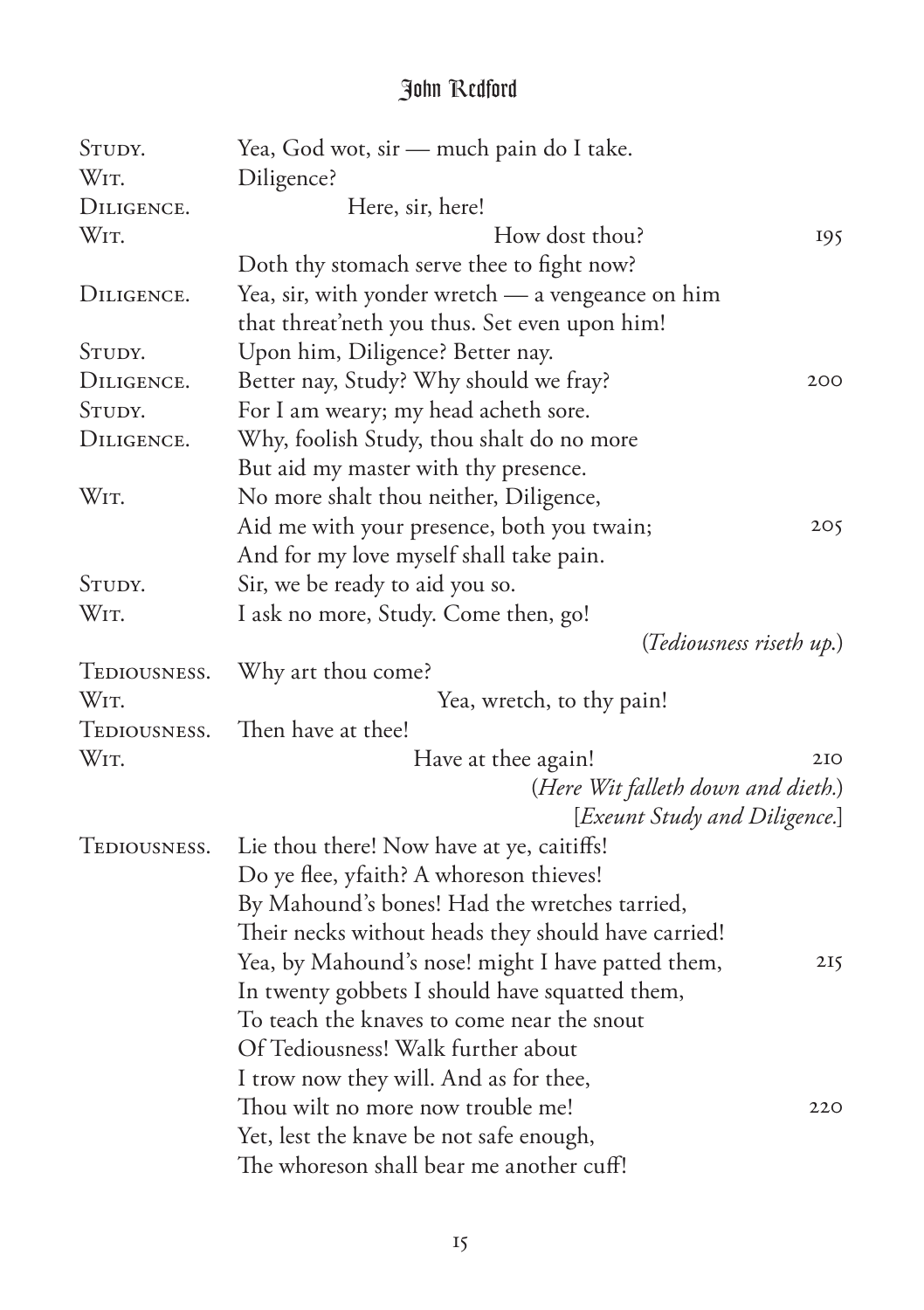Now lie still, caitiff, and take thy rest, while I take mine in mine own nest.

|                                                                | (Exit Tediousness. |
|----------------------------------------------------------------|--------------------|
| Here cometh in Honest Recreation,                              |                    |
| Comfort, Quickness and Strength, and go about Wit <sup>3</sup> |                    |
| Honest Recreation, Comfort, Quickness, and Strength.           |                    |
| Give place, give place to Honest Recreation;                   | 225                |
| Give place, we say now for thy consolation.                    |                    |
| When travels great, in matters thick                           |                    |
| Have dulled your wits and made them sick,                      |                    |
| What medicine then, your wits to quick?                        |                    |
| If ye will know, the best physic                               | 230                |
| Is to give place to Honest Recreation;                         |                    |
| Give place, we say now for thy consolation.                    |                    |
| Where is that Wit that we seek, then?                          |                    |
| Alas, he lieth here, pale and wan;                             |                    |
| Help him at once now, if we can.                               | 235                |
| O wit, how dost thou? Look up, man!                            |                    |
| O Wit, give place to Honest Recreation;                        |                    |
| Give place, we say now for thy consolation.                    |                    |
| After place given, let ear obey.                               |                    |
| Give an ear, O Wit, now we thee pray.                          | 240                |
| Give an ear to that we sing and say;                           |                    |
| Give an ear and help will come straightway!                    |                    |
| Give an ear to Honest Recreation;                              |                    |
| Give an ear now for thy consolation.                           |                    |
| After ear given, now give an eye.                              | 245                |
| Behold! Thy friends about thee lie:                            |                    |
| Recreation I, and Comfort I,                                   |                    |
| Quickness am I, and Strength, hereby.                          |                    |
| Give an eye to Honest Recreation;                              |                    |
| Give an eye now for thy consolation.                           | 250                |
|                                                                |                    |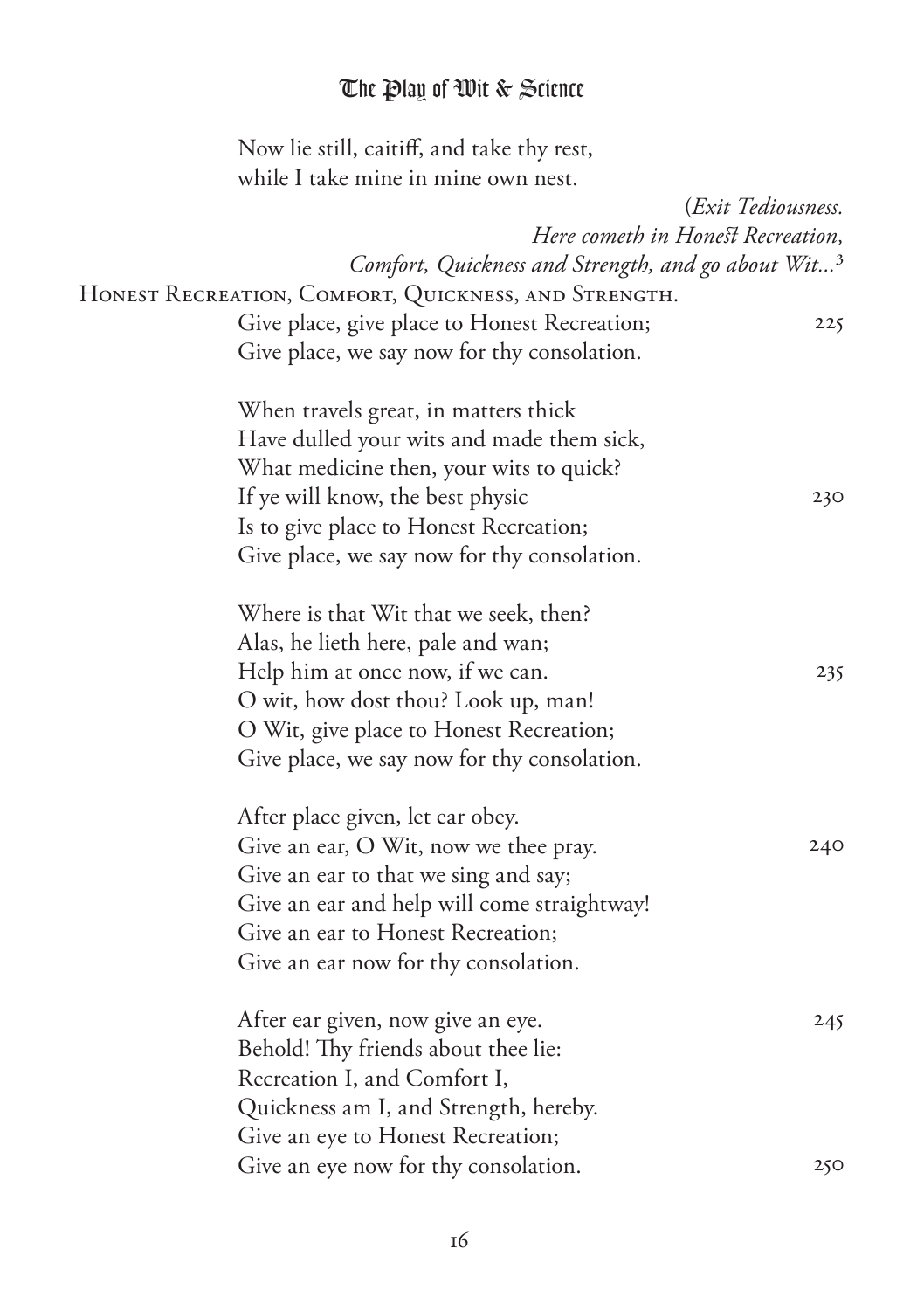|             | After eye given, an hand give ye!<br>Give an hand, O Wit, feel that ye see! |                 |
|-------------|-----------------------------------------------------------------------------|-----------------|
|             | Recreation feel; feel Comfort free;                                         |                 |
|             | Feel Quickness here; feel Strength to thee.                                 |                 |
|             | Give an hand to Honest Recreation;                                          | 255             |
|             | Give an hand now for thy consolation.                                       |                 |
|             | Upon his feet, would God he were!                                           |                 |
|             | To raise him now we need not fear.                                          |                 |
|             | Stay you his hands, while we him bear;                                      |                 |
|             | Now, all at once, upright him rear.                                         | 260             |
|             | O Wit, give place to Honest Recreation;                                     |                 |
|             | Give place we say now for thy consolation.                                  |                 |
|             | and at the last verse, raiseth him up upon his feet, and so make an end.    |                 |
|             | And then Honest Recreation saith as followeth:)                             |                 |
| HONEST REC. | Now, Wit, how do ye? Will ye be lusty?                                      |                 |
| WIT.        | The lustier for you, needs be must I.                                       |                 |
| HONEST REC. | Be ye all whole yet, after your fall?                                       | 265             |
| WIT.        | As ever I was, thanks to you all.                                           |                 |
|             | (Reason cometh in, and saith as followeth.)                                 |                 |
| REASON.     | Ye might thank Reason that sent them to ye;                                 |                 |
|             | But since they have done that they should do ye,                            |                 |
|             | Send them home soon, and get ye forward.                                    |                 |
| WIT.        | O Father Reason! I had an hard                                              | 270             |
|             | Chance since ye saw me.                                                     |                 |
| REASON.     | I wot well that,                                                            |                 |
|             | The more to blame ye, when ye would not                                     |                 |
|             | Obey Instruction, as Reason willed ye.                                      |                 |
|             | What marvel though Tediousness had killed ye?                               |                 |
|             | But let us pass. Now, since ye are well again,                              | 275             |
|             | Set forward again, Science to attain.                                       |                 |
| WIT.        | Good Father Reason, be not too hasty.                                       |                 |
|             | In honest company no time waste I.                                          |                 |
|             | I shall to your daughter all at leisure.                                    |                 |
| REASON.     | Yea? Wit, is that the great love ye raise her?                              | 28 <sub>O</sub> |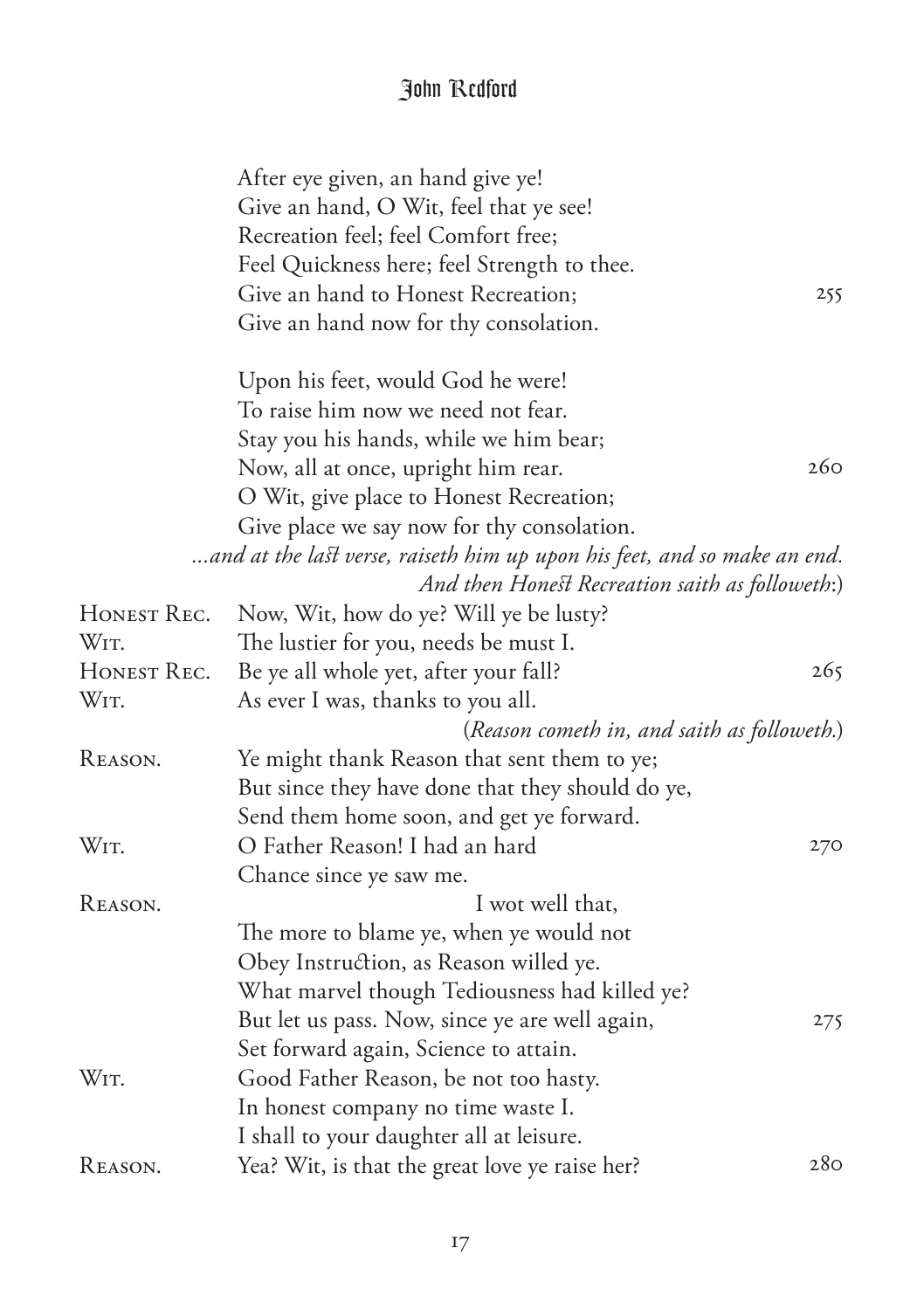|                   | I say if ye love my daughter, Science,                     |         |
|-------------------|------------------------------------------------------------|---------|
|                   | Get ye forth at once, and get ye hence!                    |         |
|                   | (Here all go out, save Honest Recreation, Reason and Wit.) |         |
| WIT.              | Nay, by Saint George! They go not all yet!                 |         |
| REASON.           | No? Will ye disobey Reason, Wit?                           |         |
| WIT.              | Father Reason, I pray ye, content ye:                      | 285     |
|                   | For we part not yet.                                       |         |
| REASON.           | Well, Wit, I went ye                                       |         |
|                   | Had been no such man as now I see.                         |         |
|                   | Farewell.                                                  | (Exit.) |
| HONEST REC.       | He is angry.                                               |         |
| WIT.              | Yea, let him be!                                           |         |
|                   | I do not pass!                                             |         |
|                   | Come now, a bass!                                          | 290     |
| HONEST REC.       | Nay sir: as for basses,                                    |         |
|                   | From hence none passes                                     |         |
|                   | But in a gage                                              |         |
|                   | Of marri-age.                                              |         |
| WIT.              | Marry, even so!                                            | 295     |
|                   | A bargain, lo!                                             |         |
| HONEST REC.       | What, without licence                                      |         |
|                   | Of Lady Science?                                           |         |
| WIT.              | Shall I tell you truth?                                    |         |
|                   | I never loved her.                                         | 300     |
| HONEST REC.       | The common voice go'th                                     |         |
|                   | That marriage ye moved her.                                |         |
| W <sub>IT</sub> . | Promise hath she none                                      |         |
|                   | If we shall be one;                                        |         |
|                   | Without more words, grant!                                 | 305     |
| HONEST REC.       | What, upon this sudden?                                    |         |
|                   | Then might ye plain                                        |         |
|                   | Bid me avaunt.                                             |         |
|                   | Nay, let me see                                            |         |
|                   | In honesty                                                 | 310     |
|                   | What ye can do                                             |         |
|                   | To win Recreation:                                         |         |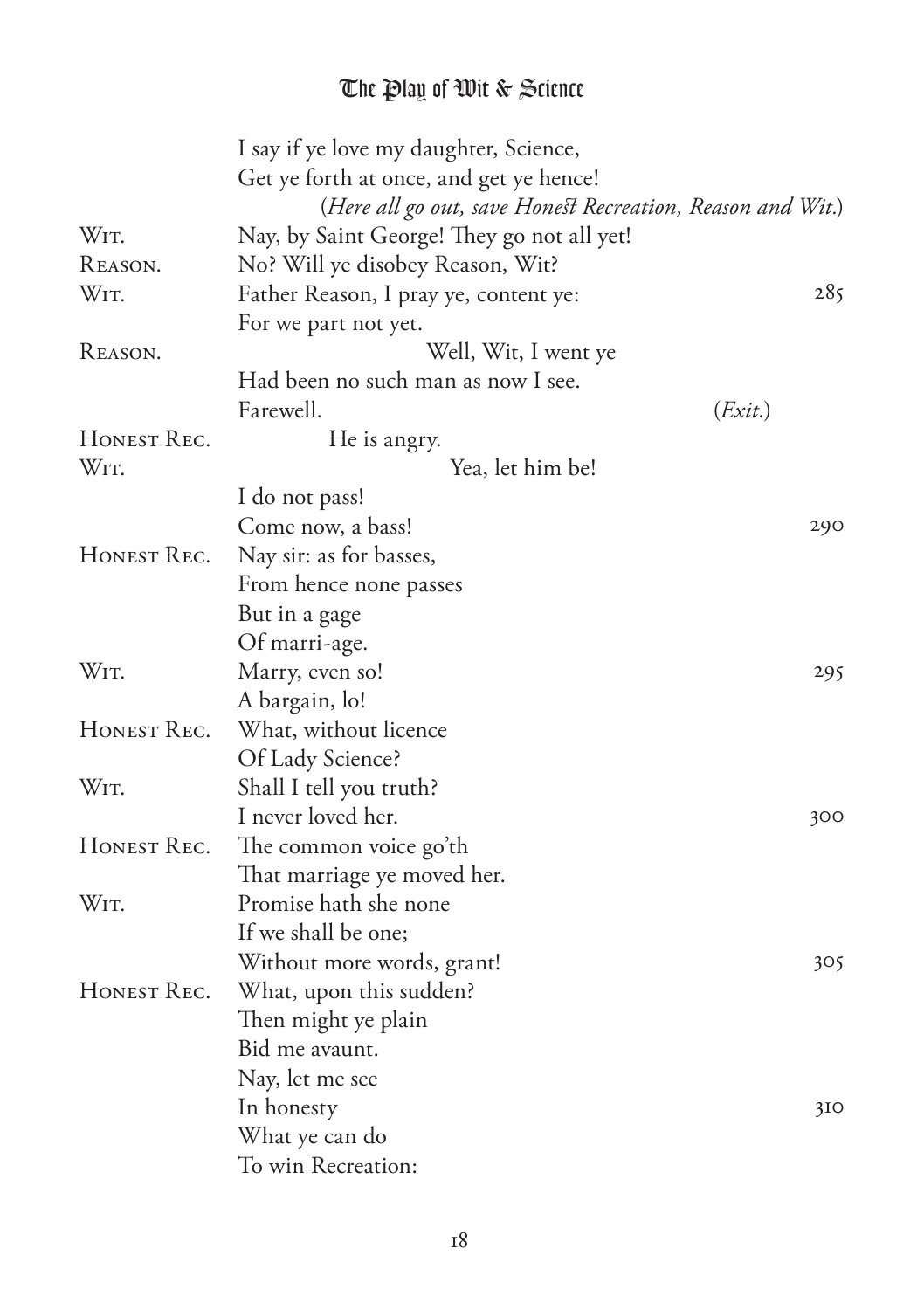|             | Upon that probation                                                         |                                       |
|-------------|-----------------------------------------------------------------------------|---------------------------------------|
|             | I grant thereto.                                                            |                                       |
| WIT.        | Small be my doings,                                                         | 315                                   |
|             | But apt to all things                                                       |                                       |
|             | I am, I trust.                                                              |                                       |
| HONEST REC. | Can ye dance then?                                                          |                                       |
| WIT.        | Even as I can.                                                              |                                       |
|             | Prove me, ye must.                                                          | 320                                   |
| HONEST REC. | Then for a while                                                            |                                       |
|             | Ye must exile                                                               |                                       |
|             | This garment cumb'ring.                                                     |                                       |
| WIT.        | Indeed, as ye say,                                                          |                                       |
|             | This cumbrous array                                                         | 325                                   |
|             | Would make Wit slumb'ring.                                                  |                                       |
| HONEST REC. | It is gay gear                                                              |                                       |
|             | Of Science, clear -                                                         |                                       |
|             | It seemeth her array.                                                       |                                       |
| WIT.        | Whose ever it were, it lieth now there.                                     | 330                                   |
|             |                                                                             | [Taketh off his gown.]                |
| HONEST REC. | Go to, my men! Play!                                                        |                                       |
|             | Here they dance, and in the meanwhile, Idleness cometh in and sitteth down. |                                       |
|             | And when the galliard is done, Wit saith as followeth,                      |                                       |
|             |                                                                             | and so falleth down in Idleness' lap. |
| WIT.        | Sweet heart, grammercys!                                                    |                                       |
| HONEST REC. | Why, whether now have ye done since?                                        |                                       |
| WIT.        | Yea, in faith! With weary bones ye have possessed me;                       |                                       |
|             | Among these damsels now will I rest me.                                     | 335                                   |
| HONEST REC. | What, there?                                                                |                                       |
| WIT.        | Yea, here: I will be so bold.                                               |                                       |
| IDLENESS.   | Yea; and welcome, by him that God sold.                                     |                                       |
| HONEST REC. | It is an harlot, may ye not see?                                            |                                       |
| IDLENESS.   | As honest a woman as ye be!                                                 |                                       |
| HONEST REC. | Her name is Idleness, Wit. What mean you?                                   | 340                                   |
| WIT.        | There, go to. Lo, now for the best game:                                    |                                       |
|             | While I take my ease, your tongues now frame.                               |                                       |
| HONEST REC. | Yea, Wit, by your faith is that your fashion?                               |                                       |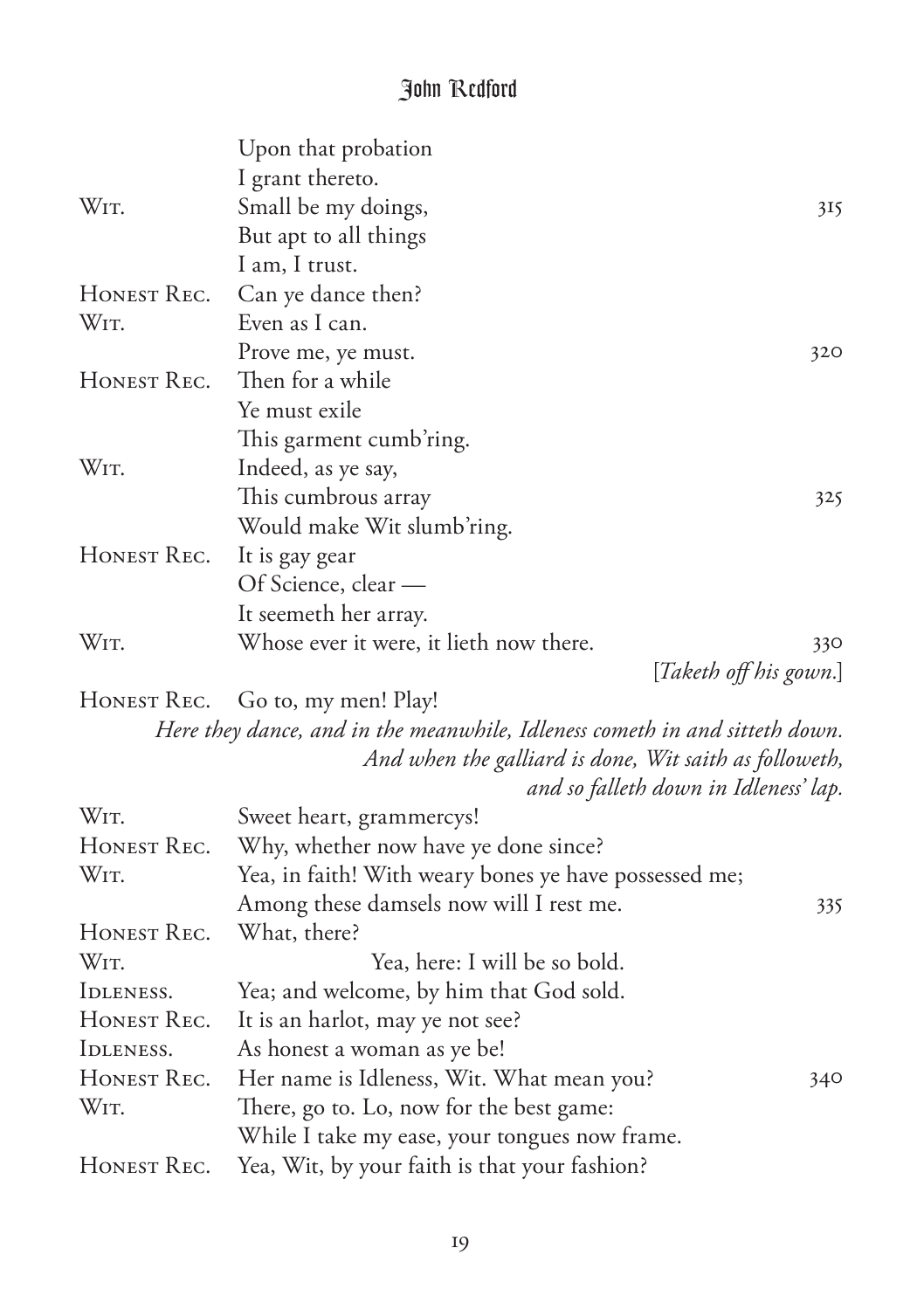|             | Will ye leave me, Honest Recreation,                  |     |
|-------------|-------------------------------------------------------|-----|
|             | For that common strumpet, Idleness,                   | 345 |
|             | The very root of all viciousness?                     |     |
| WIT.        | She saith she is as honest as ye;                     |     |
|             | Declare yourselves both now as ye be.                 |     |
| HONEST REC. | What would ye more for my declaration                 |     |
|             | That even my name, Honest Recreation?                 | 350 |
|             | And what would ye more her to express                 |     |
|             | Than even her name, too, Idleness —                   |     |
|             | Destruction of all that with her tarry?               |     |
|             | Wherefore come away, Wit: she will mar ye!            |     |
| IDLENESS.   | Will I mar him, drab, -thou callet, thou !-           | 355 |
|             | When thou hast marr'd him already now?                |     |
|             | Call'st thou thyself Honest Recreation,               |     |
|             | Ord'ring a poor man after this fashion:               |     |
|             | To lame him thus, and make his limbs fail,            |     |
|             | Even with the swinging there of thy tail?             | 360 |
|             | The devil set fire on thee! For now must I,           |     |
|             | Idleness, heal him again, I spy.                      |     |
|             | I must now lull him, rock him, and frame him          |     |
|             | To his lust again, where thou didst lame him.         |     |
|             | Am I the root, sayst thou, of viciousness?            | 365 |
|             | Nay, thou are root of all vice, doubtless!            |     |
|             | Thou art occasion, lo, of more evil                   |     |
|             | Than I, poor girl! Nay, more than the devil!          |     |
|             | The devil and his dam <sup>4</sup> cannot devise      |     |
|             | More dev'lishness than by thee doth rise!             | 370 |
|             | Under the name of Honest Recreation                   |     |
|             | She, lo, bringeth in her abomination!                 |     |
|             | Mark her dancing, her masking and mumming:            |     |
|             | Where more concupiscence than there coming?           |     |
|             | Her carding, her dicing, daily and nightly;           | 375 |
|             | Where find ye more falsehood than there? Not lightly! |     |
|             | With lying and swearing, by no poppets,               |     |
|             | But tearing God in a thousand gobbets!                |     |
|             | As for her singing, piping and fiddling,              |     |
|             |                                                       |     |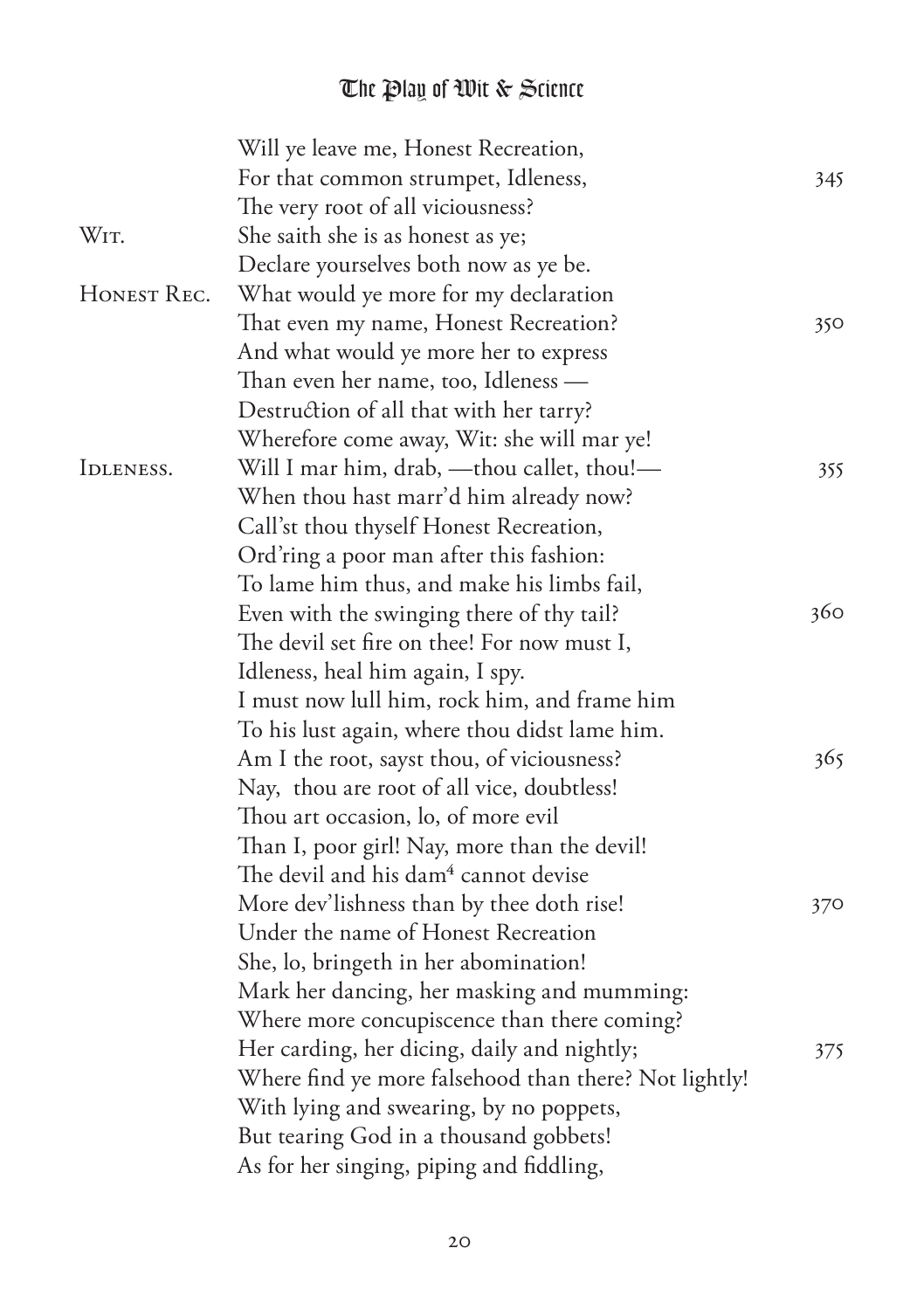|             | What unthriftiness therein is twiddling?        | 380             |
|-------------|-------------------------------------------------|-----------------|
|             | Search the taverns, and ye shall hear clear     |                 |
|             | Such bawdry as best would spew to here!         |                 |
|             | And yet this is called Honest Recreation;       |                 |
|             | And I, poor Idleness, abomination.              |                 |
|             | But which is worst of us twain? Now judge, Wit! | 385             |
| WIT.        | By our lady! Not thou, wench, I judge yet.      |                 |
| HONEST REC. | No? Is your judgment such then, that ye         |                 |
|             | Can neither perceive that beast, how she        |                 |
|             | Go'th about to deceive you? Nor yet             |                 |
|             | Remember how I saved your life, Wit?            | 390             |
|             | Think you her meet with me to compare           |                 |
|             | By whom so many cured are?                      |                 |
|             | When will she do such an act as I did,          |                 |
|             | Saving your life, when I you revived?           |                 |
|             | And, as I saved you, so save I all              | 395             |
|             | That in like jeopardy change to fall.           |                 |
|             | When Tediousness to ground hath smitten them,   |                 |
|             | Honest Recreation up doth quicken them          |                 |
|             | With such honest pastimes, sports or games      |                 |
|             | As unto mine honest nature frames;              | 400             |
|             | And not, as she saith, with pastimes such       |                 |
|             | As to be abused, little or much:                |                 |
|             | For where honest pastimes be abused,            |                 |
|             | Honest Recreation is refused.                   |                 |
|             | Honest Recreation is present never              | 405             |
|             | But where honest pastimes be well-used ever.    |                 |
|             | But indeed, Idleness: she is cause              |                 |
|             | Of all such abuses. She, lo, draws              |                 |
|             | Her sort to abuse mine honest games,            |                 |
|             | And thereby full falsely my name defames.       | 4I <sub>O</sub> |
|             | Under the name of Honest Recreation             |                 |
|             | She brings in all her abomination;              |                 |
|             | Destroying all wits that her embrace            |                 |
|             | As your self shall see within short space.      |                 |
|             | She will bring you to shameful end, Wit,        | 415             |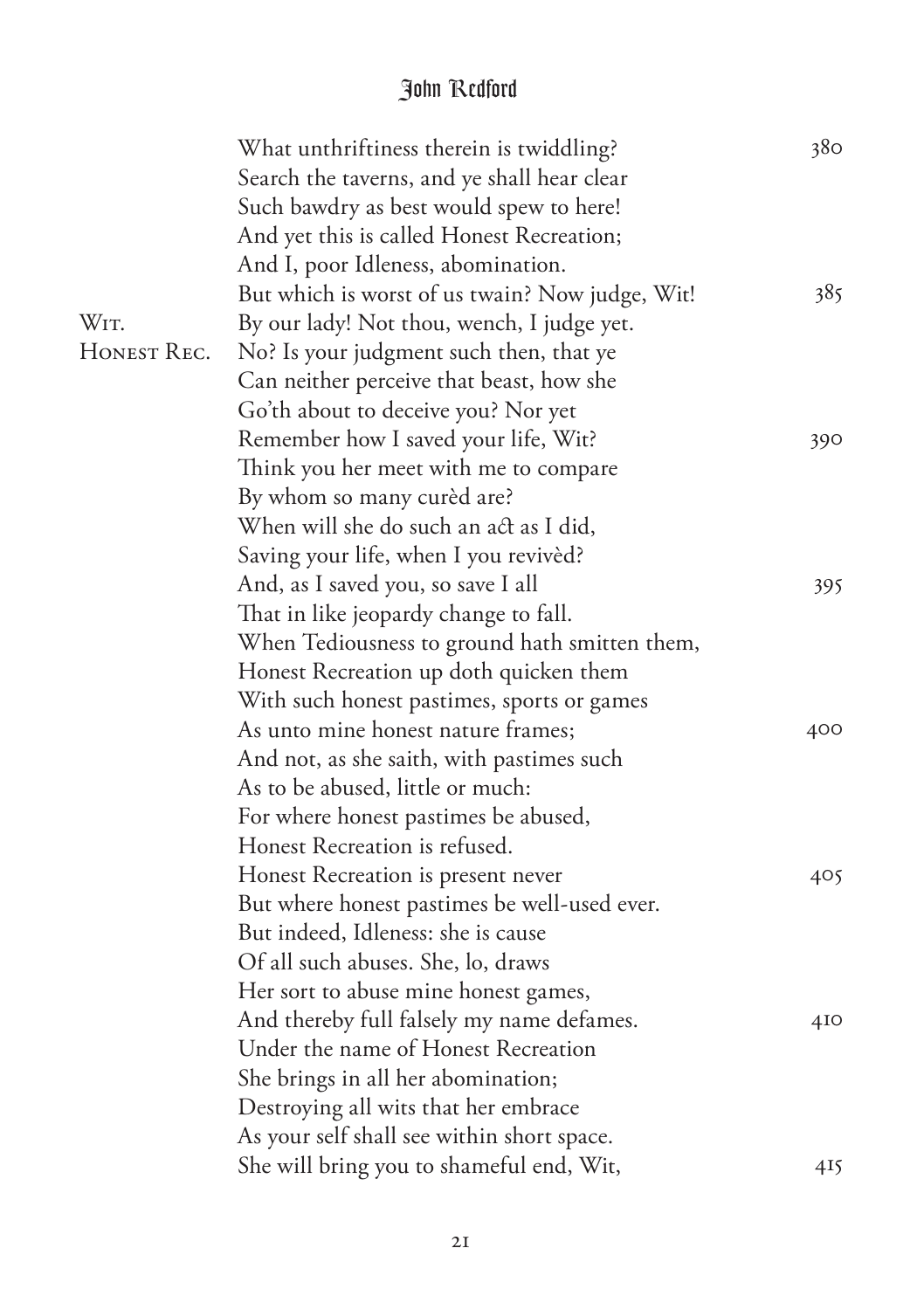|                          | Except the sooner from her ye flit.             |         |
|--------------------------|-------------------------------------------------|---------|
|                          | Wherefore come away, Wit, out of her paws.      |         |
|                          | Hence, drab! Let him go out of thy claws!       |         |
| IDLENESS.                | Will you get ye hence? Or, by the mace!         |         |
|                          | These claws shall claw you by your drab's face! | 420     |
| HONEST REC.              | It shall not need, since Wit lieth as one       |         |
|                          | That neither heareth nor seeth. I am gone.      | (Exit.) |
| IDLENESS.                | Yea, so? Farewell! And well fare thou, tongue   |         |
|                          | Of a short peal! This peal was well-rung        |         |
|                          | To ring her hence, and him fast asleep:         | 425     |
|                          | As full of sloth as the knave can creep.        |         |
|                          | How, Wit, awake! How doth my baby?              |         |
|                          | neque vox neque sensus, <sup>5</sup> by't lady! |         |
|                          | A meet man for Idleness, no doubt.              |         |
|                          | Hark my pig! How the knave doth rout!           | 430     |
|                          | Well, while he sleepeth in Idleness' lap,       |         |
|                          | Idleness' mark on him shall I clap!             |         |
|                          | Some say that Idleness cannot work,             |         |
|                          | But those that so say, now let them mark.       |         |
|                          | I trow they shall see that Idleness             | 435     |
|                          | Can set herself about some business;            |         |
|                          | Or, at least, ye shall see her tried            |         |
|                          | Neither idle, nor yet well-occupied.            |         |
|                          | Lo, sir, yet ye lack another toy:               |         |
|                          | Where is my whistle to call my boy?             | 440     |
|                          | (Here she whistleth and Ignorance cometh in.)   |         |
| IGNORANCE. <sup>6</sup>  | I come! I come!                                 |         |
| IDLENESS.                | Come on, ye fool!                               |         |
|                          | All this day e'er ye can come to school.        |         |
| <i><b>IGNORANCE.</b></i> | Umm. Mother will not let me come.               |         |
| IDLENESS.                | I would thy mother had kissed thy bum!          |         |
|                          | She will never let thee thrive, I trow.         | 445     |
|                          | Come on, goose! Now lo, men shall know          |         |
|                          | That Idleness can do somewhat; yea,             |         |
|                          | And play the schoolmistress too, if need be.    |         |
|                          | Mark what doctrine by Idleness comes:           |         |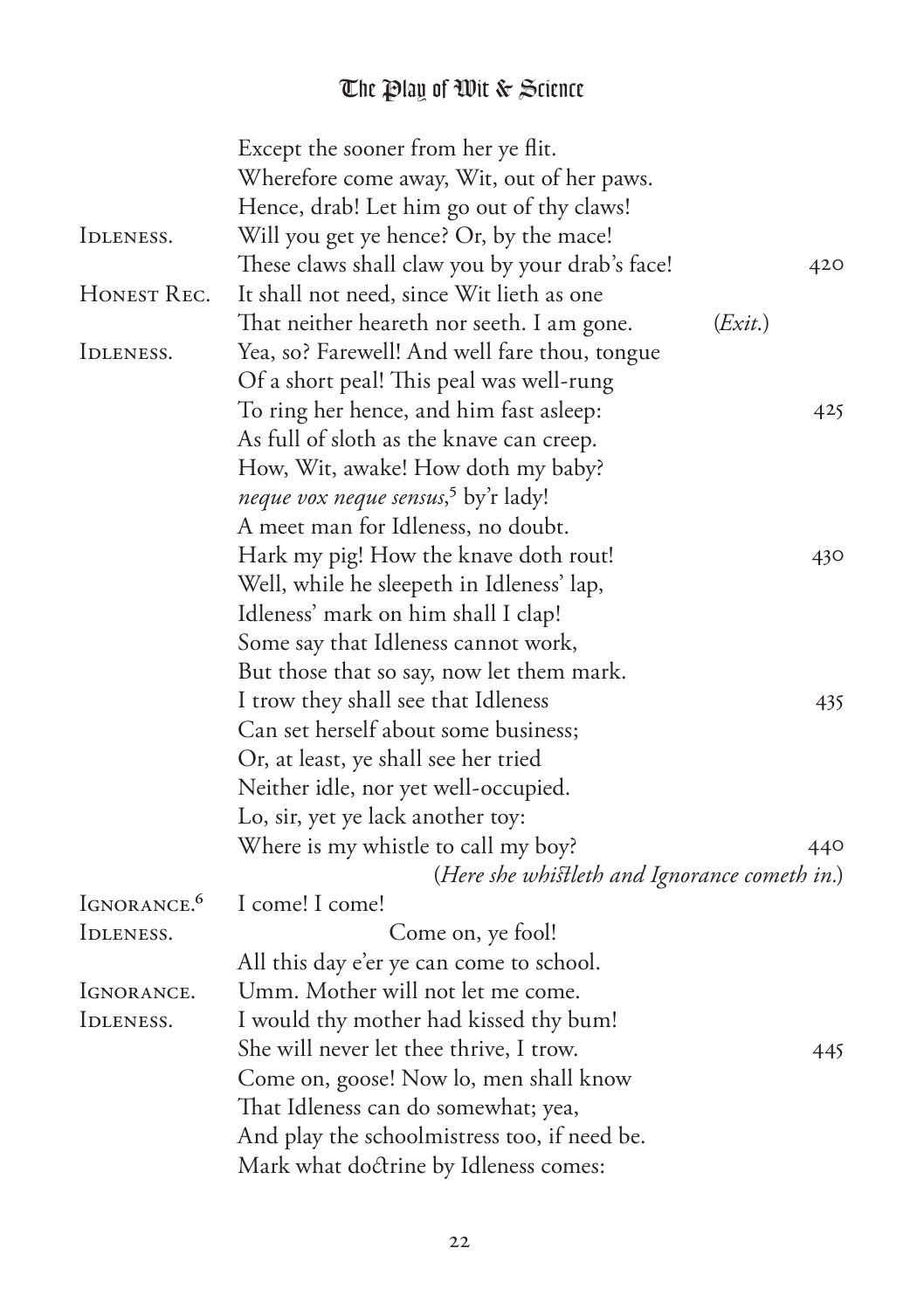|                          | Say thy lesson, fool!                          |     |
|--------------------------|------------------------------------------------|-----|
| <i><b>IGNORANCE.</b></i> | Upon my thumbs?                                | 450 |
| IDLENESS.                | Yea, upon thy thumbs. Is not there thy name?   |     |
| <i><b>IGNORANCE.</b></i> | Yes.                                           |     |
| IDLENESS.                | Go to, then. Spell me that same.               |     |
|                          | Where was thou born?                           |     |
| <i><b>IGNORANCE.</b></i> | Ch'was I bore in England, mother said.         |     |
| IDLENESS.                | In England?                                    | 455 |
| IGNORANCE.               | Yea.                                           |     |
| IDLENESS.                | And what's half England?                       |     |
|                          | [Using Ignorance's fingers as a teaching aid.] |     |
|                          | Here's 'Ing', and here's 'land'. What's this?  |     |
| IGNORANCE.               | What's tis?                                    |     |
| IDLENESS.                | What's tis? Whoreson! What's this?             | 460 |
|                          | Here's 'Ing' and here's 'land'. What's this?   |     |
| <i><b>IGNORANCE.</b></i> | Tis my thumb.                                  |     |
| IDLENESS.                | Thy thumb? Ing, whoreson, Ing! Ing!            |     |
| <i><b>IGNORANCE.</b></i> | Ing! Ing! Ing! Ing!                            |     |
| IDLENESS.                | Forth, shall I beat thine arse now?            | 465 |
| IGNORANCE.               | $U$ mmmmm                                      |     |
| IDLENESS.                | Shall I beat thine arse now?                   |     |
| <i><b>IGNORANCE.</b></i> | $U$ mmmm $m$                                   |     |
| IDLENESS.                | Say 'no', fool! Say no!                        |     |
| <i><b>IGNORANCE.</b></i> | No! No! No! No!                                | 470 |
| IDLENESS.                | Go to. Put together: Ing.                      |     |
| <i><b>IGNORANCE.</b></i> | Ing.                                           |     |
| IDLENESS.                | No.                                            |     |
| <i><b>IGNORANCE.</b></i> | No.                                            |     |
| IDLENESS.                | Forth, now what saith the dog?                 | 475 |
| IGNORANCE.               | Dog bark.                                      |     |
| IDLENESS.                | Dog bark? Dog ran, whoreson! Dog ran!          |     |
| IGNORANCE.               | Dog ran, whoreson, dog ran.                    |     |
| IDLENESS.                | Put together: Ing.                             |     |
| IGNORANCE.               | Ing.                                           | 480 |
| IDLENESS.                | No.                                            |     |
| IGNORANCE.               | No.                                            |     |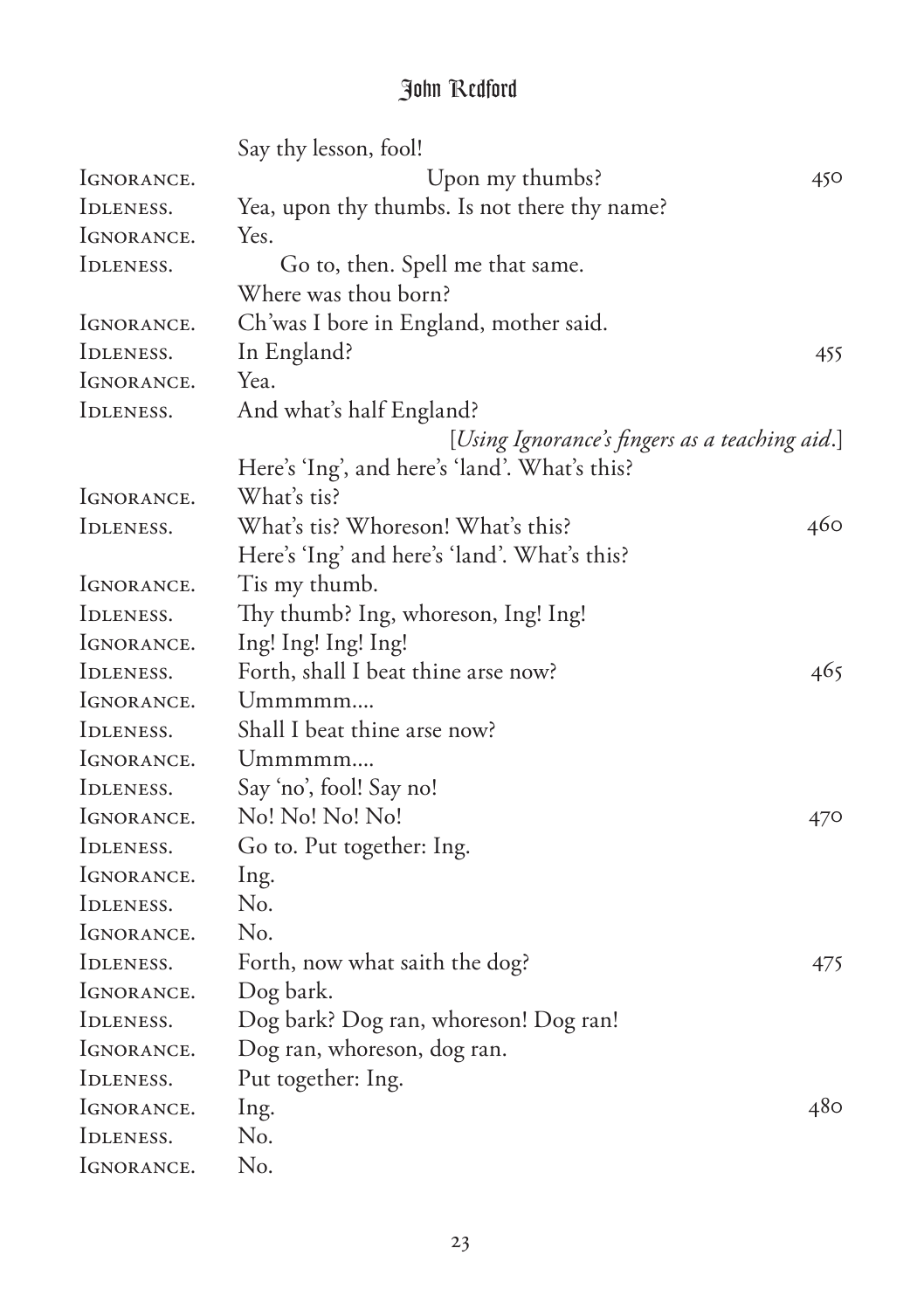| IDLENESS.                | Ran.                              |                 |
|--------------------------|-----------------------------------|-----------------|
| IGNORANCE.               | Ran.                              |                 |
| IDLENESS.                | Forth, now. What saith the goose? | 485             |
| IGNORANCE.               | Lag, lag.                         |                 |
| IDLENESS.                | Hiss, whoreson! Hiss.             |                 |
| IGNORANCE.               | Hiss! Hissssss!                   |                 |
| IDLENESS.                | Go to: Put together: Ing.         |                 |
| IGNORANCE.               | Ing.                              | 490             |
| IDLENESS.                | No.                               |                 |
| <i><b>IGNORANCE.</b></i> | N <sub>o</sub> .                  |                 |
| IDLENESS.                | Ran.                              |                 |
| IGNORANCE.               | Ran.                              |                 |
| IDLENESS.                | Hiss.                             | 495             |
| IGNORANCE.               | Hissssss!                         |                 |
| IDLENESS.                | Now, who is a good boy?           |                 |
| IGNORANCE.               | I! I! I! I! I!                    |                 |
| IDLENESS.                | Go to. Put together: Ing.         |                 |
| IGNORANCE.               | Ing.                              | 500             |
| IDLENESS.                | No.                               |                 |
| <i><b>IGNORANCE.</b></i> | No.                               |                 |
| IDLENESS.                | Ran.                              |                 |
| IGNORANCE.               | Ran.                              |                 |
| IDLENESS.                | Hiss.                             | 505             |
| IGNORANCE.               | Hissssss!                         |                 |
| IDLENESS.                | I.                                |                 |
| <i><b>IGNORANCE.</b></i> | Ι.                                |                 |
| IDLENESS.                | Ing, no, ran, hiss, I.            |                 |
| <i><b>IGNORANCE.</b></i> | Ing, no, ran, hiss.               | 5I <sub>O</sub> |
| IDLENESS.                | Ι.                                |                 |
| <i><b>IGNORANCE.</b></i> | I.                                |                 |
| IDLENESS.                | Ing.                              |                 |
| IGNORANCE.               | Ing.                              |                 |
| IDLENESS.                | Forth.                            | 515             |
| IGNORANCE.               | Hisssss!                          |                 |
| IDLENESS.                | Yea? No! Whoreson, No!            |                 |
| IGNORANCE.               | No! No! No! No!                   |                 |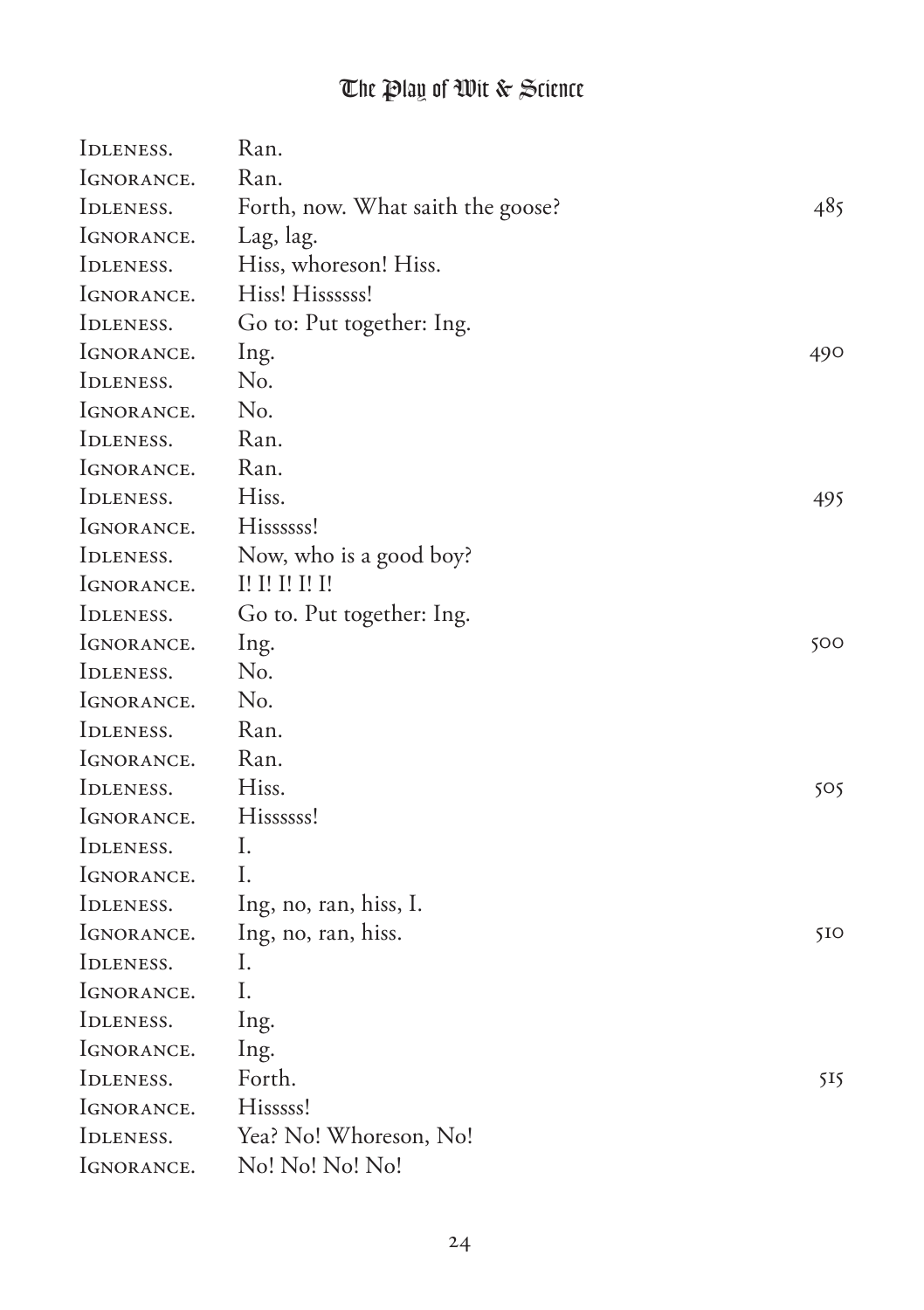| IDLENESS.                | Ing, no.                                        |     |
|--------------------------|-------------------------------------------------|-----|
| IGNORANCE.               | Ing, no.                                        | 520 |
| IDLENESS.                | Forth now.                                      |     |
| <i><b>IGNORANCE.</b></i> | Hisssss!                                        |     |
| IDLENESS.                | Yet again: ran, whoreson! Ran! Ran!             |     |
| <i><b>IGNORANCE.</b></i> | Ran, whoreson, ran, ran.                        |     |
| IDLENESS.                | Ran, whoreson!                                  | 525 |
| <i><b>IGNORANCE.</b></i> | Ran, whoreson.                                  |     |
| IDLENESS.                | Ran.                                            |     |
| <i><b>IGNORANCE.</b></i> | Ran.                                            |     |
| IDLENESS.                | Ing, no, ran.                                   |     |
| <i><b>IGNORANCE.</b></i> | Ing, no, ran.                                   | 530 |
| IDLENESS.                | Forth now, what said the goose?                 |     |
| IGNORANCE.               | Dog bark?                                       |     |
| IDLENESS.                | Dog bark. Hiss, whoreson! Hiss!                 |     |
| <i><b>IGNORANCE.</b></i> | Hisssss!                                        |     |
| IDLENESS.                | I.                                              | 535 |
| <i><b>IGNORANCE.</b></i> | L                                               |     |
| IDLENESS.                | Ing, no, ran, hiss, I.                          |     |
| <i><b>IGNORANCE.</b></i> | Ing, no, ran, hisssss!                          |     |
| IDLENESS.                | I.                                              |     |
| <i><b>IGNORANCE.</b></i> | I.                                              | 540 |
| IDLENESS.                | How sayst now, fool? Is not there thy name?     |     |
| <i><b>IGNORANCE.</b></i> | Yea.                                            |     |
| IDLENESS.                | Well then, come me that same                    |     |
|                          | Which thou hast learned.                        |     |
| <i><b>IGNORANCE.</b></i> | Ich can not tell.                               |     |
| IDLENESS.                | "Ich can not tell"! Thou sayst even very well:  |     |
|                          | For if thou couldst tell, then had not I well   | 545 |
|                          | Taught thee thy lesson, which must be taught    |     |
|                          | To tell all, when thou canst tell right naught. |     |
| <i><b>IGNORANCE.</b></i> | Ich can my lesson.                              |     |
| IDLENESS.                | Yea, and therefore                              |     |
|                          | Shalt have a new coat, by God I swore.          |     |
| <i><b>IGNORANCE.</b></i> | A new coat?                                     |     |
| IDLENESS.                | Yea, a new coat, by and by.                     | 550 |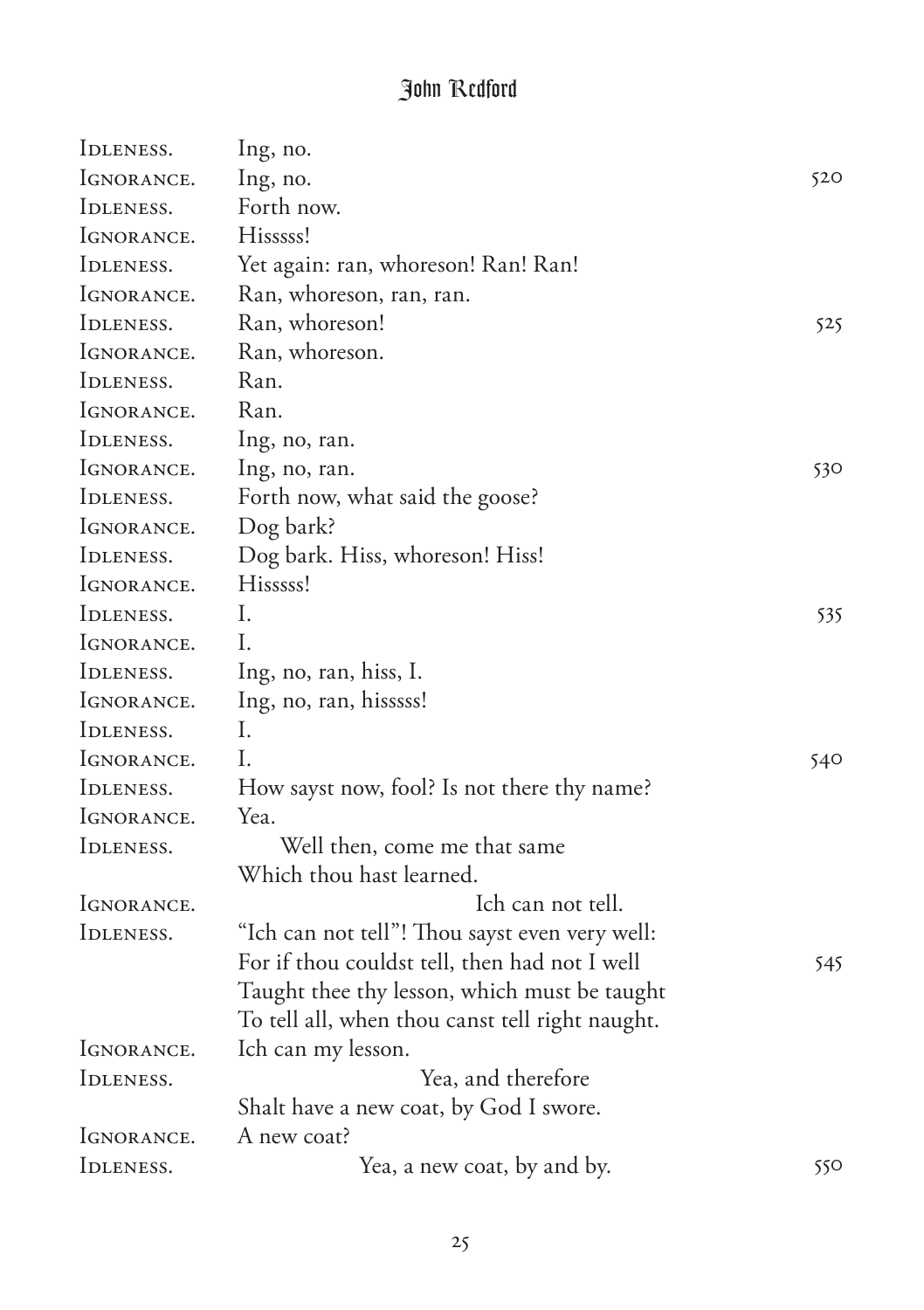|                          | Off with this coat: a new coat, cry!                |     |
|--------------------------|-----------------------------------------------------|-----|
| IGNORANCE.               | A new coat! A new coat! A new coat!                 |     |
| IDLENESS.                | Peace! Whoreson, fool!                              |     |
|                          | Wilt thou wake him now? Unbutton thy coat.          |     |
|                          | Fool, canst thou do nothing?                        |     |
| IGNORANCE.               | I note how choold be.                               | 555 |
| IDLENESS.                | "I note how choold be"! A fool betide thee!         |     |
|                          | So wisely it speaketh. Come on now! When?           |     |
|                          | Put back thine arm, fool.                           |     |
| IGNORANCE.               | Put back?                                           |     |
| IDLENESS.                | So. Lo. Now let me see how this gear                |     |
|                          | Will trim this gentleman that lieth here.           | 560 |
|                          | Ah, God save it! So sweetly it doth sleep!          |     |
|                          | While on your back, this gay coat can creep         |     |
|                          | As feat as can be for this one arm.                 |     |
|                          | [Putteth Wit's garment upon Ignorance.]             |     |
| <i><b>IGNORANCE.</b></i> | Oh, ch'am a cold!                                   |     |
| IDLENESS.                | Hold fool! Keep thee warm                           |     |
|                          | And come hither! Hold this head here. Soft now, for | 565 |
|                          | [waking!                                            |     |
|                          | Ye shall see one here, brought in such taking       |     |
|                          | That he shall soon scantly know himself.            |     |
|                          | Here is a coat, as fit for this elf                 |     |
|                          | As it had been made even for this body;             |     |
|                          | So it beginneth to look like a noddy!               | 570 |
| IGNORANCE.               | Ummmmmmm.                                           |     |
| IDLENESS.                | What ailest now, fool!                              |     |
| <i><b>IGNORANCE.</b></i> | New coat is gone.                                   |     |
| IDLENESS.                | And why is it gone?                                 |     |
| IGNORANCE.               | Twool not bide on.                                  | 575 |
| IDLENESS.                | "Twool not bide on"? 'Twould if it could.           |     |
|                          | But marvel it were, that bide it should:            |     |
|                          | Science's garment on Ignorance's back.              |     |
|                          | But now, let's see, sir, what ye do lack.           |     |
|                          | Nothing but even to buckle here this throat;        | 580 |
|                          | So well this Wit's becometh a fool's coat.          |     |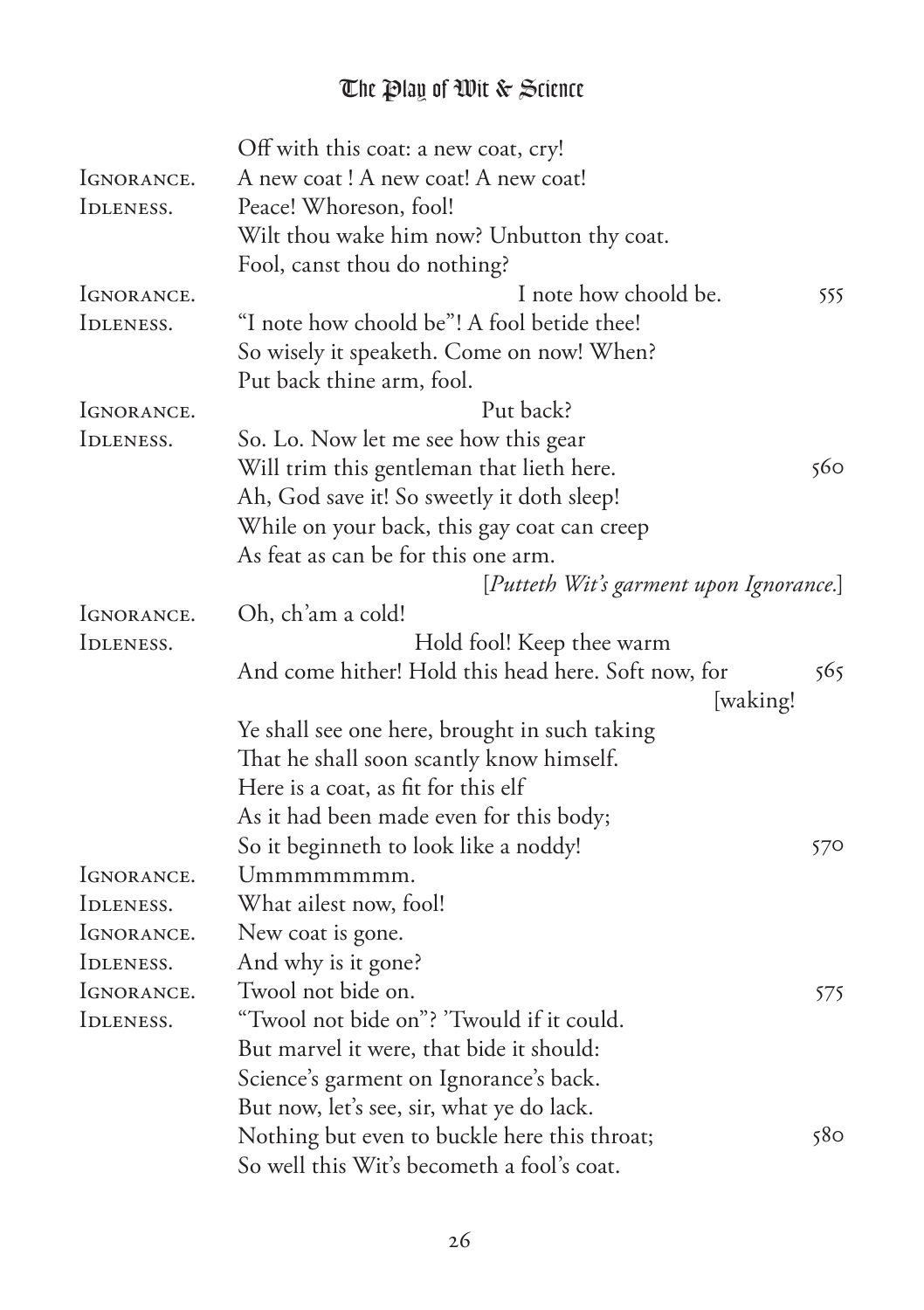| IGNORANCE:               | He is I now.                                                             |         |
|--------------------------|--------------------------------------------------------------------------|---------|
| IDLENESS:                | Yea! How lik'st him now?                                                 |         |
|                          | Is he not a fool as well as thou?                                        |         |
| IGNORANCE:               | Yes.                                                                     |         |
| IDLENESS:                | Well then, one fool keep another;                                        |         |
|                          | Give me this, and take thou that brother.                                | 585     |
| <i><b>IGNORANCE:</b></i> | $U$ mmmm $m$                                                             |         |
| IDLENESS:                | Pike thee home! Go!                                                      |         |
| IGNORANCE:               | Chy'll tell my mother.                                                   | (Exit.) |
| IDLENESS:                | Yea, do!                                                                 |         |
|                          | But yet to take my leave of my dear, lo,                                 |         |
|                          | With a skip or twain here, lo, and here, lo,                             |         |
|                          | And here again. And now this heel                                        | 590     |
|                          | To bless this weak brain, now are ye weel                                |         |
|                          | By virtue of Idleness' blessing tool,                                    |         |
|                          | Conjured from Wit unto a stark fool!                                     | (Exit.) |
|                          | (Confidence cometh in, with a sword by his side and saith as followeth:) |         |
| CONFIDENCE:              | I seek and seek, as one on no ground                                     |         |
|                          | Can rest, but like a masterless hound,                                   | 595     |
|                          | Wand'ring all about seeking his master.                                  |         |
|                          | Alas, gentle Wit, I fear the faster                                      |         |
|                          | That my true service cleaveth unto thee,                                 |         |
|                          | The slacker thy mind cleaveth unto me.                                   |         |
|                          | I have done thy message in such sort                                     | 600     |
|                          | That I, not only for thy comfort                                         |         |
|                          | To vanquish thine enemy, have brought here                               |         |
|                          | A sword of comfort from thy love dear;                                   |         |
|                          | But also further, I have so inclined her,                                |         |
|                          | In her own person, halfway to meet thee;                                 | 605     |
|                          | And hitherward she came for to greet thee.                               |         |
|                          | And sure, except she be turned again,                                    |         |
|                          | Hither will she come, or be long plain                                   |         |
|                          | To seek to meet thee here in this coast.                                 |         |
|                          | But now, alas, thyself thou hast lost;                                   | 610     |
|                          | Or, at the least, thou wilt not be found.                                |         |
|                          | Alas, gentle Wit, how dost thou wound                                    |         |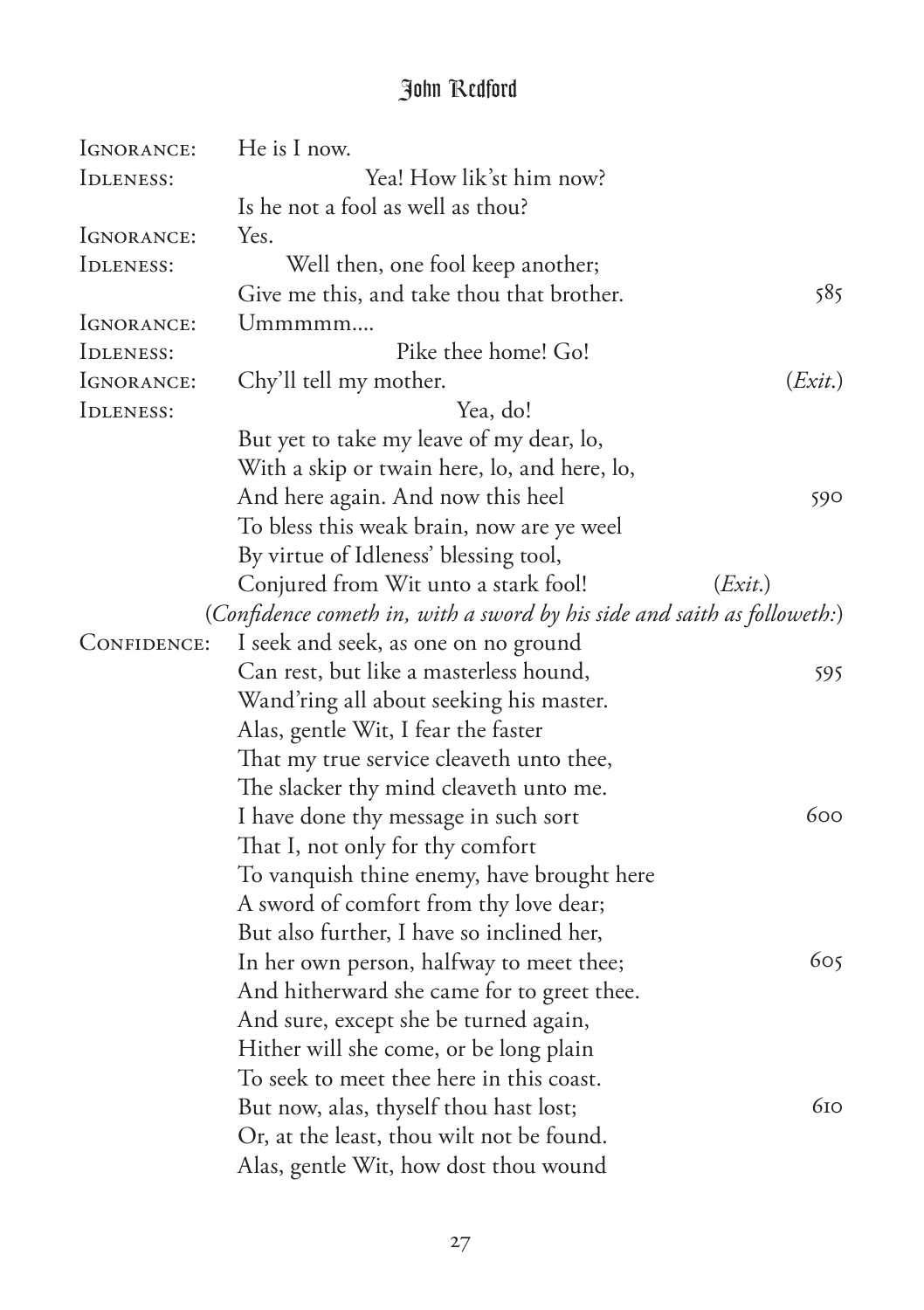|             | Thy trusty and true servant, Confidence?                    |         |
|-------------|-------------------------------------------------------------|---------|
|             | To leese my credence to Lady Science,                       |         |
|             | Thou leesest me too: for if I cannot                        | 615     |
|             | Find thee shortly, longer live I may not,                   |         |
|             | But shortly get me even into a corner,                      |         |
|             | And die for sorrow through such a scorner.                  | (Exit.) |
|             | (Here Fame, Favour, Riches and Worship come in with viols.) |         |
| FAME.       | Come, sirs! Let us not disdain to do                        |         |
|             | That the world hath appointed us to.                        | 620     |
| FAVOUR.     | Since, to serve Science, the world hath sent us,            |         |
|             | As the world willeth us, let us content us.                 |         |
| RICHES.     | Content us we may, since we be assigned                     |         |
|             | To the fairest lady that liveth, in my mind.                |         |
| WORSHIP.    | Then let us not stay mute and mum,                          | 625     |
|             | But taste we these instruments till she come.               |         |
|             | (Here they sing Exceeding Measure.)                         |         |
| All.        | Exceeding measure, with pains continual,                    |         |
|             | Languishing in absence. Alas, what shall I do?              |         |
|             | Unfortunate wretch! Devoid of joys all.                     |         |
|             | Sighs upon sighs, redoubling my woe;                        | 630     |
|             | And tears down falling from mine eyes too.                  |         |
|             | Beauty with truth so doth me constrain                      |         |
|             | Ever to serve where I may not attain.                       |         |
|             | Truth bindeth me ever to be true,                           |         |
|             | Howso that fortune favoureth my chance?                     | 635     |
|             | During my life, none other but you                          |         |
|             | Of my true heart shall have the governance.                 |         |
|             | O, good sweet heart, have you remembrance                   |         |
|             | Now of your own, which for no smart                         |         |
|             | Exile shall you from my true heart?                         | 640     |
|             | [Experience and Science enter while they sing.]             |         |
| EXPERIENCE. | Daughter, what meaneth that ye did not sing?                |         |
| SCIENCE.    | Oh Mother, for here remaineth a thing.                      |         |
|             | Friends, we thank you for these your pleasures,             |         |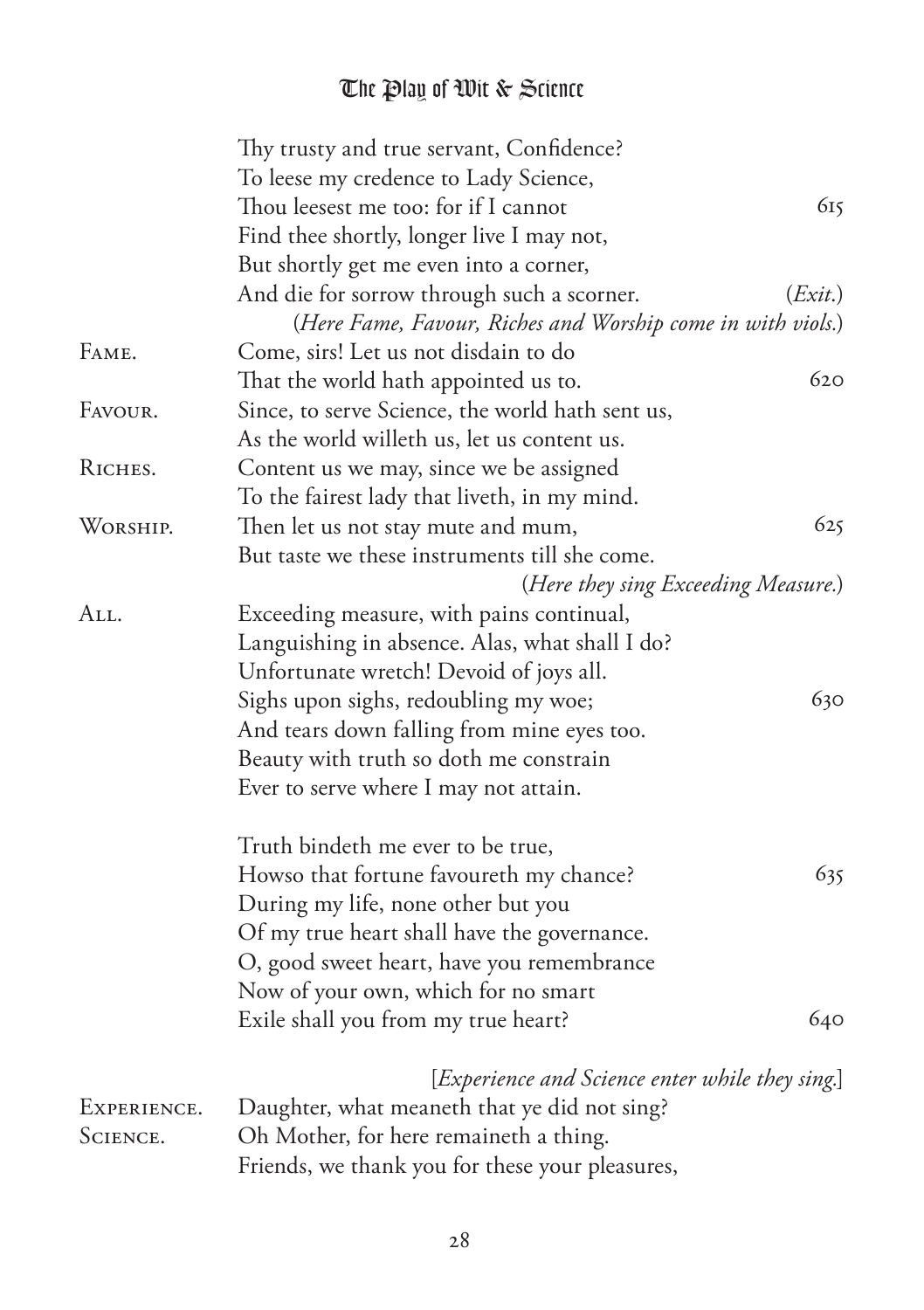|             | Taken on us as chance to us measures.                        |     |
|-------------|--------------------------------------------------------------|-----|
| WORSHIP.    | Lady, these our pleasures, and persons too,                  | 645 |
|             | Are sent to you, your service to do.                         |     |
| FAME.       | Lady Science, to set forth your name,                        |     |
|             | The world, to wait on you, hath sent me, Fame.               |     |
| FAVOUR.     | Lady Science, for your virtues most plenty,                  |     |
|             | The world, to cherish you, Favour hath sent ye.              | 650 |
| RICHES.     | Lady Science, for your benefits known,                       |     |
|             | The world, to maintain you, Riches hath thrown.              |     |
| WORSHIP.    | And, as the world hath sent you these three,                 |     |
|             | So he sendeth me, Worship, to advance your degree.           |     |
| SCIENCE.    | I thank the world, but chiefly God be praised                | 655 |
|             | That in the world such love to Science hath raised.          |     |
|             | But yet to tell you plain: ye four are such                  |     |
|             | As Science looketh for little nor much:                      |     |
|             | For being as I am, a lone woman,                             |     |
|             | Need of your service I neither have nor can.                 | 660 |
|             | But, thanking the world and you for your pain,               |     |
|             | I send ye to the world even now again.                       |     |
| WORSHIP.    | Why, lady, set ye no more store by me,                       |     |
|             | Worship? Ye set nought by yourself I see.                    |     |
| FAME.       | She setteth nought by Fame; whereby I spy her,               | 665 |
|             | She careth not what the world saith by her.                  |     |
| FAVOUR.     | She setteth nought by Favour; whereby I try her,             |     |
|             | She careth not what the world saith or doeth by her.         |     |
| RICHES.     | She setteth nought by Riches, which doth show,               |     |
|             | She careth not for the world. Come, let us go.               | 670 |
|             | [exeunt Fame, Favour, Riches and Worship.]                   |     |
| SCIENCE.    | Indeed, small cause given to care for the world's favouring, |     |
|             | Seeing the wits of the world be so wavering.                 |     |
| EXPERIENCE. | What is the matter, daughter, that ye                        |     |
|             | Be so sad? Open your mind to me.                             |     |
| SCIENCE.    | My marvel is no less, my good mother,                        | 675 |
|             | Than my grief is great. To see, of all other,                |     |
|             | The proud scorn of Wit, son to Dame Nature,                  |     |
|             | Who sent me a picture of his stature                         |     |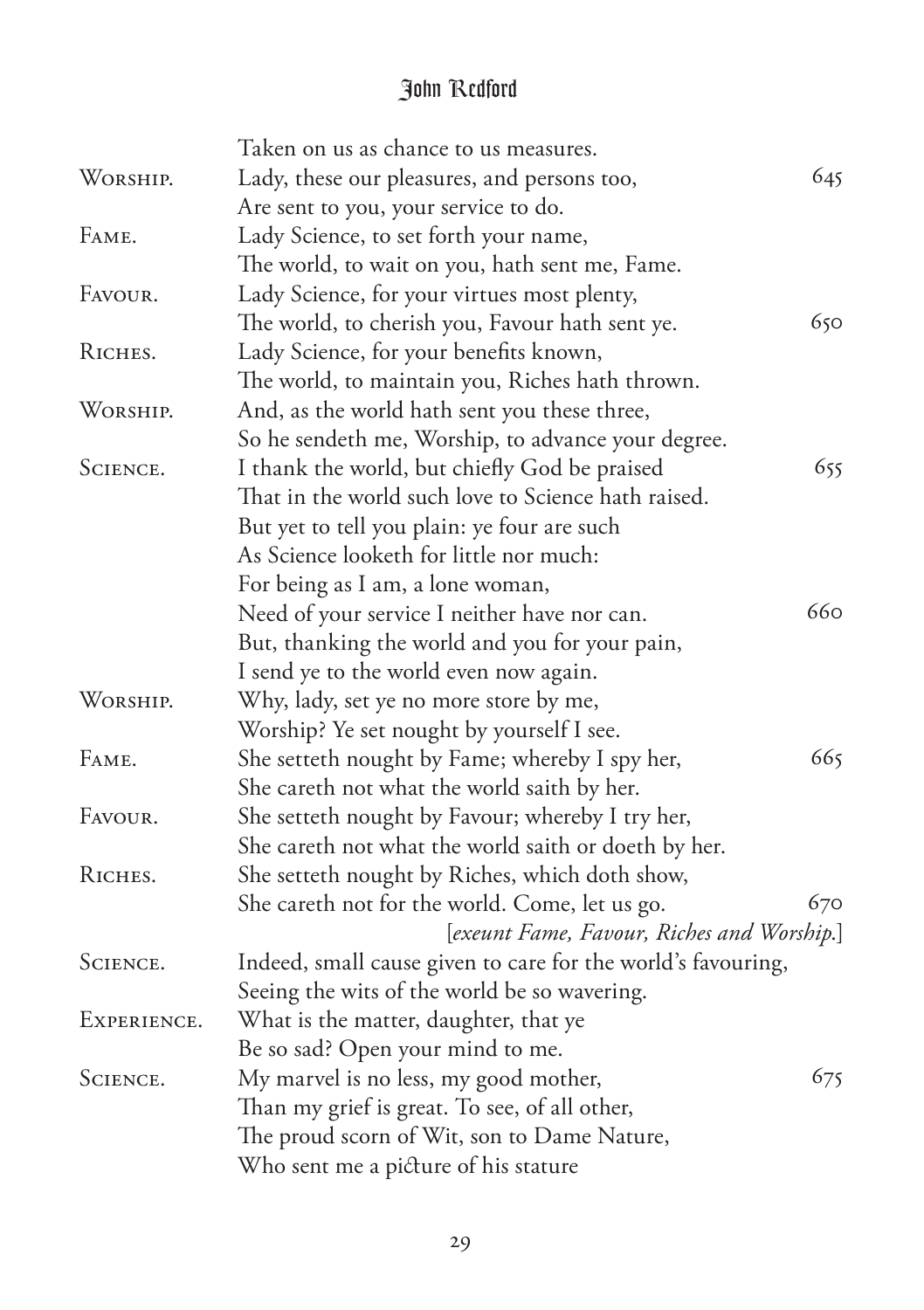|             | With all the shape of himself there opening,  |                      |
|-------------|-----------------------------------------------|----------------------|
|             | His amorous love thereby betokening,          | 680                  |
|             | Borne toward me in abundant fashion,          |                      |
|             | And also further to make right relation       |                      |
|             | Of this his love, he put in comission         |                      |
|             | Such a messenger as no suspicion              |                      |
|             | Could grow in me of him, Confidence.          | 685                  |
| EXPERIENCE. | Um.                                           |                      |
| SCIENCE.    | Who, I ensure ye, with such vehemence         |                      |
|             | And faithful behaviour in his moving          |                      |
|             | Set forth the pith of his master's loving     |                      |
|             | That no living creature could conject         |                      |
|             | But that pure love did that Wit direct.       | 690                  |
| EXPERIENCE. | So <sup>2</sup>                               |                      |
| SCIENCE.    | Now, this being since the space               |                      |
|             | Of three times, sending from place to place   |                      |
|             | Between Wit and his man, I hear no more,      |                      |
|             | Neither of Wit nor his love so sore.          |                      |
|             | How do you think by this, my own dear mother? | 695                  |
| EXPERIENCE. | Daughter, in this I can think none other      |                      |
|             | But that it is true this proverb old:         |                      |
|             | "Hasty love is soon hot and soon cold".       |                      |
|             | Take heed, daughter, how you put your trust   |                      |
|             | To light lovers, too hot at the first.        | 700                  |
|             | For had this love of Wit been grounded,       |                      |
|             | And on a sure foundation founded,             |                      |
|             | Little void time would have sent or seen ye.  |                      |
| SCIENCE.    | I think so.                                   |                      |
| EXPERIENCE. | Ye think so, or no?                           |                      |
|             | Your mother, Experience, proof shall show     | 705                  |
|             | That Wit hath set his love, I dare say,       |                      |
|             | And make ye warrantise another way.           |                      |
|             |                                               | (Wit cometh before.) |
| WIT.        | But your warrantise warrant no troth!         |                      |
|             | Fair Lady, I pray you be not wroth            |                      |
|             | Till you hear more. For, dear Lady Science,   | 710                  |
|             |                                               |                      |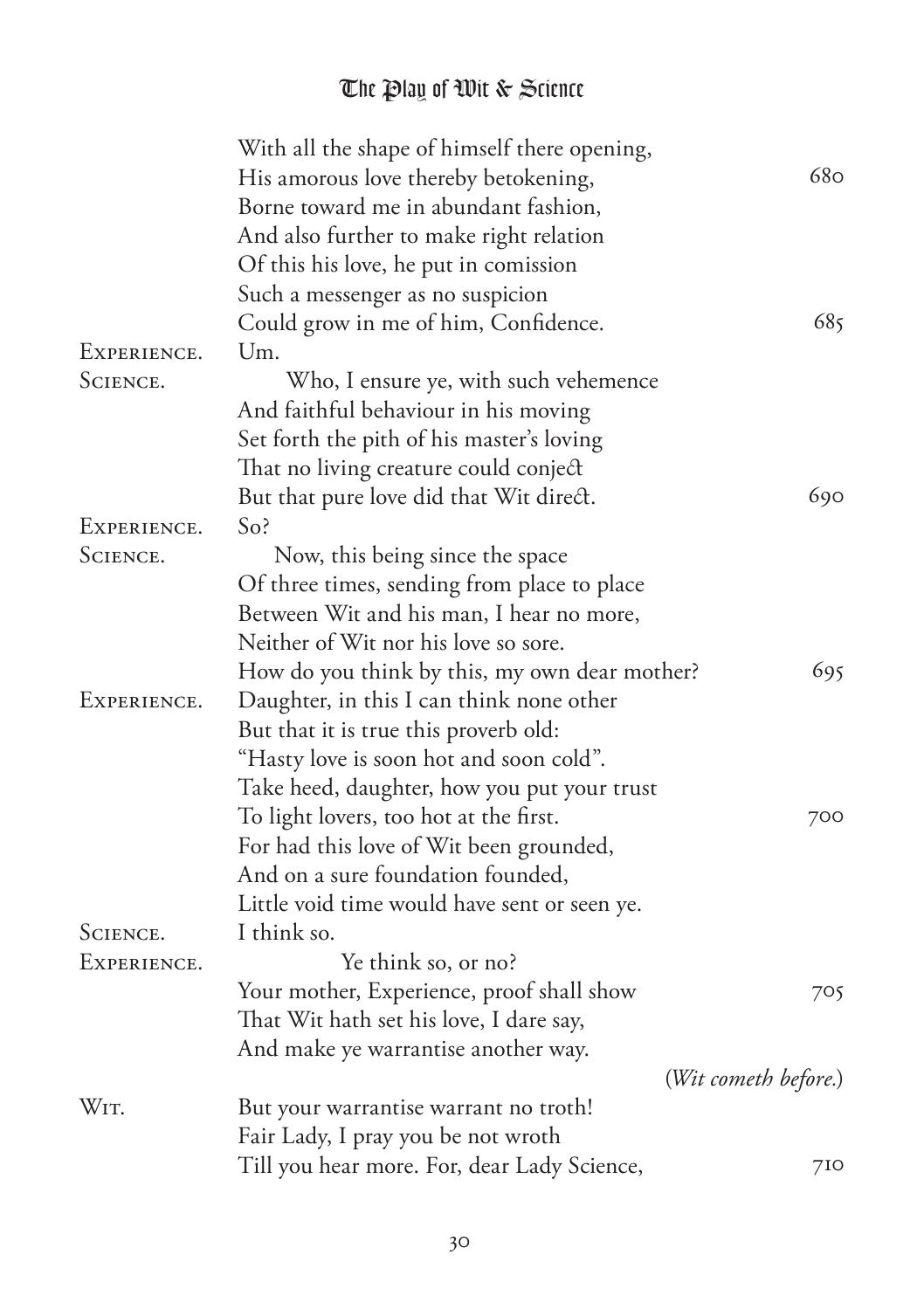|             | Had your lover, Wit - yea, or Confidence         |     |
|-------------|--------------------------------------------------|-----|
|             | His man-been in health all this time spent       |     |
|             | Long e'er this time Wit had come or sent;        |     |
|             | But the truth is they have been both sick,       |     |
|             | Wit and his man; yea, and with pains thick       | 715 |
|             | Both stayed by the way, so that your lover       |     |
|             | Could neither come, nor send by none other.      |     |
|             | Wherefore blame him not, but chance of sickness. |     |
| SCIENCE.    | Who is this?                                     |     |
| EXPERIENCE. | Ignorance, or his likeness.                      |     |
| SCIENCE.    | What, the common fool?                           |     |
| EXPERIENCE. | It is much like him.                             | 720 |
| SCIENCE.    | By my sooth! His tongue serveth him now trim!    |     |
|             | What sayst thou, Ignorance? Speak again!         |     |
| WIT.        | Nay, lady, I am not Ignorance, plain,            |     |
|             | But I am your own dear lover, Wit,               |     |
|             | That hath long loved you and loveth you yet.     | 725 |
|             | Wherefore I pray thee now, mine own sweeting,    |     |
|             | Let me have a kiss at this our meeting.          |     |
| SCIENCE.    | Yea, so ye shall anon, but not yet!              |     |
|             | Ah sir! This fool here hath got some wit.        |     |
|             | Fall you to kissing, sir, nowadays?              | 730 |
|             | Your mother shall charm you: go your ways.       |     |
| WIT.        | What needeth this, my love of long grown?        |     |
|             | Will ye be so strange to me, your own?           |     |
|             | Your acquaintance to me was thought easy,        |     |
|             | But now your words make my heart all queasy;     | 735 |
|             | Your darts at me so strangely be shot.           |     |
| SCIENCE.    | Hear ye what terms this fool hath got!           |     |
| WIT.        | Well, I perceive my foolishness now.             |     |
|             | Indeed, ladies, no dastards allow!               |     |
|             | I will be bold with mine own darling:            | 740 |
|             | Come now, a bass, my own proper sparling!        |     |
| SCIENCE.    | What wilt thou, arrant fool?                     |     |
| WIT.        | Nay, by the mass!                                |     |
|             | I will have a bass, e'er I hence pass.           |     |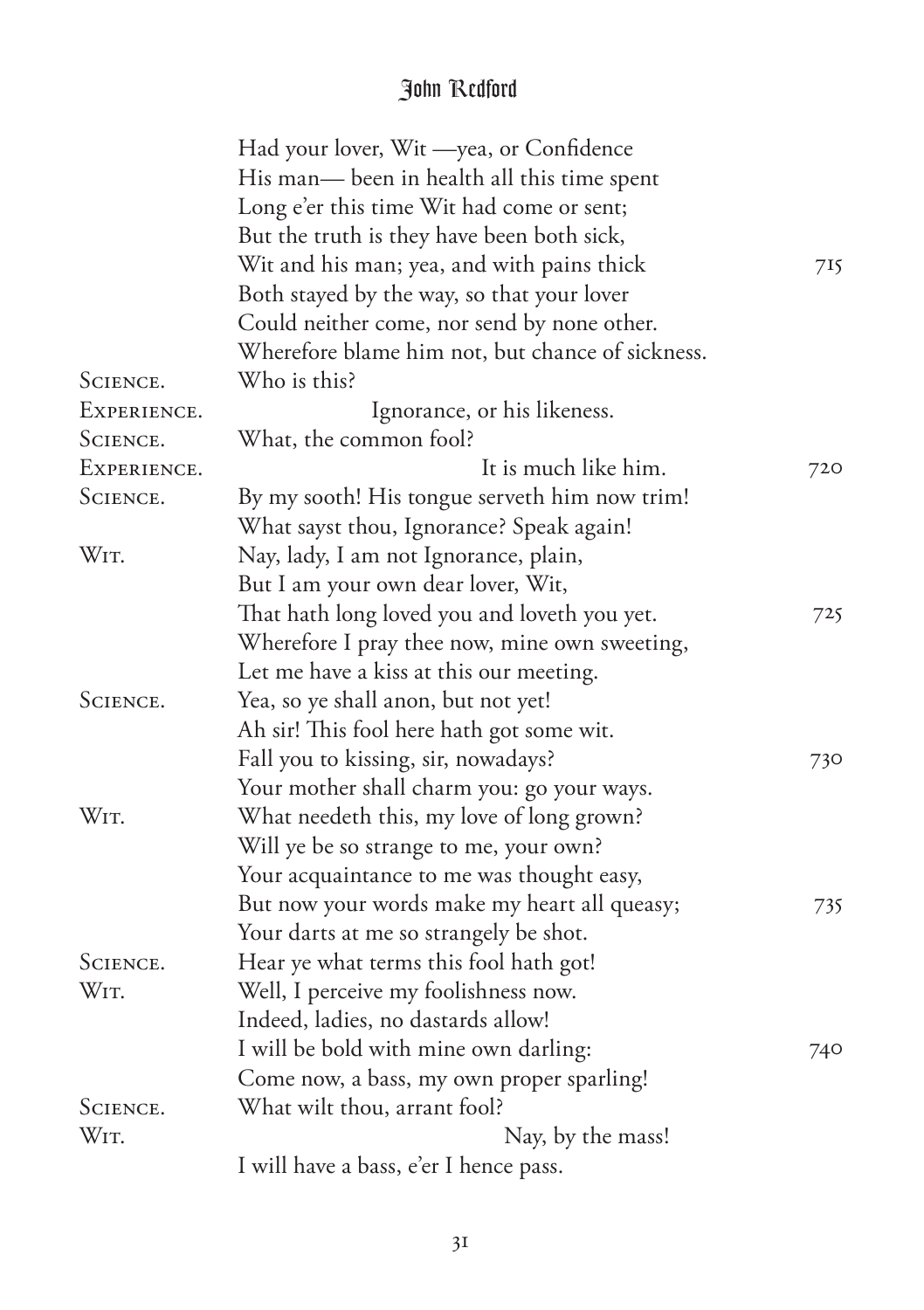| SCIENCE.    | What wilt thou, arrant fool?7 Hence, fool, I say!     |     |
|-------------|-------------------------------------------------------|-----|
| WIT.        | What? Nothing but fool, and fool all this day?        | 745 |
|             | By the mass, Madam! Ye can no good!                   |     |
| SCIENCE.    | Art a-swearing too! Now by my hood,                   |     |
|             | Your foolish knave's breech six stripes shall bear!   |     |
| WIT.        | Yea? God's bones! 'Fool' and 'knave' to be? Ye there! |     |
|             | By the mass! Madam, call me fool once again,          | 750 |
|             | And thou shalt sure call a blow or twain!             |     |
| EXPERIENCE. | Come away, daughter: the fool is mad.                 |     |
| WIT.        | Nay, not yet, neither hence ye shall gad;             |     |
|             | We will gree better, e'er ye pass hence.              |     |
|             | I pray thee now, good sweet Lady Science,             | 755 |
|             | All this strange manner now hide and cover,           |     |
|             | And play the goodfellow with thy lover.               |     |
| SCIENCE.    | What good fellowship would ye of me,                  |     |
|             | Whom ye know not, neither yet I know ye?              |     |
| WIT.        | Know ye not me?                                       |     |
| SCIENCE.    | No. How should I know ye?                             | 760 |
| WIT.        | Doth not my picture my person show ye?                |     |
| SCIENCE.    | Your picture?                                         |     |
| WIT.        | Yea, my picture, lady,                                |     |
|             | That ye spake of $-$ who sent it but I?               |     |
| SCIENCE.    | If that be your picture, then shall we                |     |
|             | Soon see how you and your picture agree.              | 765 |
|             | Lo, here the picture that I named is this.            |     |
| WIT.        | Yea! Marry, mine own likeness this is.                |     |
|             | You, having this, lady; and so loath                  |     |
|             | To know me, which this so plain show'th.              |     |
| SCIENCE.    | Why, you are nothing like, in mine eye!               | 770 |
| WIT.        | No? How say ye?                                       |     |
| EXPERIENCE. | As she saith, so say I.                               |     |
| WIT.        | By the mass! Then are ye both stark blind!            |     |
|             | What difference between this and this can ye find?    |     |
| EXPERIENCE. | Marry! This is fair, pleasant and godly;              |     |
|             | And ye are foul, displeasant and ugly.                | 775 |
| WIT.        | Marry! Avaunt thou, foul, ugly whore!                 |     |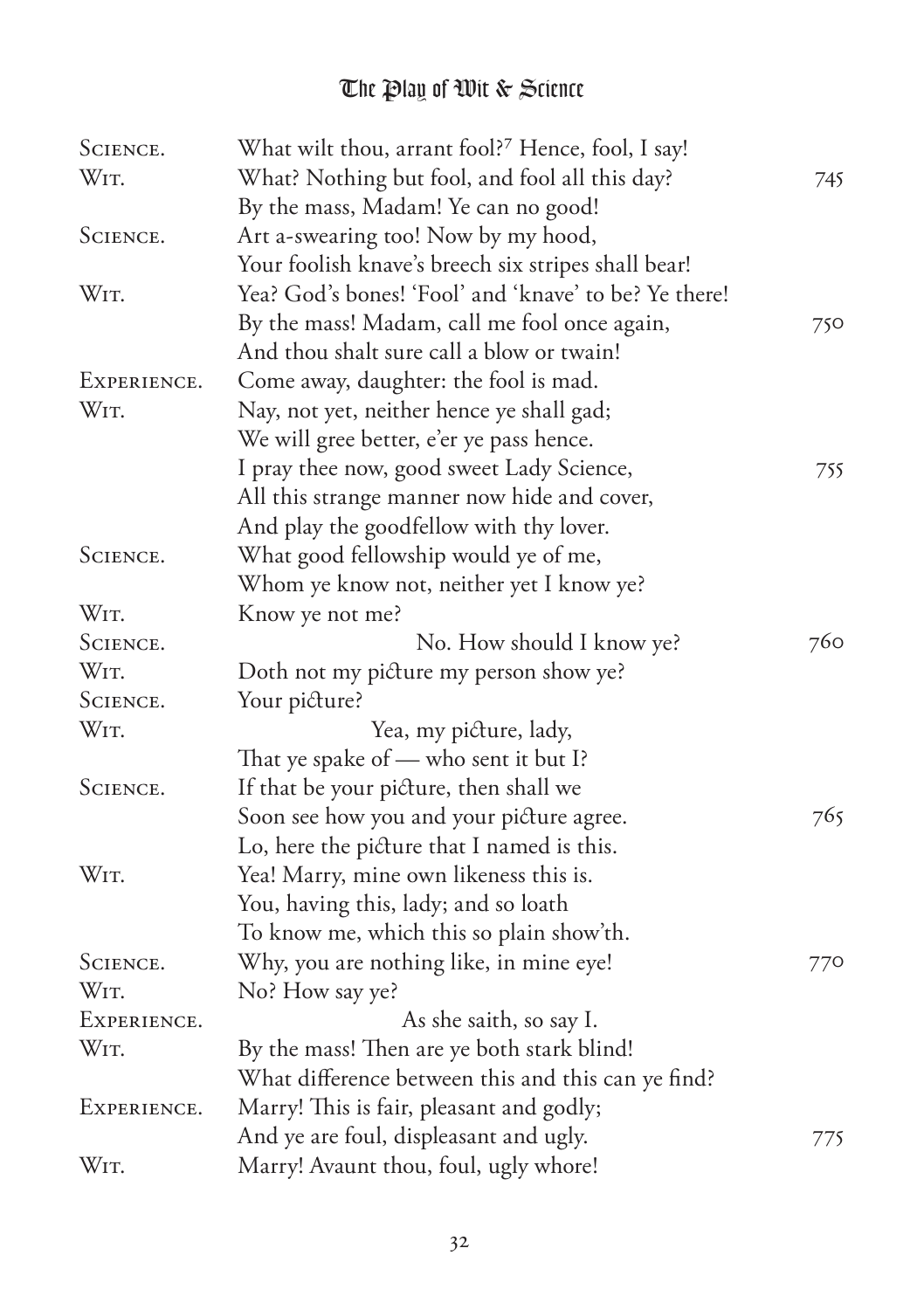| SCIENCE.          | So, lo? Now I perceive ye more and more.       |     |
|-------------------|------------------------------------------------|-----|
| WIT.              | What? Perceive you me as ye would make me,     |     |
|                   | A natural fool?                                |     |
| SCIENCE.          | Nay, ye mistake me.                            |     |
|                   | I take ye for no fool natural;                 | 780 |
|                   | But take ye thus — shall I tell all?           |     |
| WIT.              | Yea. Marry, tell me your mind, I pray ye,      |     |
|                   | Whereto I shall trust, no more delay ye.       |     |
| SCIENCE.          | I take ye for no natural fool,                 |     |
|                   | Brought up amongst the innocent's school;      | 785 |
|                   | But for a naughty, vicious fool,               |     |
|                   | Brought up with Idleness in her school:        |     |
|                   | Of all arrogant fools, thou art one.           |     |
| W <sub>IT</sub> . | Yea? Gog's body!                               |     |
| EXPERIENCE.       | Come, let us be gone.                          |     |
|                   | [Exit Science and Experience.]                 |     |
| WIT.              | My sword! Is it gone? A vengeance on them!     | 790 |
|                   | Be they gone too, and their heads upon them?   |     |
|                   | But, proud queens, the devil go with you both! |     |
|                   | Not one point of courtesy in them go'th.       |     |
|                   | A man is well at ease by suit to pain him.     |     |
|                   | So mocked, so louted, so made a sot -          | 795 |
|                   | Never was I erst, since I was begot!           |     |
|                   | Am I so foul as those drabs would make me?     |     |
|                   | Where is my glass that Reason did take me?     |     |
|                   | Now shall this glass of Reason soon try me     |     |
|                   | As fair as those drabs that so doth belie me.  | 800 |
|                   | Ha! Gog's soul! What have we here? A devil?    |     |
|                   | This glass, I see well, hath been kept evil.   |     |
|                   | Gog's soul! A fool, a fool, by the mass!       |     |
|                   | What —a very vengeance— aileth this glass?     |     |
|                   | Either this glass is shamefully spotted,       | 805 |
|                   | Or else am I too shamefully blotted!           |     |
|                   | Nay, by Gog's arms! I am so, no doubt.         |     |
|                   | How look their faces here round about?         |     |
|                   | All fair and clear they, everyone;             |     |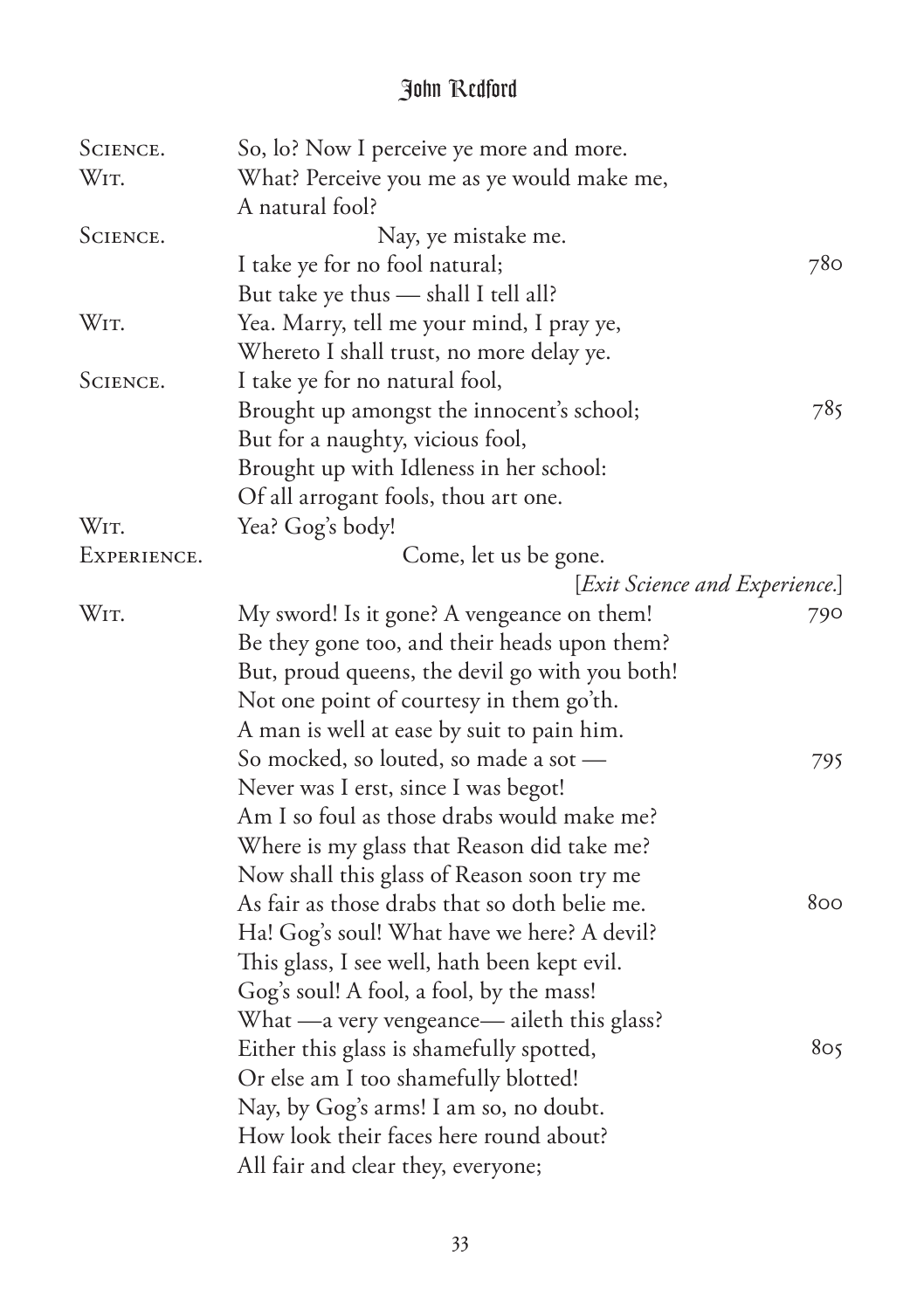| And I, by the mass, a fool alone,                     | 810 |
|-------------------------------------------------------|-----|
| Decked, by Gog's bones, like a very ass!              |     |
| Ignorance's coat, hood, ears, - yea, by the mass!     |     |
| Cockscomb and all: I lack but a bauble!               |     |
| And as for this face, it is abominable:               |     |
| As black as the devil! God, for his passion!          | 815 |
| Where have I been rayed after this fashion?           |     |
| This same is Idleness - a shame take her!             |     |
| This same is her work — the devil in hell rake her!   |     |
| The whore hath shamed me forever, I trow!             |     |
| I trow? Nay, verily, I know.                          | 820 |
| Now it is so, the stark fool I play                   |     |
| Before all people; now see it I may.                  |     |
| Every man I see laugh me to scorn.                    |     |
| Alas, alas, that ever I was born!                     |     |
| It was not for nought, now well I see,                | 825 |
| That those two ladies disdainéd me.                   |     |
| Alas! Lady Science, of all other -                    |     |
| How have I railed on her and her mother!              |     |
| Alas! That lady I have now lost                       |     |
| Whom all the world loveth and honoureth most!         | 830 |
| And those four gifts which the World gave her         |     |
| I had won too, had I kept her favour.                 |     |
| Where now, instead of that lady bright,               |     |
| With all those gallants seen in my sight              |     |
| -Favour, Riches, yea, Worship and Fame-               | 835 |
| I have won Hatred, Beggary and Open Shame!            |     |
| (Shame cometh in, with a whip. Reason followeth him.) |     |
| Out upon thee, Shame! What dost thou here?            |     |
| Marry! I, Reason, bade him here appear.               |     |
| Upon him, Shame! With stripes enow smitten            |     |
| While I rehearse his faults herein written.           | 840 |
| First, he hath broken his promise formerly            |     |
| Made to me, Reason, my daughter to marry;             |     |
| Next, he hath broken his promise promised             |     |
| To obey Intruction, and him despised.                 |     |
|                                                       |     |

REASON.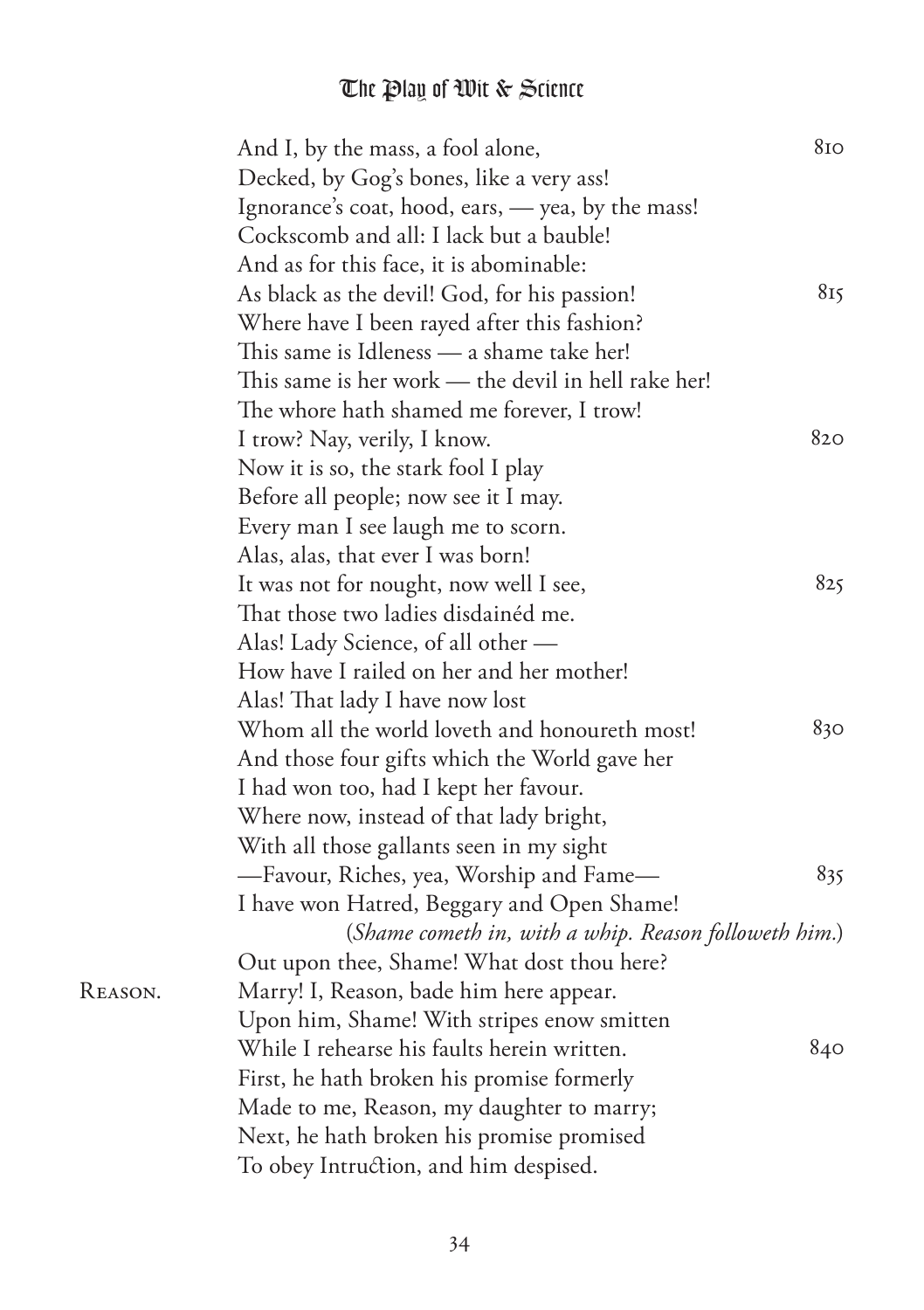|              | Thirdly, my daughter, Science, to reprove,            | 845                  |
|--------------|-------------------------------------------------------|----------------------|
|              | Upon Idleness he hath set his love.                   |                      |
|              | Fourthly, he hath followed Idleness' school           |                      |
|              | Till she hath made him a very stark fool.             |                      |
|              | Lastly, offending both God and man,                   |                      |
|              | Swearing great oaths as any man can,                  | 850                  |
|              | He hath abused himself, to the great shame            |                      |
|              | Of all his kindred and loss of his good name.         |                      |
|              | Wherefore, spare him not, Shame! Beat him well there! |                      |
|              | He hath deserved more than he can bear.               |                      |
|              |                                                       | (Wit kneeleth down.) |
| WIT.         | Oh, Father Reason, be good unto me!                   | 855                  |
|              | Alas, these stripes of Shame will undo me!            |                      |
| REASON.      | Be still awhile, Shame! Wit, what sayst thou?         |                      |
| WIT.         |                                                       |                      |
|              | Oh sir, forgive me, I beseech you!                    |                      |
| REASON.      | If I forgive thee thy punishment,                     |                      |
|              | Wilt thou then follow thy first intent                | 860                  |
|              | And promise made, my daughter to marry?               |                      |
| WIT.         | Oh, sir! I am not worthy to carry                     |                      |
|              | The dust out where your daughter should sit.          |                      |
| REASON.      | I wot well that; but if I admit                       |                      |
|              | Thee, unworthy, again to her wooer,                   | 865                  |
|              | Wilt thou then follow thy suit unto her?              |                      |
| WIT.         | Yea sir! I promise you, while life endureth!          |                      |
| REASON.      | Come near, masters! Here is one ensureth              |                      |
|              | (Here cometh Instruction, Study, and Diligence in.)   |                      |
|              | In words to become an honest man!                     |                      |
|              | Take him, Instruction: do what ye can.                | 870                  |
| INSTRUCTION. | What, to the purpose he went before?                  |                      |
| REASON.      | Yea, to my daughter prove him once more!              |                      |
|              | Take him and trim him in his new apparel,             |                      |
|              | And give that to Shame there to his farewell.         |                      |
|              |                                                       | [Exit Shame.]        |
| INSTRUCTION. | Come, on your way, Wit! Be of good cheer!             | 875                  |
|              | After stormy clouds cometh weather clear.             |                      |
|              | (Instruction, Study, Wit and Diligence go out.)       |                      |
|              |                                                       |                      |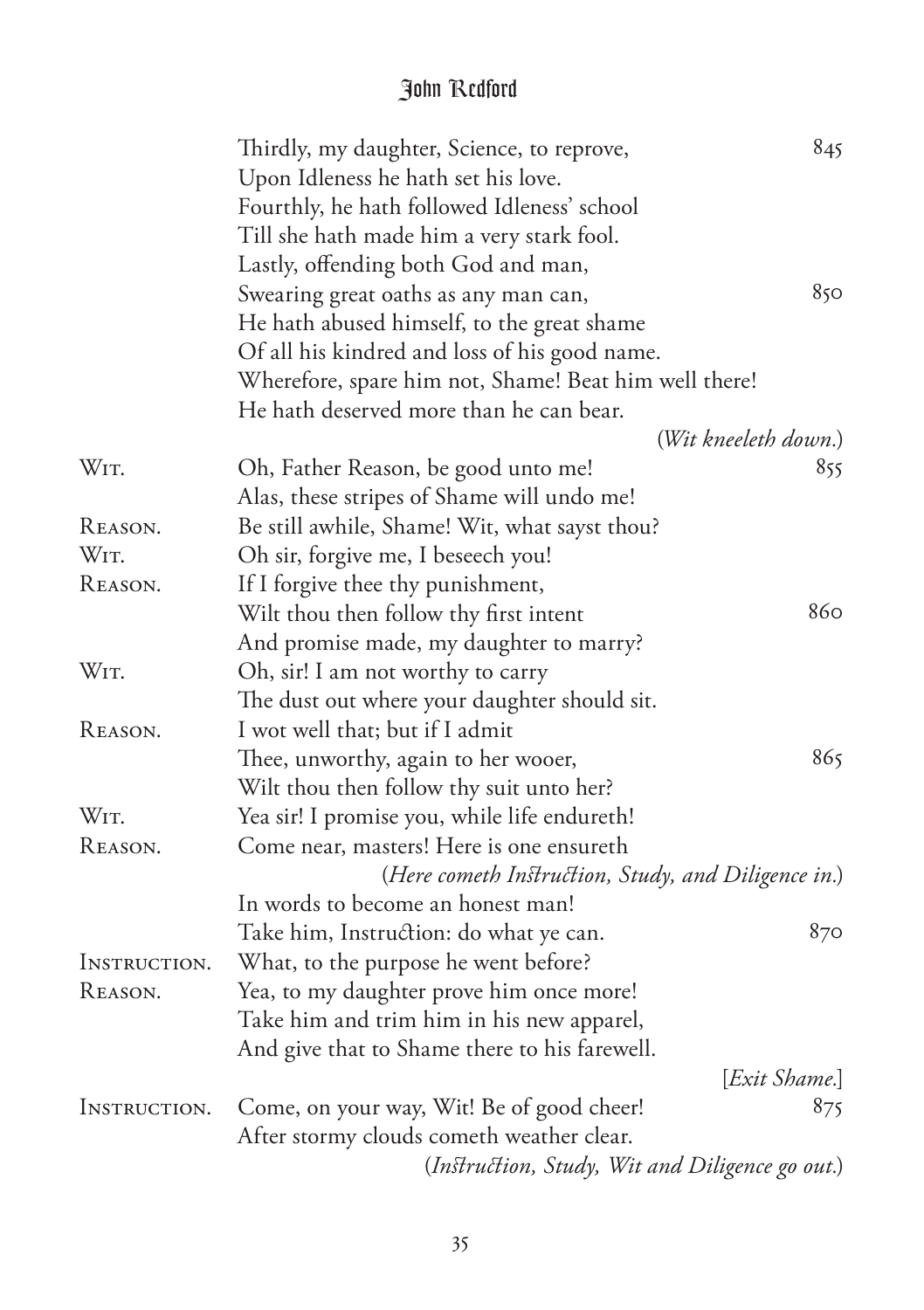| REASON.     | Who list to mark now this chance here done,    |     |
|-------------|------------------------------------------------|-----|
|             | May see what Wit is without Reason.            |     |
|             | What was this Wit better than an ass,          |     |
|             | Being from Reason strayed, as he was?          | 880 |
|             | But, let pass now, since he is well punished;  |     |
|             | And thereby, I trust, meetly well monished.    |     |
|             | Yea, and I like him never the worse, I,        |     |
|             | Though Shame hath handled him shamefully;      |     |
|             | For like as if Wit had proudly bent him        | 885 |
|             | To resist Shame, to make Shame absent him,     |     |
|             | I would have thought then that Wit had been    |     |
|             | -as the saying is, and daily seen-             |     |
|             | "Past Shame once, and past all amendment".     |     |
|             | So, contrary, since he did relent              | 890 |
|             | To Shame, when Shame punished him even ill,    |     |
|             | I have, I say, good hope in him still.         |     |
|             | I think, as I thought -if join they can-       |     |
|             | My daughter well bestowéd on this man.         |     |
|             | But all the doubt now is to think how          | 895 |
|             | My daughter taketh this: for I may tell you    |     |
|             | I think she knew this Wit, even as well        |     |
|             | As she seemed here to know him no deal:        |     |
|             | For lack of knowedge in Science there is none. |     |
|             | Wherefore, she knew him and thereupon          | 900 |
|             | His behaviour, perchance even striking         |     |
|             | Her heart against him, she, now misliking      |     |
|             | —as women oft-times will be hard-hearted—      |     |
|             | Will be the stranger to be reverted.           |     |
|             | This must I help; Reason must now walk,        | 905 |
|             | On Wit's part with my Science to talk.         |     |
|             | A near way to her know I, whereby              |     |
|             | My son's coming prevent now must I.            |     |
|             |                                                |     |
|             | Perchance, I may bring my daughter hither;     | 910 |
|             | If so, I doubt not to join them together.      |     |
|             | (Exit Reason. Confidence cometh in.)           |     |
| CONFIDENCE. | I thank God, yet at last I have found him!     |     |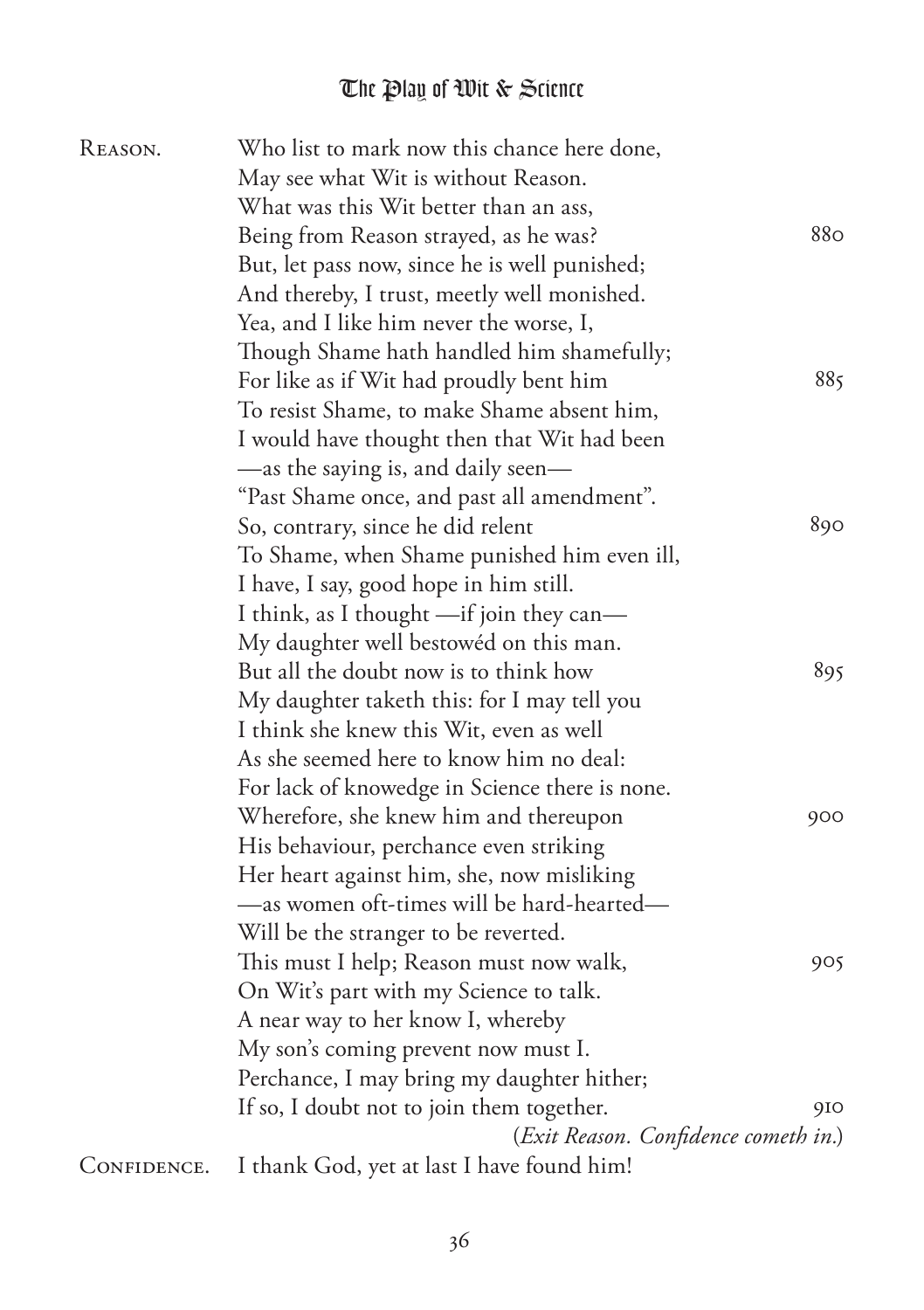|                     | I was afraid some mischance had drowned him,                              |     |
|---------------------|---------------------------------------------------------------------------|-----|
|                     | My master, Wit, with whom I have spoken,                                  |     |
|                     | Yea, and deliveréd token for token,                                       |     |
|                     | And have another to Science again —                                       | 915 |
|                     | A heart of gold, signifying plain                                         |     |
|                     | That Science hath won Wit's heart forever;                                |     |
|                     | Whereby, I trust, by my good endeavour,                                   |     |
|                     | To that good lady, so sweet and so sortly,                                |     |
|                     | A marriage between them ye shall see shortly.                             | 920 |
|                     | (Exit Confidence. Instruction cometh in, with Wit, Study, and Diligence.) |     |
| INSTRUCTION.        | Lo, sir! Now ye be entered again                                          |     |
|                     | Toward that passage where doth remain                                     |     |
|                     | Tediousness, your mortal enemy.                                           |     |
|                     | Now may ye choose whether ye will try                                     |     |
|                     | Your hands again on that tyrant stout,                                    | 925 |
|                     | Or else walking a little about.                                           |     |
| WIT.                | Nay! For God's passion, sir, let me meet him.                             |     |
|                     | Ye see I am able now for to greet him.                                    |     |
|                     | This sword of comfort, sent from my love,                                 |     |
|                     | Upon her enemy needs must I prove!                                        | 930 |
| INSTRUCTION.        | Then forth there! And turn on your right hand                             |     |
|                     | Up that mount, before ye shall see stand.                                 |     |
|                     | But hear ye! If your enemy chance to rise,                                |     |
|                     | Follow my counsel in anywise.                                             |     |
|                     | Let Study and Diligence flee their touch                                  | 935 |
|                     | -the stroke of Tediousness- and then couch                                |     |
|                     | Themselves as I told ye: ye wot how.                                      |     |
| Wіт.                | Yea sir! For that how, mark the proof now.                                |     |
| <i>INSTRUCTION.</i> | To mark it, indeed, here will I abide,                                    |     |
|                     | To see what chance of them will betide:                                   | 940 |
|                     | For here cometh the pith, lo, of this journey.                            |     |
|                     | That mountain, before which they must assay,                              |     |
|                     | Is called in Latin Mons Parnassus;                                        |     |
|                     | Which mountain, as old authors discuss,                                   |     |
|                     | Who attaineth once to sleep on that mount,                                | 945 |
|                     | Lady Science his own he may count.                                        |     |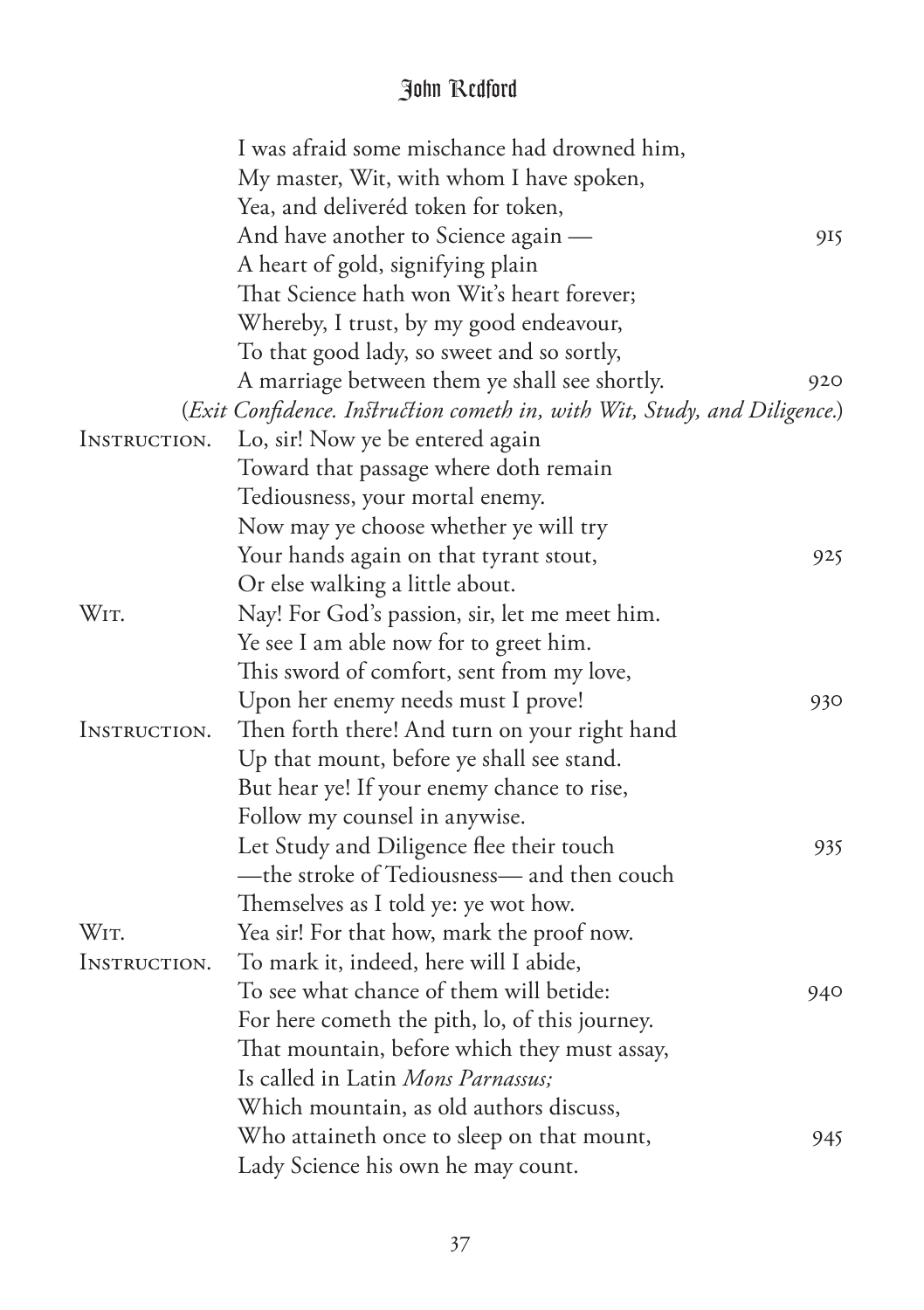|                                   | But, e'er he come there, ye shall see fought                  |                                 |     |
|-----------------------------------|---------------------------------------------------------------|---------------------------------|-----|
|                                   | A fight with no less policy wrought                           |                                 |     |
|                                   | Than strength, I trow, if that may be praised.                |                                 |     |
| TEDIOUSNESS.                      | Oh! ho! ho!                                                   |                                 |     |
| INSTRUCTION.                      | Hark!                                                         |                                 |     |
| TEDIOUSNESS. [ <i>Entering</i> .] |                                                               | Out, ye caitiffs!               |     |
| INSTRUCTION.                      |                                                               | The fiend is raised!            | 950 |
| TEDIOUSNESS.                      | Out, ye villains! Be ye come again?                           |                                 |     |
|                                   | Have at ye, wretches!                                         |                                 |     |
| WIT.                              | Flee, sirs, ye twain!                                         |                                 |     |
| TEDIOUSNESS.                      | They flee not far hence!                                      |                                 |     |
| DILIGENCE.                        | Turn again, Study!                                            |                                 |     |
| STUDY.                            | Now, Diligence!                                               |                                 |     |
| INSTRUCTION.                      | Well said! Hold fast now!                                     |                                 |     |
| STUDY.                            | He fleeth!                                                    |                                 |     |
| DILIGENCE.                        |                                                               | Then follow!                    | 955 |
|                                   |                                                               | [Exeunt Tediousness and Wit.]   |     |
| INSTRUCTION.                      | With his own weapons, now work him sorrow!                    |                                 |     |
|                                   | Wit lieth at receipt!                                         |                                 |     |
| TEDIOUSNESS. (dieth)              | Oh! ho! ho!                                                   |                                 |     |
| INSTRUCTION.                      |                                                               | Hark! he dieth!                 |     |
|                                   | Where strength lacketh, policy supplieth.                     |                                 |     |
|                                   | (Here Wit cometh in, and bringeth in the head upon his sword, |                                 |     |
|                                   |                                                               | and saith as followeth:)        |     |
| WIT.                              | I can ye thank, sirs! This was well done!                     |                                 |     |
| STUDY.                            | Nay, yours is the deed.                                       |                                 | 960 |
| DILIGENCE.                        | To you is the thank.                                          |                                 |     |
| INSTRUCTION.                      | I can ye thank all; this was well done.                       |                                 |     |
|                                   |                                                               | (Confidence cometh running in.) |     |
| WIT.                              | How say ye, man? Is this field well won?                      |                                 |     |
| CONFIDENCE.                       | Yea, by my faith, so saith your dear heart.                   |                                 |     |
| WIT.                              | Why, where is she, that here now thou art?                    |                                 | 965 |
| CONFIDENCE.                       | Upon yonder mountain, on high,                                |                                 |     |
|                                   | She saw ye strike that head from the body;                    |                                 |     |
|                                   | Whereby ye have won her, body and all;                        |                                 |     |
|                                   | In token whereof, receive here ye shall                       |                                 |     |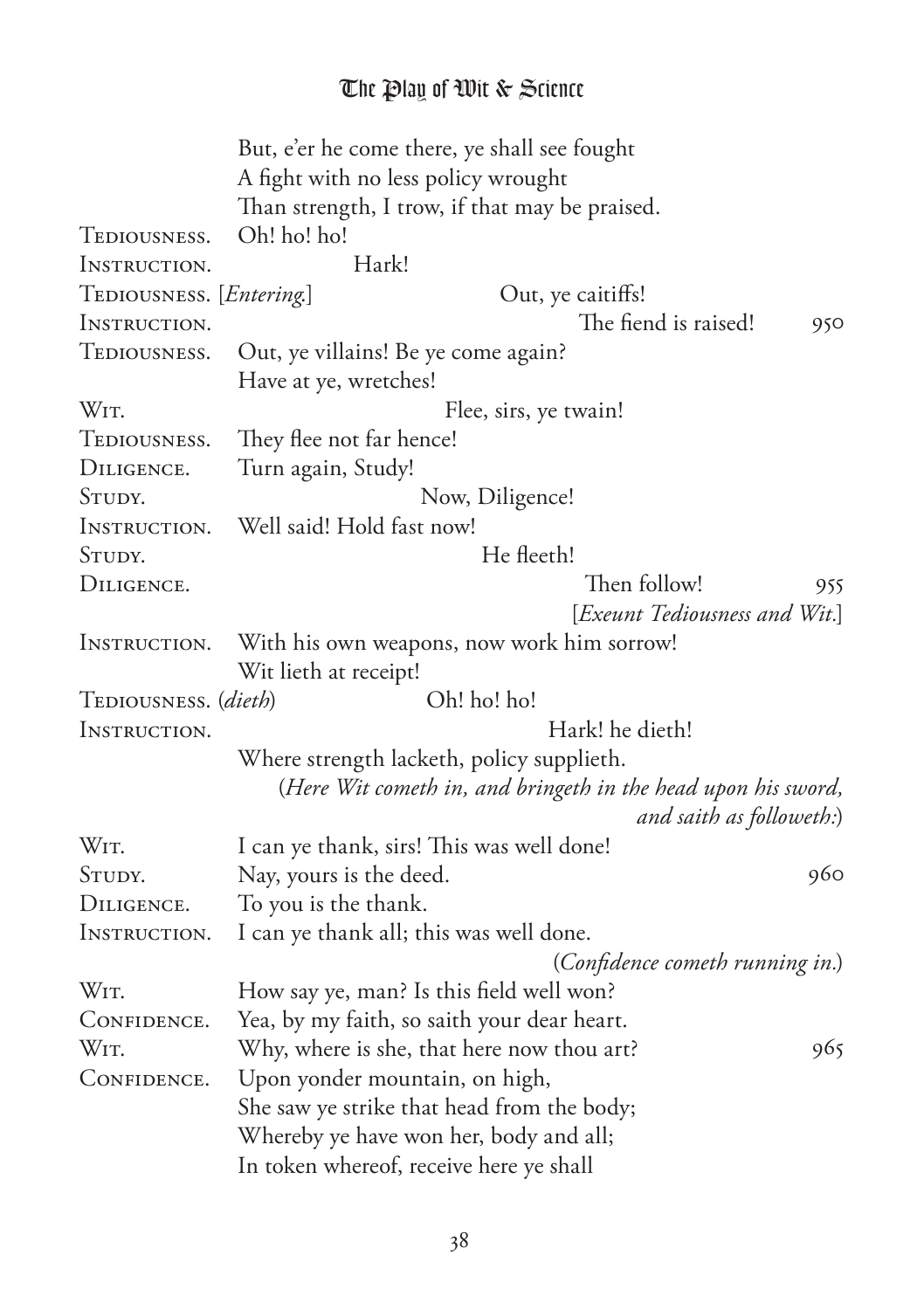|                   | A gown of knowledge, wherein you must         | 970                |
|-------------------|-----------------------------------------------|--------------------|
|                   | Receive her here straight.                    |                    |
| WIT.              | But sayst thou just?                          |                    |
| CONFIDENCE.       | So just I say that, except ye hie ye,         |                    |
|                   | E'er ye be ready, she will be by ye.          |                    |
| Wit.              | Hold! Present unto her this head here,        |                    |
|                   | And give me warning when she cometh near.     | 975.               |
|                   |                                               | (Exit Confidence.) |
|                   | Instruction! Will ye help to devise           |                    |
|                   | To trim this gear now in the best wise?       |                    |
| INSTRUCTION.      | Give me that gown, and come with me all.      |                    |
| DILIGENCE.        | Oh, how this gear to the purpose doth fall!   |                    |
|                   | (Confidence cometh running in.)               |                    |
| CONFIDENCE.       | How, master! Master! Where be ye now?         | 980                |
| W <sub>IT</sub> . | Here, Confidence! What tidings bring'st thou? |                    |
| CONFIDENCE.       | My lady at hand doth abide ye.                |                    |
|                   | Bid her welcome! What, do you hide ye?        |                    |

*Here Wit, Instruction, Study, and Diligence sing "Welcome mine own", and Science, Experience, Reason and Confidence come in at Left, and answer every second verse.*

WIT AND HIS COMPANY. Welcome, mine own! Welcome mine own! O lady dear, Be ye so near to be known? My heart you cheer, Your voice to hear: Welcome, mine own! 985 990

SCIENCE AND HER COMPANY.

As ye rejoice to hear my voice from me thus blown;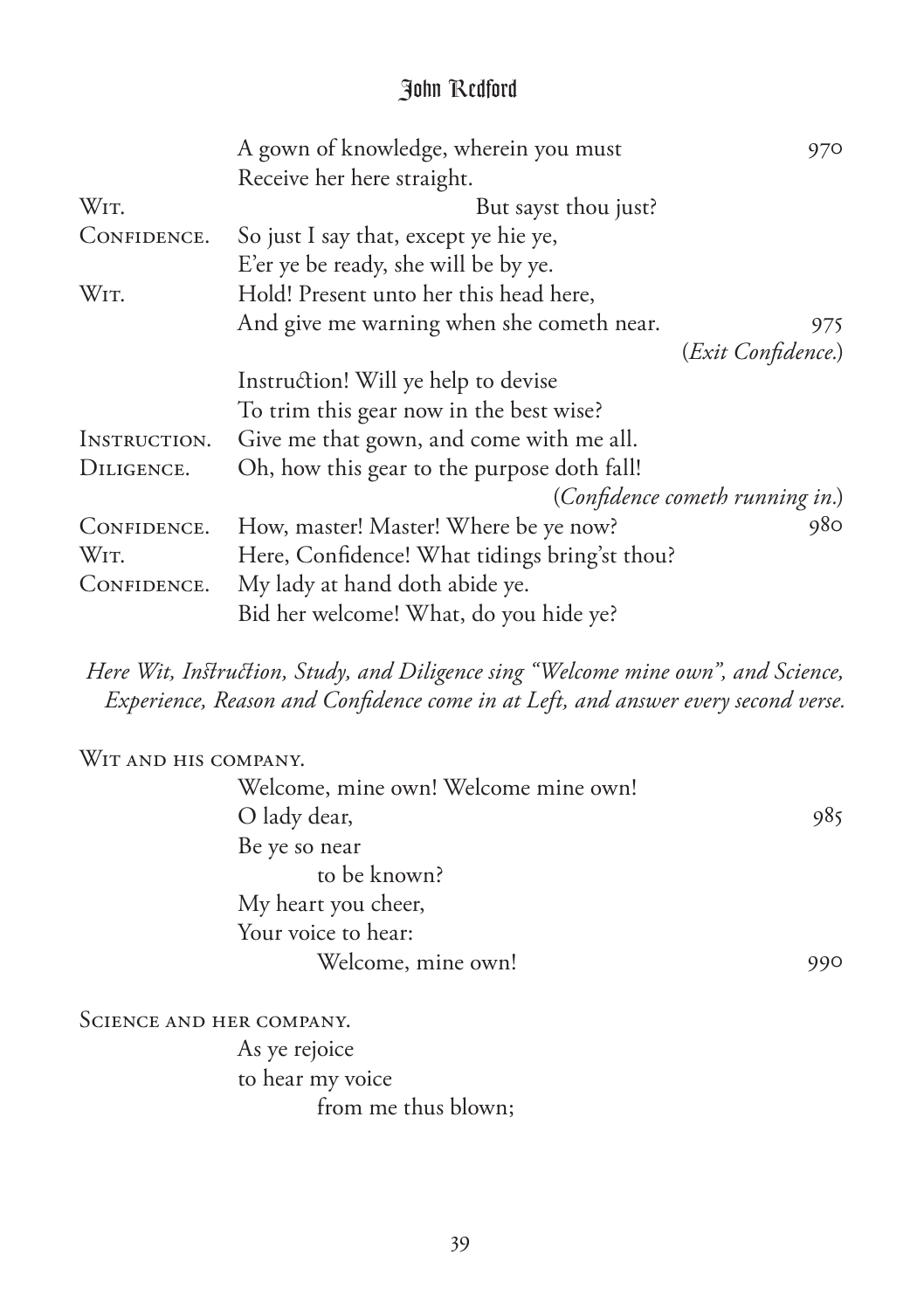|                          | So in my choice,                                                                    |             |
|--------------------------|-------------------------------------------------------------------------------------|-------------|
|                          | I show my voice                                                                     | 995         |
|                          | to be your own.                                                                     |             |
| WIT AND HIS COMPANY.     |                                                                                     |             |
|                          | Then draw we near,                                                                  |             |
|                          | to see and hear                                                                     |             |
|                          | my love long grown.                                                                 | 1000        |
|                          | Where is my dear?                                                                   |             |
|                          | Here I appear,                                                                      |             |
|                          | to see mine own.                                                                    |             |
| SCIENCE AND HER COMPANY. |                                                                                     |             |
|                          | To see and try                                                                      |             |
|                          | your love truly,                                                                    | 1005        |
|                          | till death be flown.                                                                |             |
|                          | Lo, I am here,                                                                      |             |
|                          | that ye may spy                                                                     |             |
|                          | I am your own.                                                                      |             |
| WIT AND HIS COMPANY.     |                                                                                     |             |
|                          | Then let us meet,                                                                   | <b>IOIO</b> |
|                          | my love so sweet,                                                                   |             |
|                          | half-way here thrown.                                                               |             |
| SCIENCE AND HER COMPANY. |                                                                                     |             |
|                          | I will not fleet                                                                    |             |
|                          | my love to greet                                                                    |             |
|                          | Welcome, mine own.                                                                  | IOI5        |
|                          | And when the song is done, Reason sendeth Instruction, Study, and Diligence and     |             |
|                          | Comfort out, and then, standing in the middle of the place, Wit sayst as followeth: |             |
| WIT.                     | Welcome, mine own! With all my whole heart                                          |             |
|                          | Which shall be your own, till death us depart.                                      |             |
|                          | I trust, lady, this knot even since knit.                                           |             |
| SCIENCE.                 | I trust the same: for since ye have smit                                            |             |
|                          | Down my great enemy, Tediousness,                                                   | 1020        |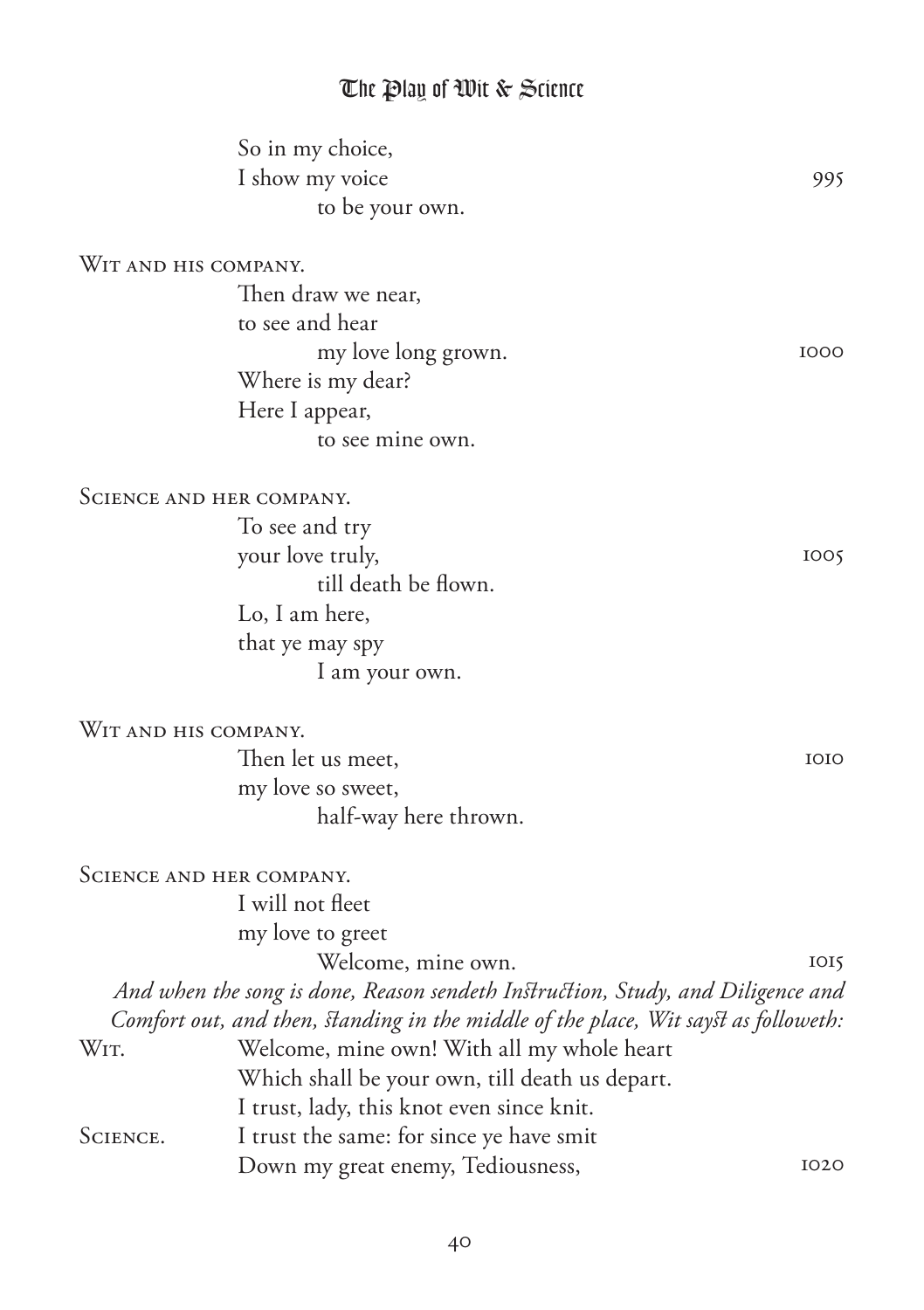|             | Ye have won me forever, doubtless,               |      |
|-------------|--------------------------------------------------|------|
|             | Although ye have won a clog withal.              |      |
| WIT.        | A clog, sweetheart? What?                        |      |
| SCIENCE.    | Such as doth fall                                |      |
|             | To all men that join themselves in marriage,     |      |
|             | In keeping their wives: a careful carriage!      | 1025 |
| WIT.        | Careful? Nay, lady. That care shall employ       |      |
|             | No clog, but a key of my most joy.               |      |
|             | To keep you, sweetheart, as shall be fit         |      |
|             | Shall be no more care, but most joy to Wit.      |      |
| SCIENCE.    | Well, yet I say —mark well what I say!—          | 1030 |
|             | My presence bringeth you a clog, no nay!         |      |
|             | Not in the keeping of me only,                   |      |
|             | But in the use of Science chiefly:               |      |
|             | For I, Science, am in this degree                |      |
|             | As all, or most part, of woman be:               | 1035 |
|             | If ye use me well, in a good sort,               |      |
|             | Then shall I be your joy and comfort.            |      |
|             | But if you use me not well, then doubt me,       |      |
|             | For sure ye were better then without me.         |      |
| WIT.        | Why, lady! Think you me such a wit,              | 1040 |
|             | As being affianced by you, and yet               |      |
|             | Would misuse ye? Nay, if ye doubt that,          |      |
|             | Here is one loveth thee more than somewhat:      |      |
|             | If Wit misuse ye at any season,                  |      |
|             | Correct me then your own father, Reason.         | 1045 |
| REASON.     | Ho, daughter! Can ye desire any more?            |      |
|             | What need these doubts? Avoid them, therefore!   |      |
| EXPERIENCE. | By'r Lakin, sir! But under your favour,          |      |
|             | This doubt our daughter doth well to gather:     |      |
|             | For a good warning now, at beginning,            | 1050 |
|             | What Wit, in the end, shall look for in winning; |      |
|             | Which shall be this, sir: if Science here,       |      |
|             | Which is God's gift, be used mere                |      |
|             | Unto God's honour and profit both                |      |
|             | Of you and your neighbour, which go'th           | 1055 |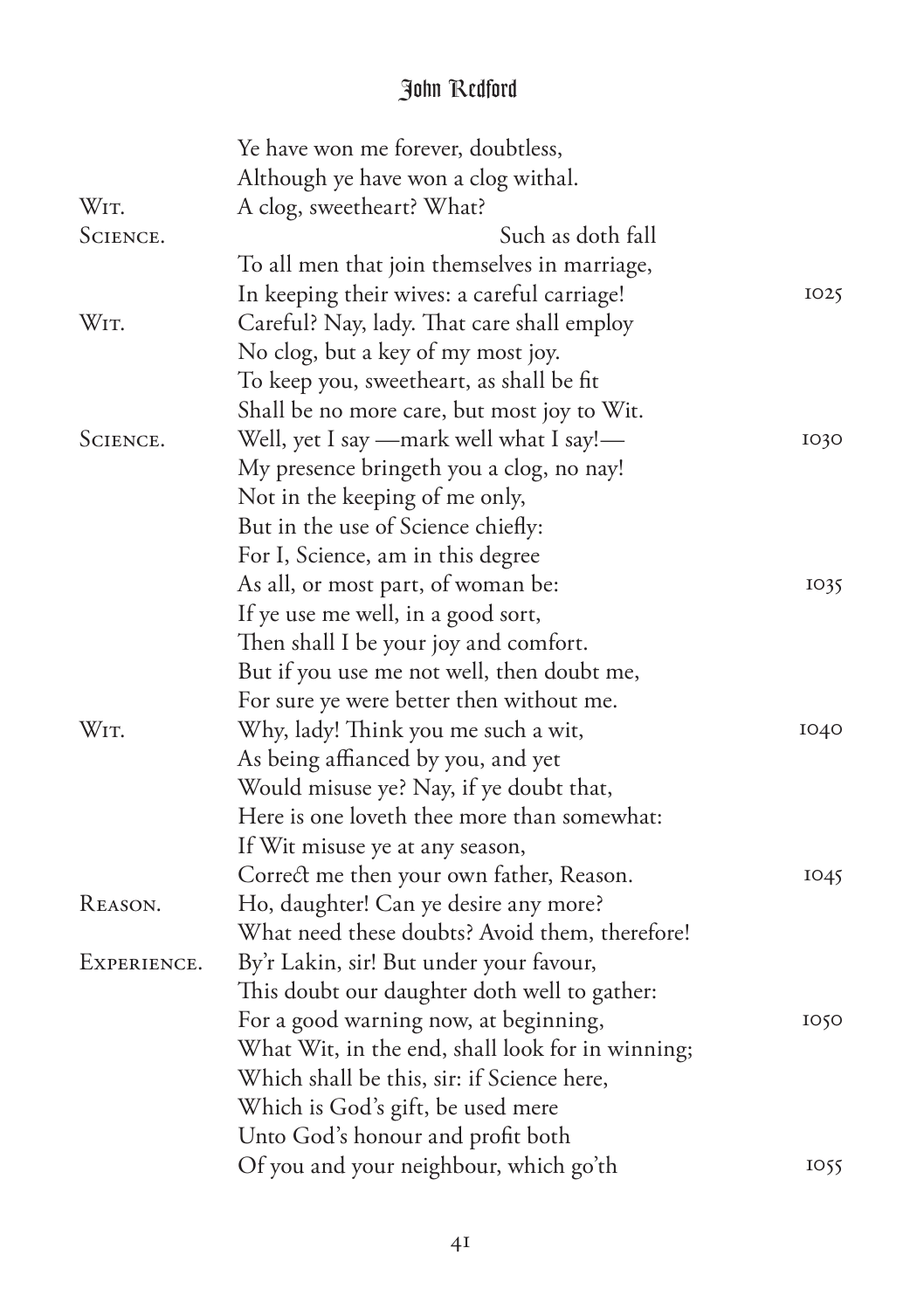|          | In her, of kind, to do good to all:                         |      |
|----------|-------------------------------------------------------------|------|
|          | This seen to, Experience, I, shall                          |      |
|          | Set you forth, Wit, by her to employ                        |      |
|          | Double increase to your double joy.                         |      |
|          | But if you use her contrariwise                             | 1060 |
|          | To her good nature, and so devise                           |      |
|          | To evil effect to wrest and to wry her,                     |      |
|          | Yea, and cast her off and set nought by her,                |      |
|          | Be sure I, Experience, shall then                           |      |
|          | Declare you so before God and man:                          | 1065 |
|          | That this talent from you shall be taken                    |      |
|          | And you punish'd for your gain forsaken.                    |      |
| WIT.     | "Once warned, half-armed," folk say. Namely, when           |      |
|          | Experience shall warn a man, then                           |      |
|          | Time to take heed. Mother Experience!                       | 1070 |
|          | Touching your daughter, my dear heart, Science:             |      |
|          | As I am certain that to abuse her                           |      |
|          | I breed mine own sorrow, and well to use her                |      |
|          | I increase my joy; and so to make it                        |      |
|          | God's grace is ready if I will take it:                     | 1075 |
|          | Then —but ye count me no wit at all—                        |      |
|          | Let never these doubts into your head fall;                 |      |
|          | But, as yourself, Experience, clearing                      |      |
|          | All doubts at length; so, till time appearing,              |      |
|          | Trust ye with me in God. And, sweetheart,                   | 1080 |
|          | While your father, Reason, taketh with part                 |      |
|          | To receive God's grace as God shall send it,                |      |
|          | Doubt ye not our joy till life's end [end] <sup>8</sup> it. |      |
| SCIENCE. | Well, then, for the end of all doubts past,                 |      |
|          | And to that end which ye spake of last                      | 1085 |
|          | Among our wedding matters here rend'ring,                   |      |
|          | Th'end of our lives would be in rememb'ring;                |      |
|          | Which remembrance, Wit, shall sure defend ye                |      |
|          | From the misuse of Science, and send ye                     |      |
|          | The gain my mother to mind did call:                        | 1090 |
|          |                                                             |      |
|          | Joy without end - that wish I to all!                       |      |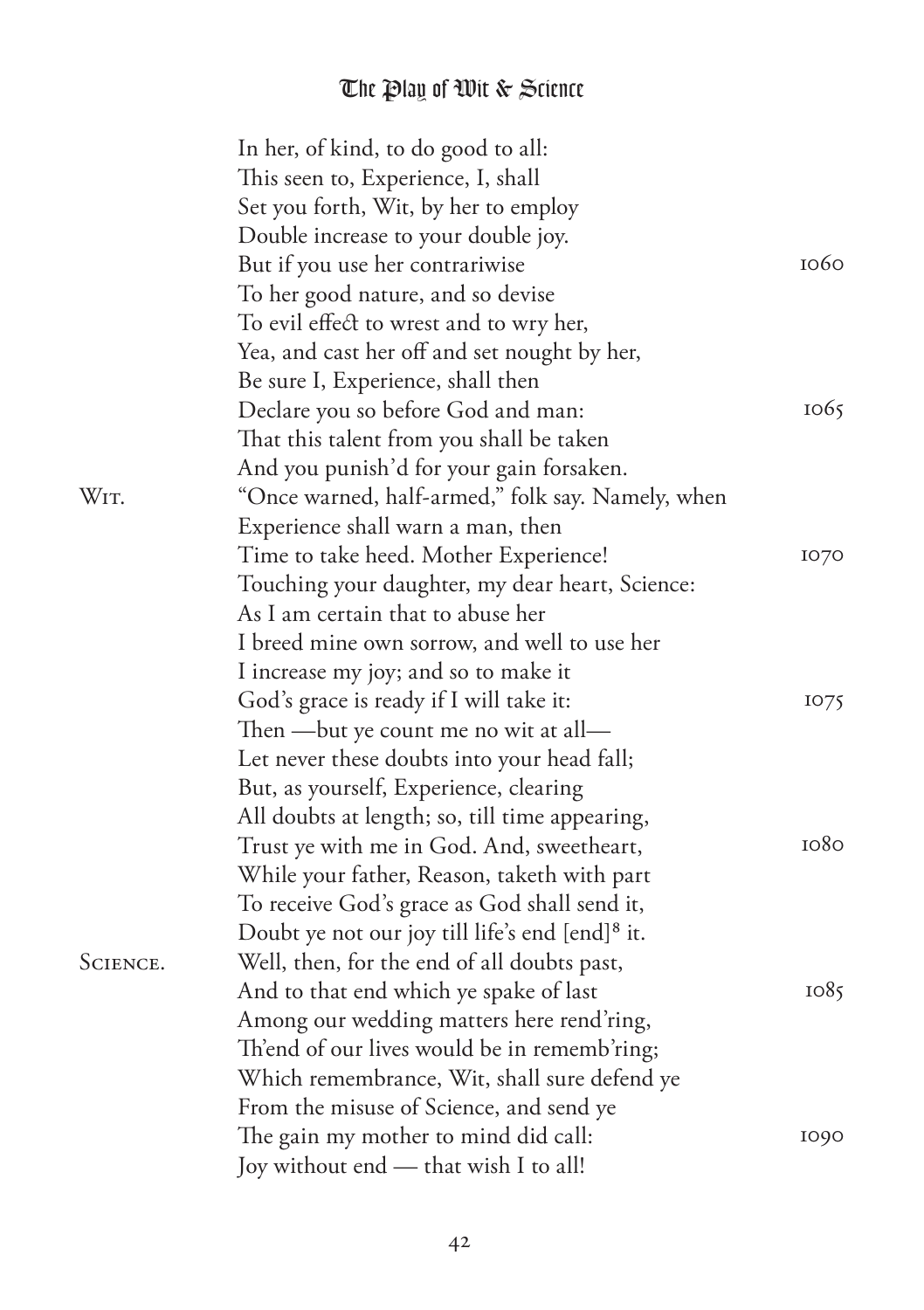| REASON. | Well said! And as ye, daughter, wish                                          |      |
|---------|-------------------------------------------------------------------------------|------|
|         | That joy to all folk in general,                                              |      |
|         | So wish I, Reason, the same. But yet,                                         |      |
|         | First in this life, wish I here to fall                                       | 1095 |
|         | To our most noble King and Queen in especial,                                 |      |
|         | To their honourable Council, and then to all the rest,                        |      |
|         | Such joy as long may rejoice them all best!                                   |      |
| All.    | Amen.                                                                         |      |
|         | Here cometh in four with viols and sing "Remembrance",                        |      |
|         | and at the last quire, all make curtsey and so go forth singing. <sup>9</sup> |      |
|         |                                                                               |      |

Thus endeth the play of Wit and Science made by Master John Redford.

Finis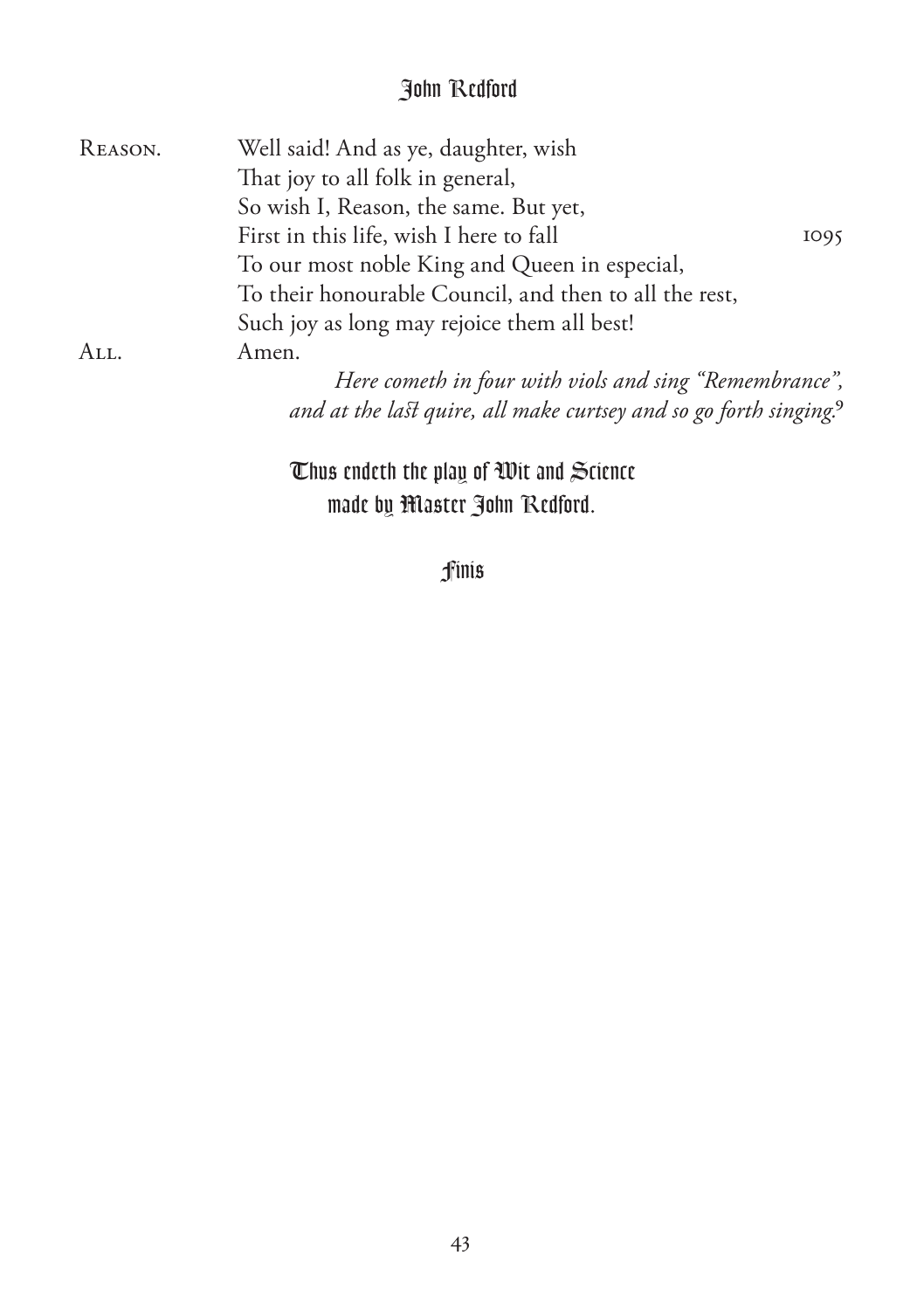# Endnotes

- . Written *me soon* in the ms.
- . Spelt *or* wherever the word appears in the ms. Whether the word is represented as *or* or *e'er* has been decided editorially by context.
- 3. The lyrics for the songs appear after the play. They have been inserted into the text for the sake of continuity.
- . Written *damⁿ* in the ms.
- . Neither voice, nor sense.
- 6. The character's name is originally spelt *Ingnorance* throughout, in order to match the contrived method by which he is taught his name. It has been altered for the sake of idiomatic conformity.
- 7. The line *What wilt thou, arrant fool?* appears here in the ms, but it could possibly be a copyist's error, as it is identical to Science's previous line.
- 8. The second instance of the word *end* is not in the ms.
- 9. The text of the final song, *Remembrance*, is missing.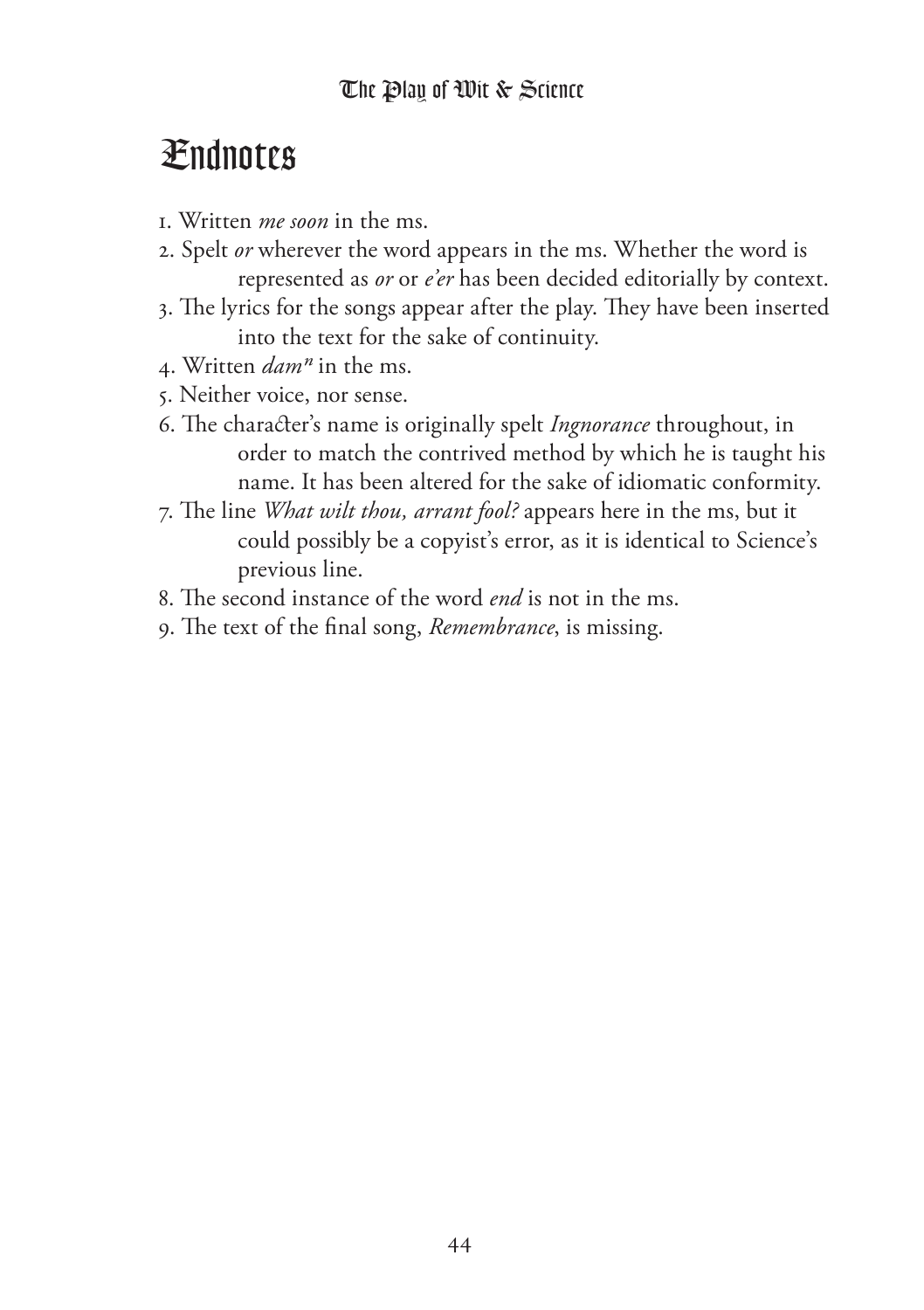# Glossary

*avaunt:* (v.) to go away *ax:* (v.) archaic form of ask *bass:* (n.) kiss *belike:* (adv.) perhaps *betide:* (v.) to happen (to) *by'r Lakin:* an oath on the Virgin Mary: by our Lady-kin. *caitiff:* (n.) mean, despicable person *callet:* (n.) lewd woman *capax:* (adj.) capacious *clog:* (n.) burden, impediment *concupiscence:* (n.) lust *conject:* (v.) conclude *crank:* (n.) deceit, wile; whim or caprice *cuff:* (n.) blow *cumber:* (v.) to hamper, hinder *dam:* (n.) woman *dastard:* (n.) malicious coward *deal:* (n.) amount, part *drab:* (n.) slut, strumpet *erst:* (adv.) formerly, before (in time) *feat:* (adj.) becoming; graceful; proper; apt *featly:* (adv.) deftly *fetch:* (n.) contrivance, trick *fleet:* (v.) to move quickly *fray:* (v.) to be afraid *gad:* (v.) to rove, wander, go about idly *gage:* (n.) pledge *gobbet:* (n.) fragment, broken piece, cut of meat *gree:* (v.) to reconcile, come into accord *hafter:* (n.) wrangler, dodger, haggler *leese:* (v.) to lose *list:* (v.) to desire, want, wish *lout:* (v.) to mock, treat with contempt